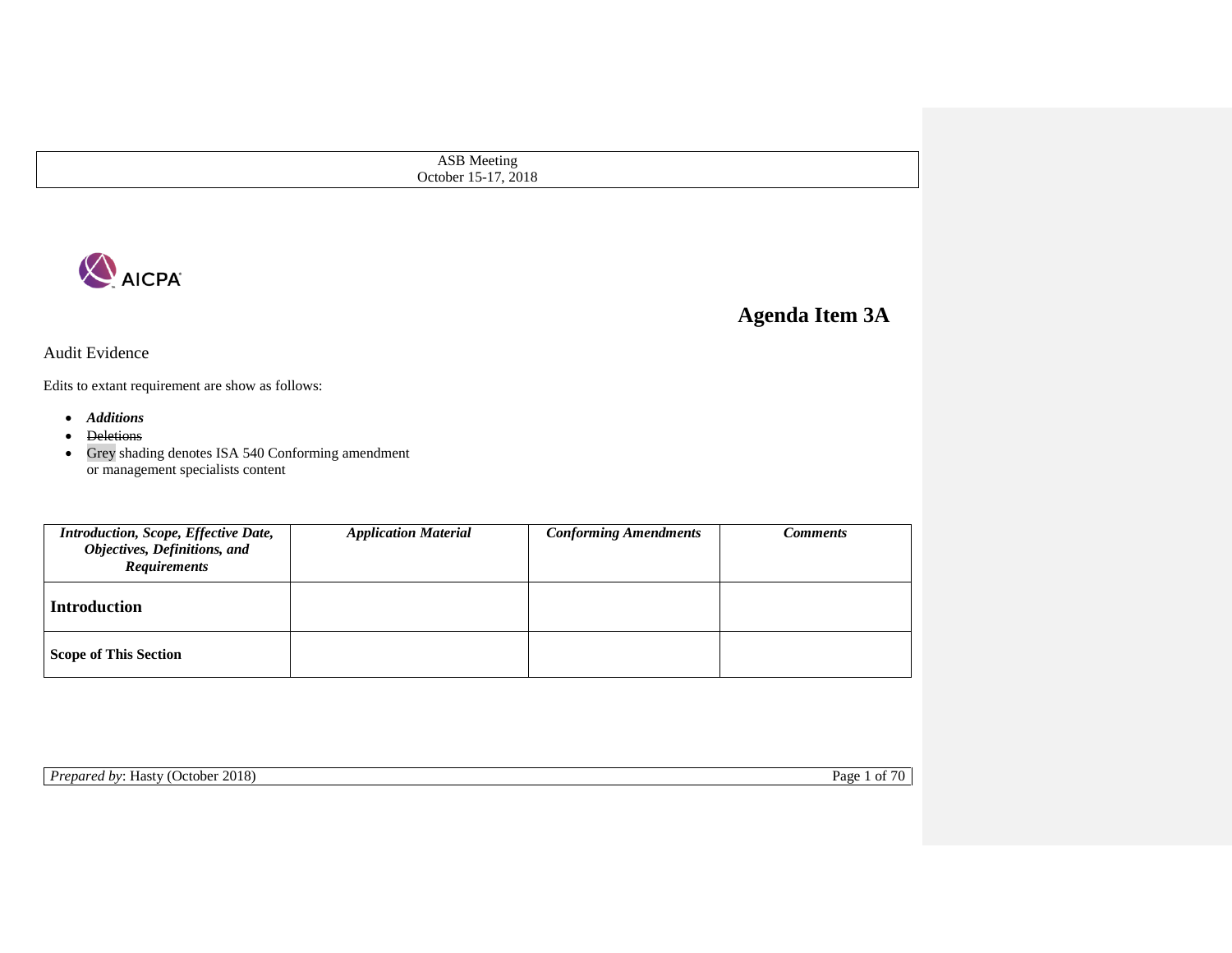### AU-C 500 Table Proposed Standard - Clean ASB Meeting, October 15-17, 2018

| <b>Introduction, Scope, Effective Date,</b><br>Objectives, Definitions, and<br><b>Requirements</b>                                                                                                                                                                                                   | <b>Application Material</b> | <b>Conforming Amendments</b> | Comments |
|------------------------------------------------------------------------------------------------------------------------------------------------------------------------------------------------------------------------------------------------------------------------------------------------------|-----------------------------|------------------------------|----------|
| 1. This<br>what<br>explains<br>section<br>constitutes audit evidence in an audit of<br>financial statements and addresses the<br>auditor's responsibility to obtain<br>sufficient appropriate audit evidence to<br>be able to draw reasonable conclusions<br>on which to base the auditor's opinion. |                             |                              |          |

Agenda Item 3A Page 2 of 70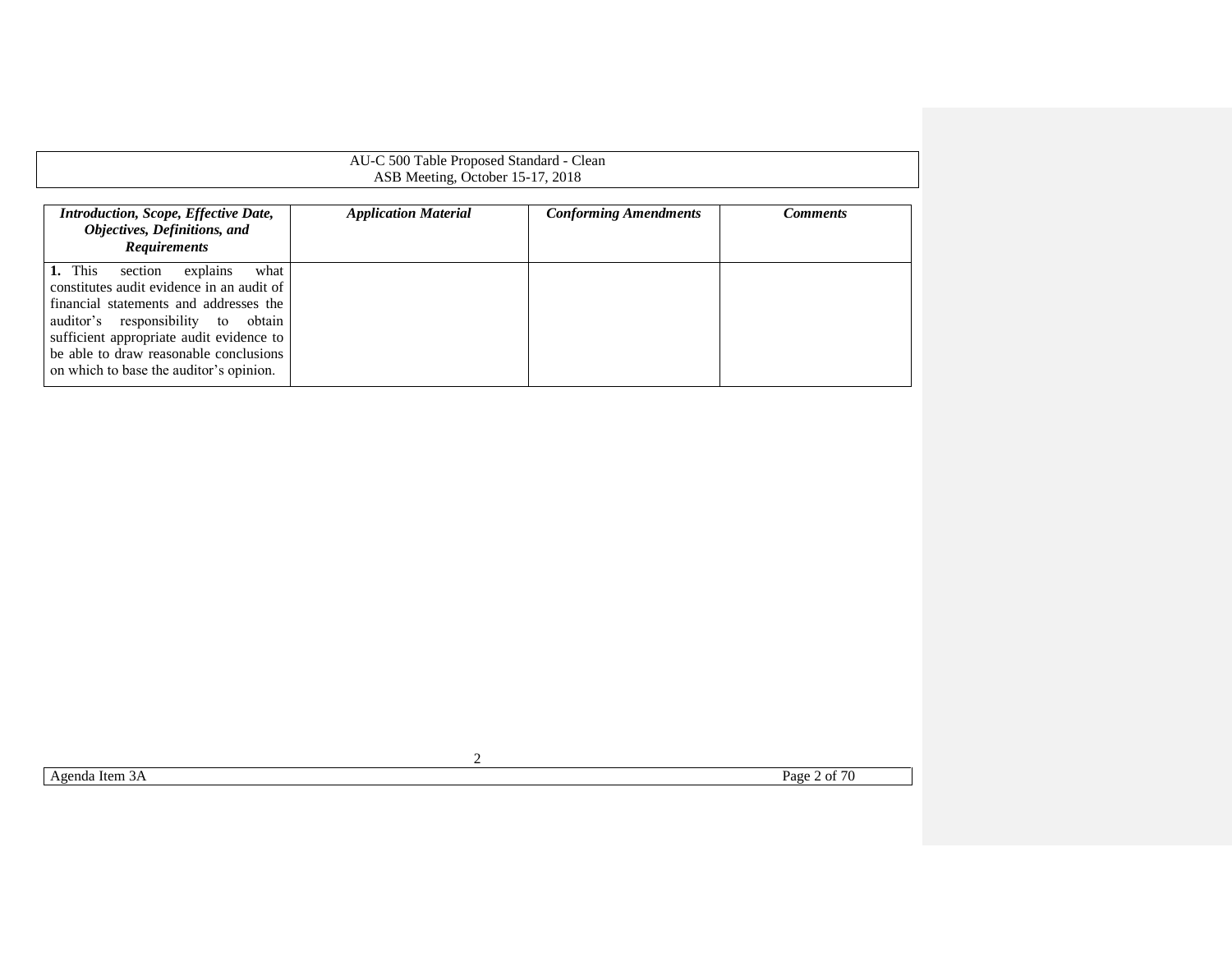<span id="page-2-0"></span>

| AU-C 500 Table Proposed Standard - Clean<br>ASB Meeting, October 15-17, 2018                                                                                                                                                                                                                                                                                                                                                                                                                                                                                                 |                             |                              |                 |  |  |
|------------------------------------------------------------------------------------------------------------------------------------------------------------------------------------------------------------------------------------------------------------------------------------------------------------------------------------------------------------------------------------------------------------------------------------------------------------------------------------------------------------------------------------------------------------------------------|-----------------------------|------------------------------|-----------------|--|--|
|                                                                                                                                                                                                                                                                                                                                                                                                                                                                                                                                                                              |                             |                              |                 |  |  |
| Introduction, Scope, Effective Date,<br>Objectives, Definitions, and<br><b>Requirements</b>                                                                                                                                                                                                                                                                                                                                                                                                                                                                                  | <b>Application Material</b> | <b>Conforming Amendments</b> | <b>Comments</b> |  |  |
| 2. The evaluation of whether relevant<br>information<br>constitutes<br>sufficient<br>appropriate audit evidence is a matter for<br>the auditor's professional judgment,<br>applying professional skepticism, the<br>degree to which the auditor may draw<br>conclusions,<br>inappropriate<br>the<br>assessment of the risks of material<br>misstatements, and the audit procedures<br>performed. Such evaluation is also<br>affected by the sources, reliability and<br>nature of the information to be used as<br>audit evidence. These factors are<br>depicted as follows: |                             |                              |                 |  |  |
| <b>Sources</b><br><b>Accuracy</b><br><b>Relevance and Reliability</b><br><b>Authenticity</b><br><b>Completeness</b><br>Nature<br><b>Risk of Bias</b>                                                                                                                                                                                                                                                                                                                                                                                                                         |                             |                              |                 |  |  |

Agenda Item 3A Page 3 of 70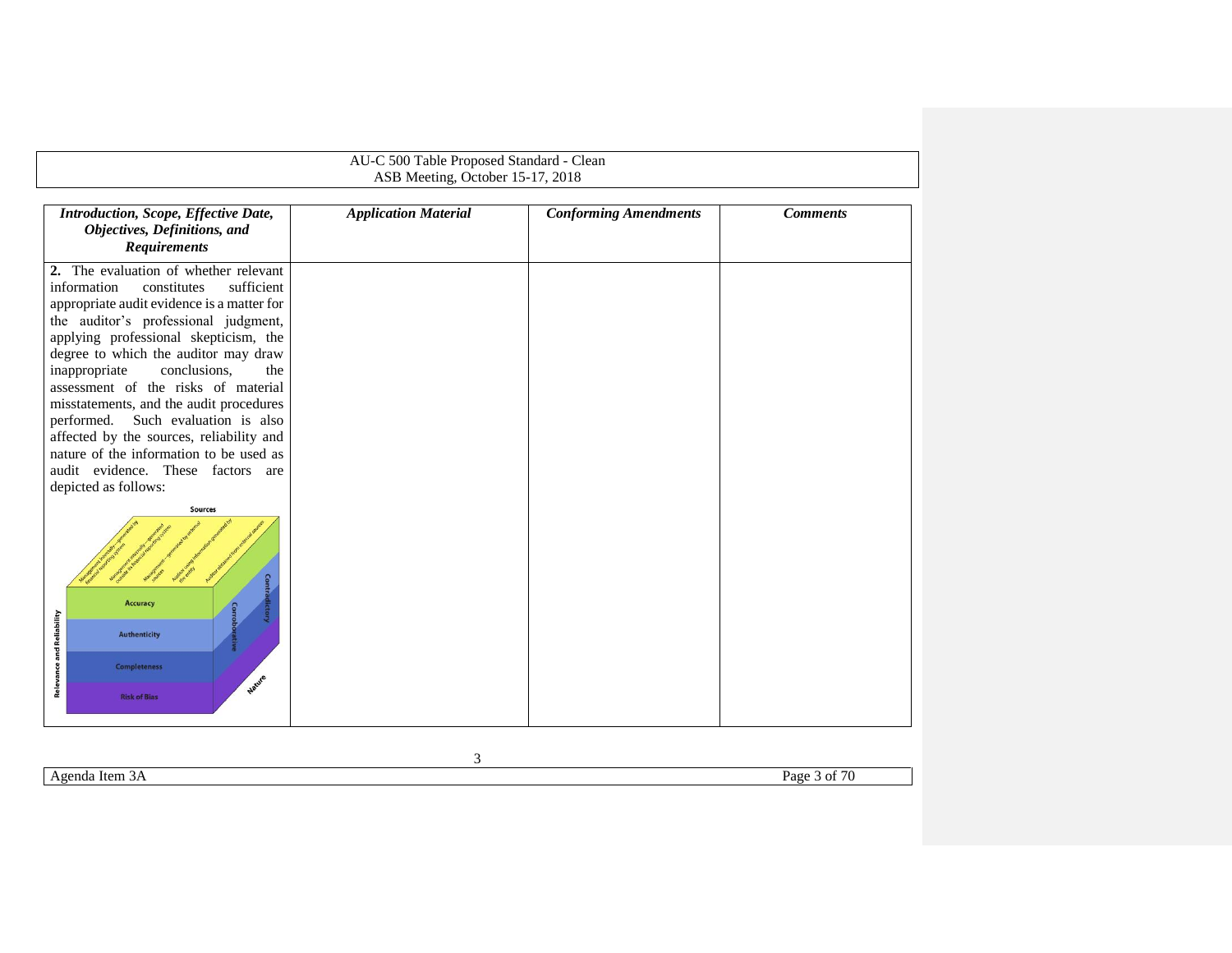## AU-C 500 Table Proposed Standard - Clean ASB Meeting, October 15-17, 2018 *Introduction, Scope, Effective Date, Objectives, Definitions, and Requirements Application Material Conforming Amendments Comments*  $\bullet$ The Task Force agreed to delete this paragraph because it does not seem to add much incremental information. Audit Evidence is a fundamental standard and affects many other standards. [Revised, August 2012, to reflect conforming changes necessary due to the issuance of SAS No. 126.] **Effective Date 3.** This section is effective for audits of financial statements for periods ending on or after December 15,\_\_\_\_\_. **Objective 4.** The objective of the auditor is to obtain sufficient appropriate audit evidence to be able to draw reasonable conclusions on which to base the auditor's opinion.

Agenda Item 3A Page 4 of 70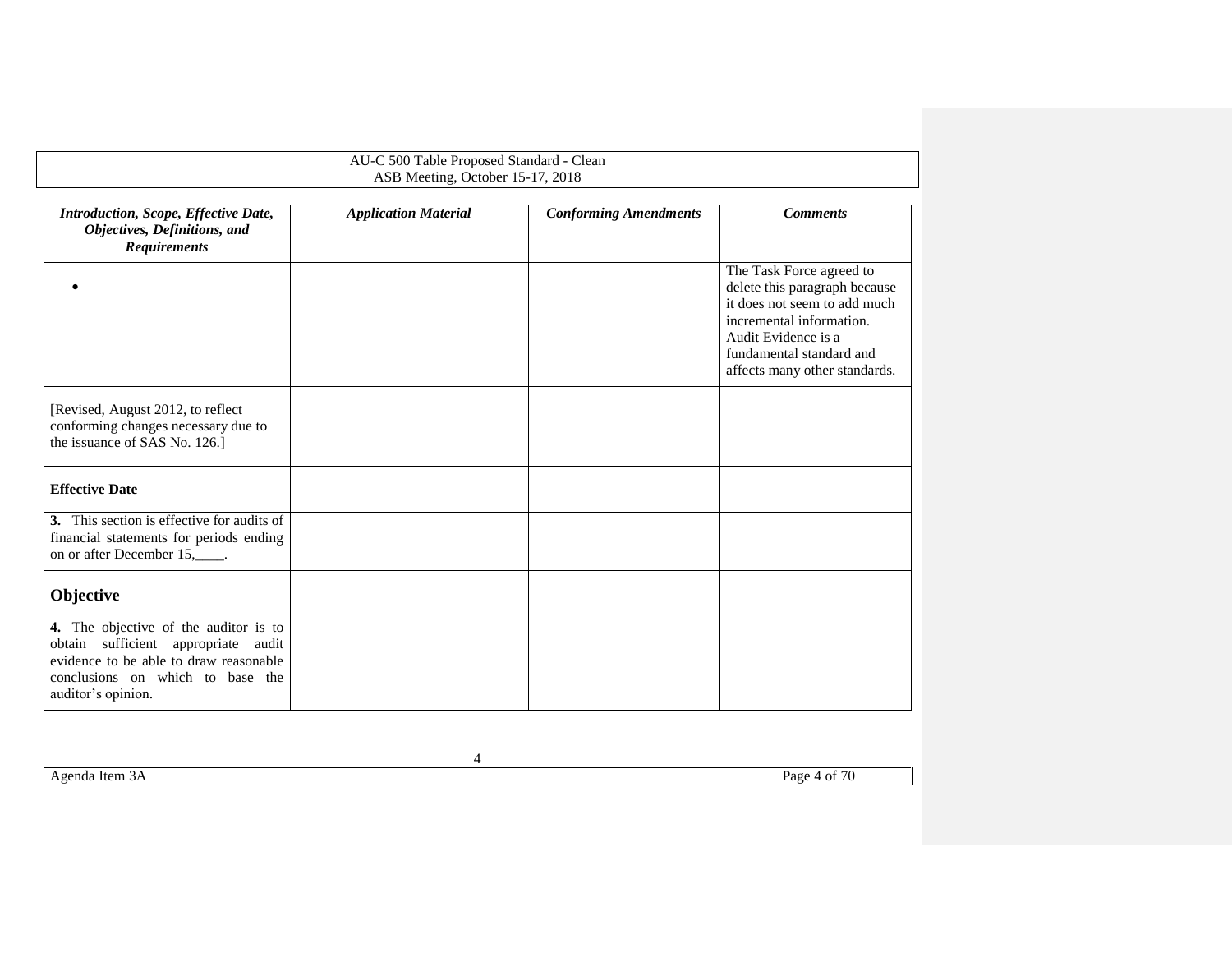<span id="page-4-1"></span><span id="page-4-0"></span>

|                                                                                                                                      | AU-C 500 Table Proposed Standard - Clean<br>ASB Meeting, October 15-17, 2018                                                                                                                                                                                                                                                                                                                                                                           |                              |                                                                                                                                                                                                                                                                                                                                                                                           |
|--------------------------------------------------------------------------------------------------------------------------------------|--------------------------------------------------------------------------------------------------------------------------------------------------------------------------------------------------------------------------------------------------------------------------------------------------------------------------------------------------------------------------------------------------------------------------------------------------------|------------------------------|-------------------------------------------------------------------------------------------------------------------------------------------------------------------------------------------------------------------------------------------------------------------------------------------------------------------------------------------------------------------------------------------|
| Introduction, Scope, Effective Date,<br>Objectives, Definitions, and<br><b>Requirements</b>                                          | <b>Application Material</b>                                                                                                                                                                                                                                                                                                                                                                                                                            | <b>Conforming Amendments</b> | <b>Comments</b>                                                                                                                                                                                                                                                                                                                                                                           |
| <b>Definitions</b>                                                                                                                   | Definitions (Ref: par. 5)                                                                                                                                                                                                                                                                                                                                                                                                                              |                              |                                                                                                                                                                                                                                                                                                                                                                                           |
| 5. For purposes of generally accepted<br>auditing standards, the following terms<br>have the meanings attributed as follows:         |                                                                                                                                                                                                                                                                                                                                                                                                                                                        |                              |                                                                                                                                                                                                                                                                                                                                                                                           |
| Accounting records.<br>The entity's<br>internal information underlying the<br>financial statements and disclosures.<br>(Ref: par A1) | A1.<br>of<br>Examples<br>accounting<br>records include the following:<br>the underlying records of<br>$\bullet$<br>initial accounting entries and<br>supporting records, such as<br>checks and records of<br>electronic fund transfers:<br>invoices; contracts; the general<br>and subsidiary ledgers; journal<br>entries; and<br>supporting records, such as<br>spreadsheets, cost allocations,<br>computations, reconciliations,<br>and disclosures. |                              | Definition appears to be dated<br>and does not seem to<br>encompass certain matters that<br>could be considered as part of<br>the accounting records, e.g.<br>data. Other terms may be<br>considered such as<br>"information" or "data."<br>The Task Force suggested<br>moving the examples in the<br>definition to the application<br>material and include some<br>more modern examples. |
|                                                                                                                                      |                                                                                                                                                                                                                                                                                                                                                                                                                                                        |                              | The Task Force agreed to<br>delete this definition and the<br>definition of sufficiency.<br>There seems to be.<br>misconceptions about the term<br>sufficiency. In some                                                                                                                                                                                                                   |
|                                                                                                                                      | 5                                                                                                                                                                                                                                                                                                                                                                                                                                                      |                              |                                                                                                                                                                                                                                                                                                                                                                                           |
| Agenda Item 3A                                                                                                                       |                                                                                                                                                                                                                                                                                                                                                                                                                                                        |                              | Page 5 of 70                                                                                                                                                                                                                                                                                                                                                                              |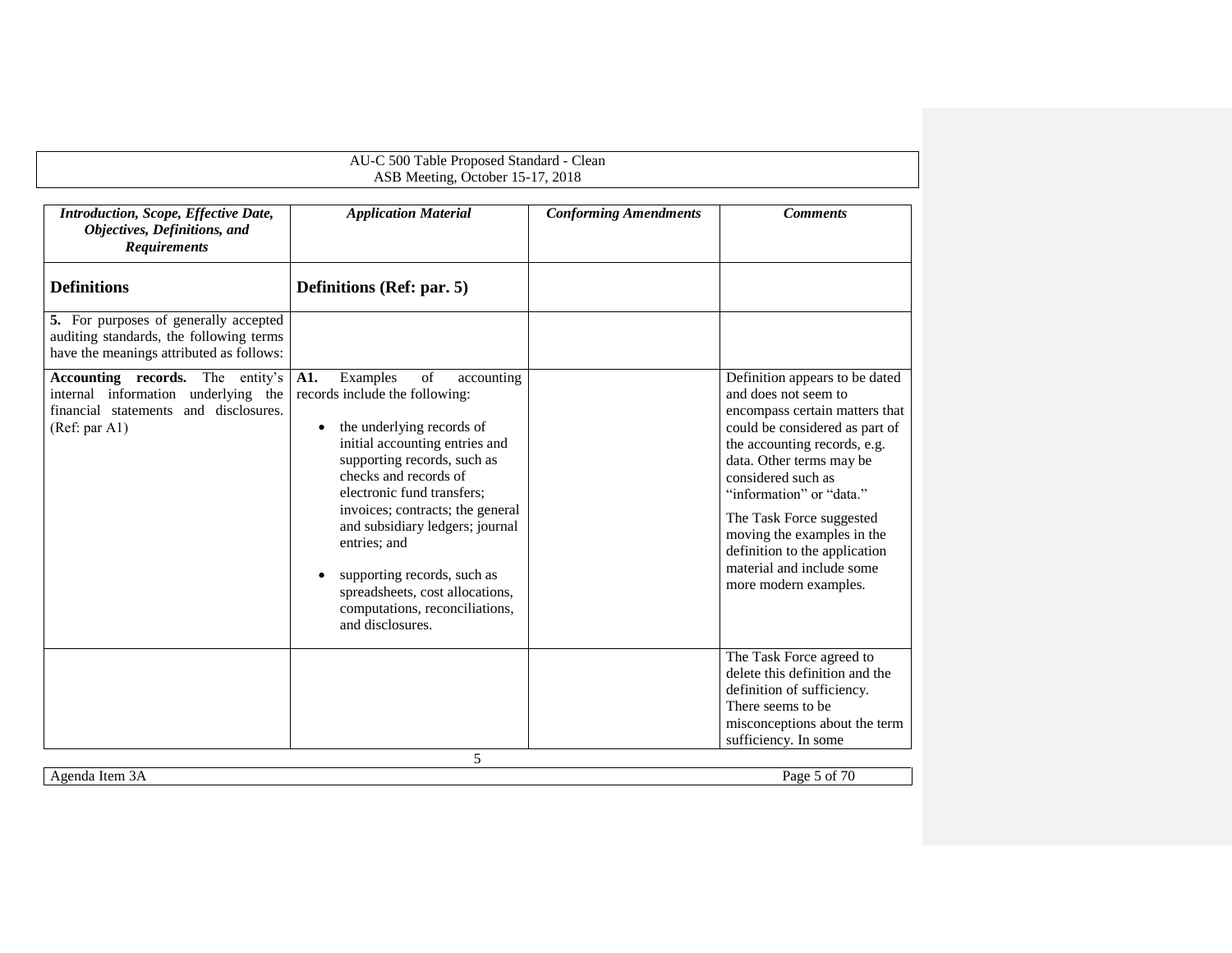#### <span id="page-5-0"></span>AU-C 500 Table Proposed Standard - Clean ASB Meeting, October 15-17, 2018 6 *Introduction, Scope, Effective Date, Objectives, Definitions, and Requirements Application Material Conforming Amendments Comments* situations, obtaining more information may not necessarily lead to higher quality audit evidence. In addition, the concepts of "sufficiency" and "appropriateness" are fully described later in the standard. **Audit evidence.** Information that has been evaluated and used by the auditor in arriving at the conclusions on which the auditor's opinion is based. (Ref: par [A2\)](#page-5-0) **A2.** Audit evidence may be obtained through the performance of various audit procedures on information obtained by the auditor. The auditor may perform various procedures using different audit tools and techniques, including audit data analytics, visualization, or artificial intelligence in meeting objectives of the audit procedures. Added examples to illustrate the different forms of audit evidence that an auditor may obtain. **External Information Source.** An external individual or organization that provides information that has been used by the entity in preparing the financial statements, or that has been obtained **used** by the auditor as audit evidence, when such information is suitable for use by a broad range of users. When information has been provided by an individual or organization acting in the **A3.** External information sources may include pricing services, governmental organizations, central banks or recognized stock exchanges. Examples of information that may be obtained from external information sources include: • Prices and pricing related data; Definition and related application material is from ISA 540 (revised) as a conforming amendment to ISA 540. The Task Force expressed concern about this definition. Is this definition necessary in view of the new framework

<span id="page-5-1"></span>Agenda Item 3A Page 6 of 70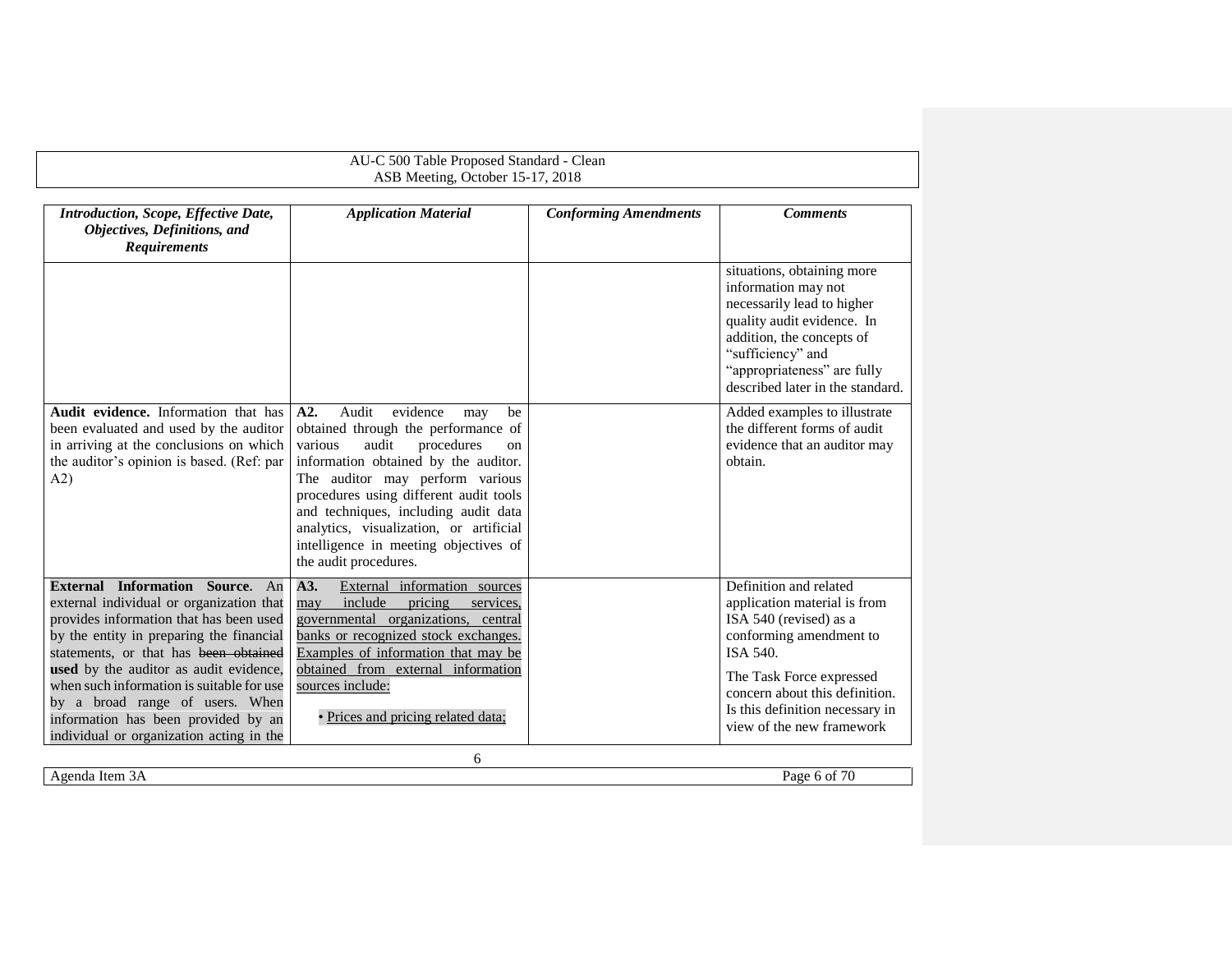| AU-C 500 Table Proposed Standard - Clean                                                                                                                                                                                                                                                                |                                                                                                                                                                                                                                                                                                                                                                                                                                                                                                |                              |                                                                                                                                                                                                                                                                                                                                                                                                                                                                                                                |  |
|---------------------------------------------------------------------------------------------------------------------------------------------------------------------------------------------------------------------------------------------------------------------------------------------------------|------------------------------------------------------------------------------------------------------------------------------------------------------------------------------------------------------------------------------------------------------------------------------------------------------------------------------------------------------------------------------------------------------------------------------------------------------------------------------------------------|------------------------------|----------------------------------------------------------------------------------------------------------------------------------------------------------------------------------------------------------------------------------------------------------------------------------------------------------------------------------------------------------------------------------------------------------------------------------------------------------------------------------------------------------------|--|
| ASB Meeting, October 15-17, 2018                                                                                                                                                                                                                                                                        |                                                                                                                                                                                                                                                                                                                                                                                                                                                                                                |                              |                                                                                                                                                                                                                                                                                                                                                                                                                                                                                                                |  |
| Introduction, Scope, Effective Date,<br>Objectives, Definitions, and<br><b>Requirements</b>                                                                                                                                                                                                             | <b>Application Material</b>                                                                                                                                                                                                                                                                                                                                                                                                                                                                    | <b>Conforming Amendments</b> | <b>Comments</b>                                                                                                                                                                                                                                                                                                                                                                                                                                                                                                |  |
| capacity of a management's specialist,<br>service organization <sup>13</sup> , or auditor's<br>specialist <sup>14</sup><br>the<br>individual<br><b>or</b><br>organization is not considered<br>an<br>external information source with respect<br>to that particular information. (Ref: par<br>$A3 - A6$ | Macro-economic data, such as<br>historical and forecast<br>unemployment rates and economic<br>growth rates, or census data;<br>· Credit history data;<br>Industry specific data, such as an<br>index of reclamation costs for<br>certain extractive industries, or<br>viewership information or ratings<br>used to determine advertising<br>revenue in the entertainment<br>industry; and<br>· Mortality tables used to<br>determine liabilities in the life<br>insurance and pension sectors. |                              | which would require the<br>auditor to apply the criteria in<br>evaluating the audit evidence<br>regardless of its source. This<br>seems to be overly<br>prescriptive. What about in<br>situations when the auditor<br>obtains information for an<br>external source? Also, the<br>Task Force has concern about<br>the documentation<br>requirements around such<br>criteria, that is the auditor<br>would have to document that<br>the information used is<br>'suitable for use by a broad<br>range of users.' |  |
|                                                                                                                                                                                                                                                                                                         | A particular set of information<br>A <sub>4</sub><br>is more likely to be suitable for use by<br>a broad range of users and less likely to<br>be subject to influence by any<br>particular user if the external individual<br>or organization provides it to the public<br>for free, or makes it available to a wide<br>range of users in return for payment of<br>a fee. Judgment may be required in<br>determining whether the information is                                                |                              |                                                                                                                                                                                                                                                                                                                                                                                                                                                                                                                |  |

Agenda Item 3A Page 7 of 70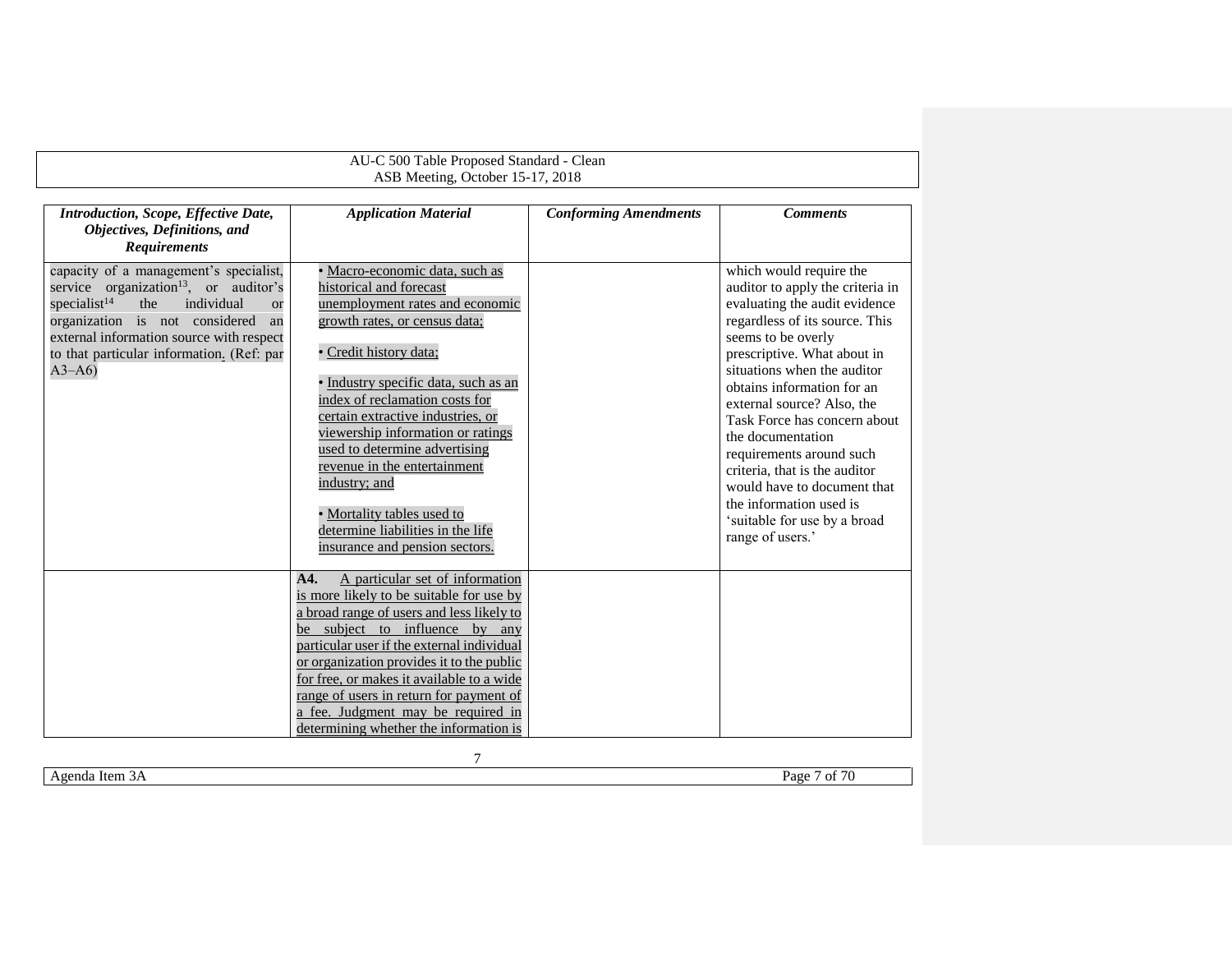|                                                                                             | AU-C 500 Table Proposed Standard - Clean                                                                                                                                                                                                                                                                                                                                                                                                                                                                                                                                                                                                         |                              |                 |  |  |
|---------------------------------------------------------------------------------------------|--------------------------------------------------------------------------------------------------------------------------------------------------------------------------------------------------------------------------------------------------------------------------------------------------------------------------------------------------------------------------------------------------------------------------------------------------------------------------------------------------------------------------------------------------------------------------------------------------------------------------------------------------|------------------------------|-----------------|--|--|
|                                                                                             | ASB Meeting, October 15-17, 2018                                                                                                                                                                                                                                                                                                                                                                                                                                                                                                                                                                                                                 |                              |                 |  |  |
| Introduction, Scope, Effective Date,<br>Objectives, Definitions, and<br><b>Requirements</b> | <b>Application Material</b>                                                                                                                                                                                                                                                                                                                                                                                                                                                                                                                                                                                                                      | <b>Conforming Amendments</b> | <b>Comments</b> |  |  |
|                                                                                             | suitable for use by a broad range of<br>users, taking into account the ability of<br>the entity to influence the external<br>information source.                                                                                                                                                                                                                                                                                                                                                                                                                                                                                                 |                              |                 |  |  |
|                                                                                             | A <sub>5</sub><br>individual<br>An<br>external<br><sub>or</sub><br>organization cannot, in respect of any<br>particular set of information, be both an<br>external information source and a<br>management's expert, or service<br>organization or auditor's expert.                                                                                                                                                                                                                                                                                                                                                                              |                              |                 |  |  |
|                                                                                             | A6.<br>However,<br>external<br>an<br>individual or organization may, for<br>example, be acting as a management's<br>expert when providing a particular set<br>of information, but may be acting as an<br>external information source when<br>different<br>providing<br>a<br>set<br>of<br>information. In some circumstances,<br>professional judgment may be needed<br>to determine whether an external<br>individual or organization is acting as<br>an external information source or as a<br>management's expert with respect to a<br>particular set of information. In other<br>circumstances, the distinction may be<br>clear. For example: |                              |                 |  |  |
|                                                                                             | individual<br>An external<br><b>or</b>                                                                                                                                                                                                                                                                                                                                                                                                                                                                                                                                                                                                           |                              |                 |  |  |

Agenda Item 3A Page 8 of 70

<span id="page-7-0"></span>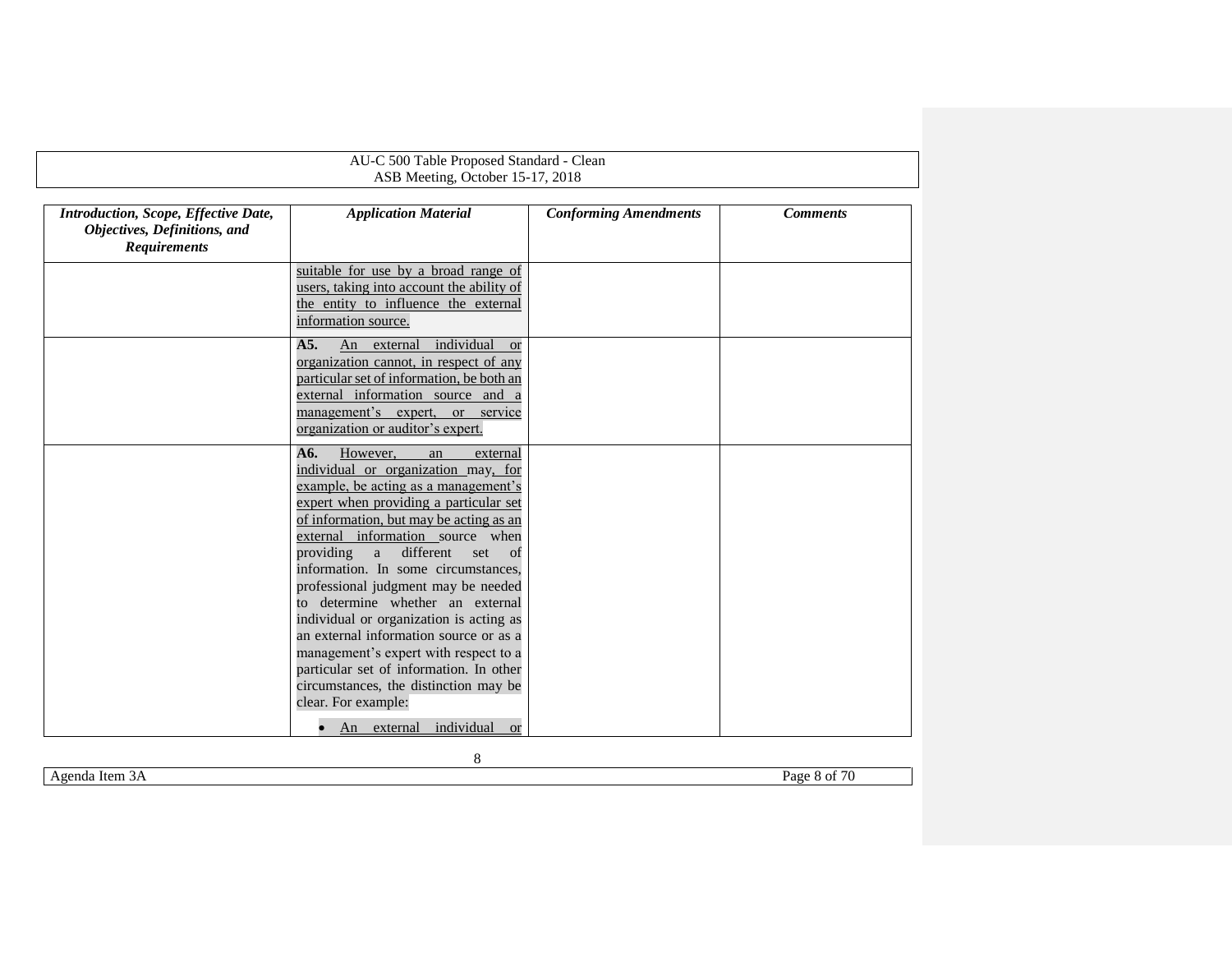|                                      | AU-C 500 Table Proposed Standard - Clean                       |                              |                 |
|--------------------------------------|----------------------------------------------------------------|------------------------------|-----------------|
|                                      | ASB Meeting, October 15-17, 2018                               |                              |                 |
|                                      |                                                                |                              |                 |
| Introduction, Scope, Effective Date, | <b>Application Material</b>                                    | <b>Conforming Amendments</b> | <b>Comments</b> |
| Objectives, Definitions, and         |                                                                |                              |                 |
| <b>Requirements</b>                  |                                                                |                              |                 |
|                                      |                                                                |                              |                 |
|                                      | organization may be providing<br>information about real estate |                              |                 |
|                                      | prices that is suitable for use by                             |                              |                 |
|                                      | a broad range of users, for                                    |                              |                 |
|                                      | example, information made                                      |                              |                 |
|                                      | generally available pertaining                                 |                              |                 |
|                                      | to a geographical region, and be                               |                              |                 |
|                                      | determined to be an external                                   |                              |                 |
|                                      | information source with respect                                |                              |                 |
|                                      | to that set of information. The                                |                              |                 |
|                                      | same external organization                                     |                              |                 |
|                                      | may also be acting as a                                        |                              |                 |
|                                      | management's or auditor's                                      |                              |                 |
|                                      | in<br>providing<br>expert                                      |                              |                 |
|                                      | commissioned valuations, with                                  |                              |                 |
|                                      | respect to the entity's real estate                            |                              |                 |
|                                      | portfolio specifically tailored                                |                              |                 |
|                                      | for the entity's facts and                                     |                              |                 |
|                                      | circumstances.                                                 |                              |                 |
|                                      | Some actuarial organizations                                   |                              |                 |
|                                      | publish mortality tables for                                   |                              |                 |
|                                      | general use which, when used                                   |                              |                 |
|                                      | by an entity, would generally                                  |                              |                 |
|                                      | be considered to be information                                |                              |                 |
|                                      | from an external information                                   |                              |                 |
|                                      | source. The same actuarial                                     |                              |                 |
|                                      | organization may also be a                                     |                              |                 |
|                                      | management's expert with                                       |                              |                 |
|                                      | respect to different information<br>9                          |                              |                 |

Agenda Item 3A Page 9 of 70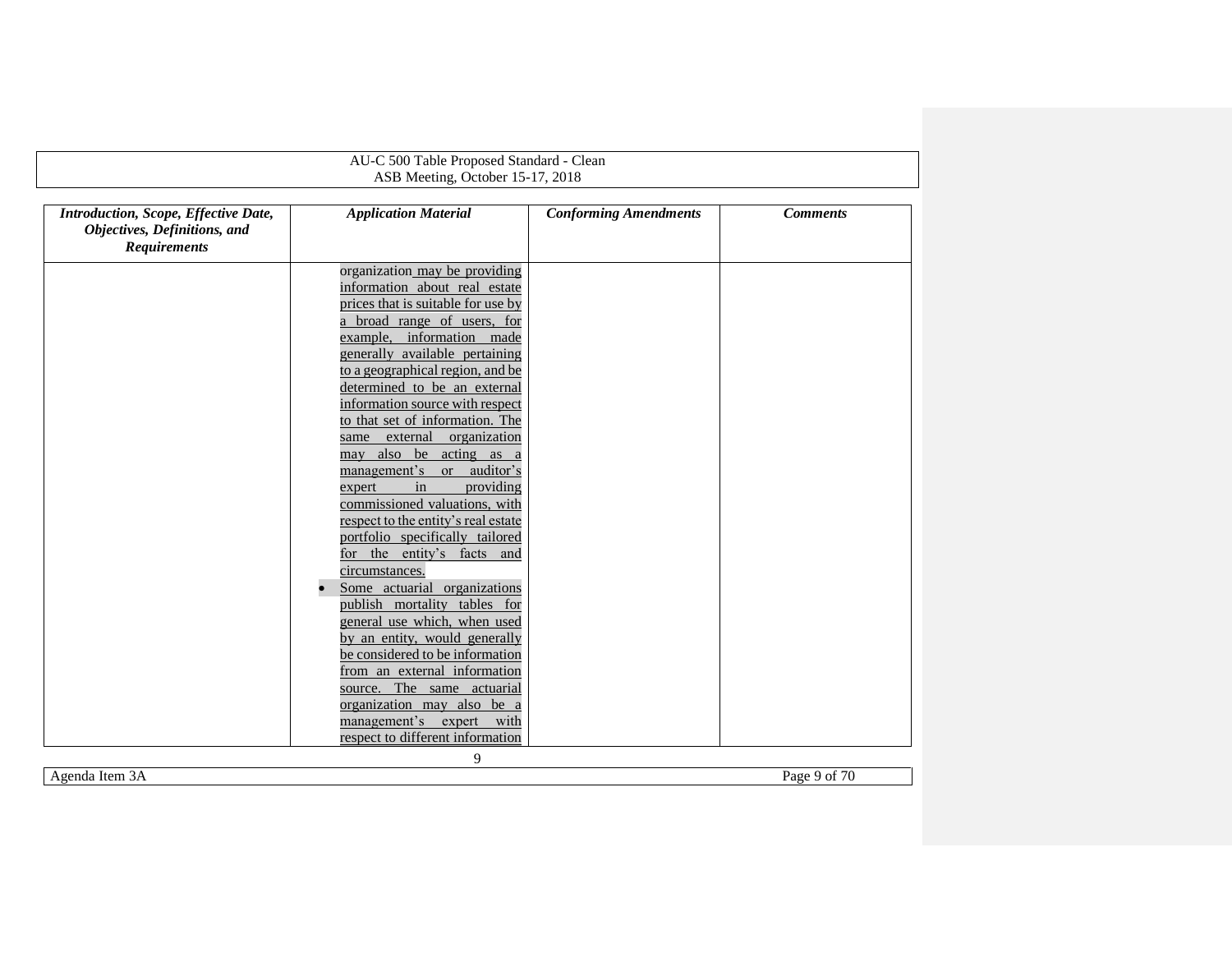|                                      | AU-C 500 Table Proposed Standard - Clean                  |                              |                 |
|--------------------------------------|-----------------------------------------------------------|------------------------------|-----------------|
|                                      | ASB Meeting, October 15-17, 2018                          |                              |                 |
|                                      |                                                           |                              |                 |
| Introduction, Scope, Effective Date, | <b>Application Material</b>                               | <b>Conforming Amendments</b> | <b>Comments</b> |
| Objectives, Definitions, and         |                                                           |                              |                 |
| <b>Requirements</b>                  |                                                           |                              |                 |
|                                      | tailored<br>the<br>specific<br>to                         |                              |                 |
|                                      | circumstances of the entity to                            |                              |                 |
|                                      | help management determine                                 |                              |                 |
|                                      | the pension liability for several                         |                              |                 |
|                                      | of the entity's pension plans.                            |                              |                 |
|                                      | An external individual or                                 |                              |                 |
|                                      | organization<br>may<br>possess                            |                              |                 |
|                                      | expertise in the application of                           |                              |                 |
|                                      | models to estimate the fair                               |                              |                 |
|                                      | value of securities for which                             |                              |                 |
|                                      | there is no observable market.                            |                              |                 |
|                                      | If the external individual or                             |                              |                 |
|                                      | organization<br>applies<br>that                           |                              |                 |
|                                      | expertise in making an estimate                           |                              |                 |
|                                      | specifically for the entity and                           |                              |                 |
|                                      | that work is used<br>by                                   |                              |                 |
|                                      | management in preparing its                               |                              |                 |
|                                      | financial<br>statements,<br>the<br>individual<br>external |                              |                 |
|                                      | <b>or</b><br>organization is likely to be a               |                              |                 |
|                                      | management's expert with                                  |                              |                 |
|                                      | respect to that information. If,                          |                              |                 |
|                                      | on the other hand, that external                          |                              |                 |
|                                      | individual<br>organization<br>$\alpha$                    |                              |                 |
|                                      | merely provides, to the public,                           |                              |                 |
|                                      | prices or pricing-related data                            |                              |                 |
|                                      | regarding private transactions,                           |                              |                 |
|                                      | and the<br>entity<br>uses<br>that                         |                              |                 |
|                                      | information<br>in<br>its<br>own                           |                              |                 |
|                                      | 10                                                        |                              |                 |

Agenda Item 3A Page 10 of 70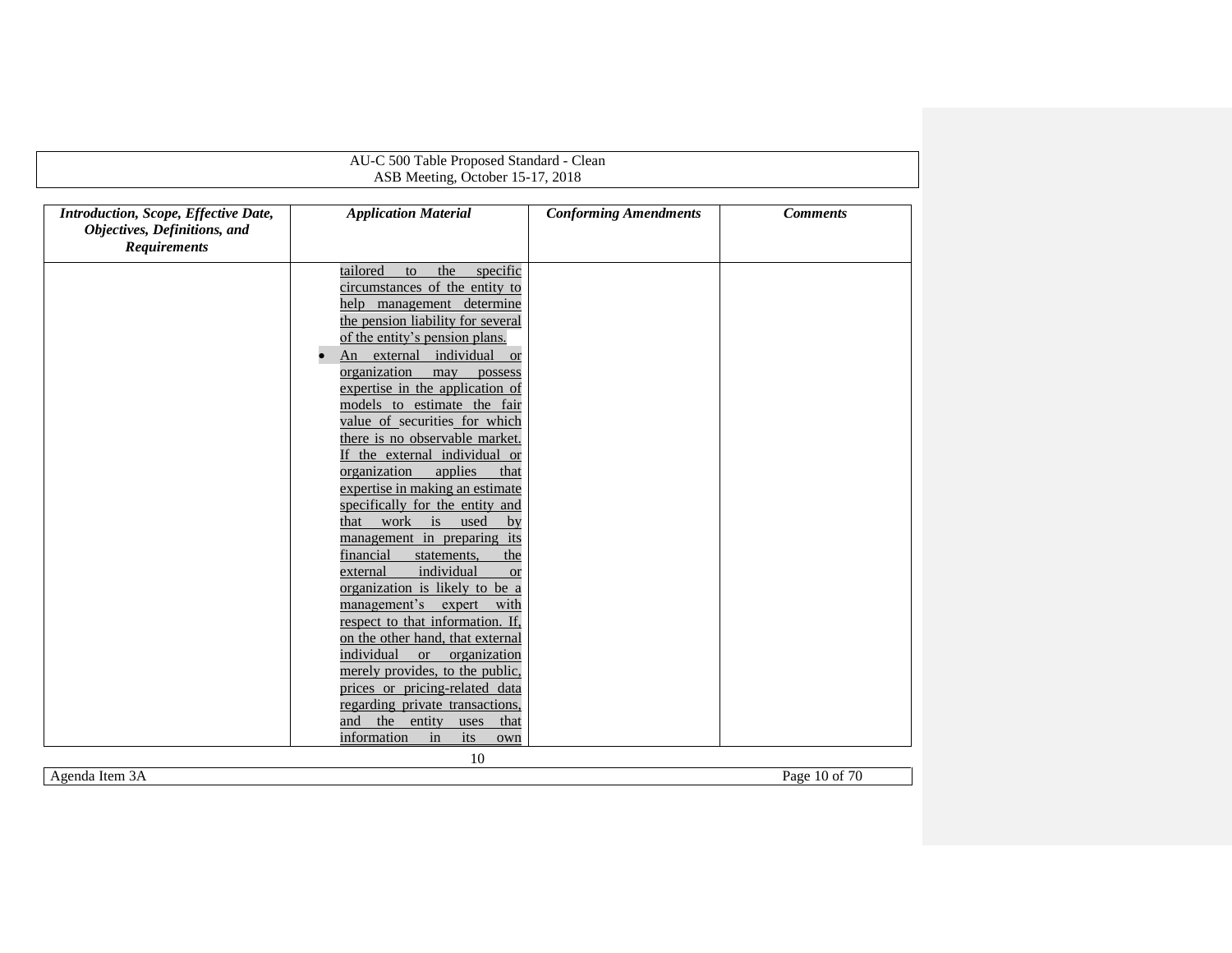| AU-C 500 Table Proposed Standard - Clean                                                    |                                                                                                                                                                                                                                                                                                                                                                                                                                                                                                                                                                                                                                                                                                                                                                                                                                                                                                                                                                                  |                              |                 |  |
|---------------------------------------------------------------------------------------------|----------------------------------------------------------------------------------------------------------------------------------------------------------------------------------------------------------------------------------------------------------------------------------------------------------------------------------------------------------------------------------------------------------------------------------------------------------------------------------------------------------------------------------------------------------------------------------------------------------------------------------------------------------------------------------------------------------------------------------------------------------------------------------------------------------------------------------------------------------------------------------------------------------------------------------------------------------------------------------|------------------------------|-----------------|--|
|                                                                                             | ASB Meeting, October 15-17, 2018                                                                                                                                                                                                                                                                                                                                                                                                                                                                                                                                                                                                                                                                                                                                                                                                                                                                                                                                                 |                              |                 |  |
|                                                                                             |                                                                                                                                                                                                                                                                                                                                                                                                                                                                                                                                                                                                                                                                                                                                                                                                                                                                                                                                                                                  |                              |                 |  |
| Introduction, Scope, Effective Date,<br>Objectives, Definitions, and<br><b>Requirements</b> | <b>Application Material</b>                                                                                                                                                                                                                                                                                                                                                                                                                                                                                                                                                                                                                                                                                                                                                                                                                                                                                                                                                      | <b>Conforming Amendments</b> | <b>Comments</b> |  |
|                                                                                             | estimation<br>methods,<br>the<br>individual<br>external<br><b>or</b><br>organization is likely to be an<br>external information source<br>with<br>respect<br>to<br>such<br>information.<br>An external individual<br><b>or</b><br>organization<br>publish<br>may<br>information, suitable for a<br>broad range of users, about<br>risks or conditions in an<br>industry. If used by an entity in<br>preparing its risk disclosures<br>(for example in compliance<br>$7^{15}$ ).<br><b>IFRS</b><br>with<br>such<br>information would ordinarily<br>be considered to be information<br>from an external information<br>source. However, if the same<br>type of information has been<br>specifically commissioned by<br>the entity to use its expertise to<br>develop<br>information<br>about<br>those risks, tailored to the<br>entity's<br>circumstances,<br>the<br>individual<br>external<br><b>or</b><br>organization is likely to be<br>acting<br>as a management's<br>expert. |                              |                 |  |

Agenda Item 3A Page 11 of 70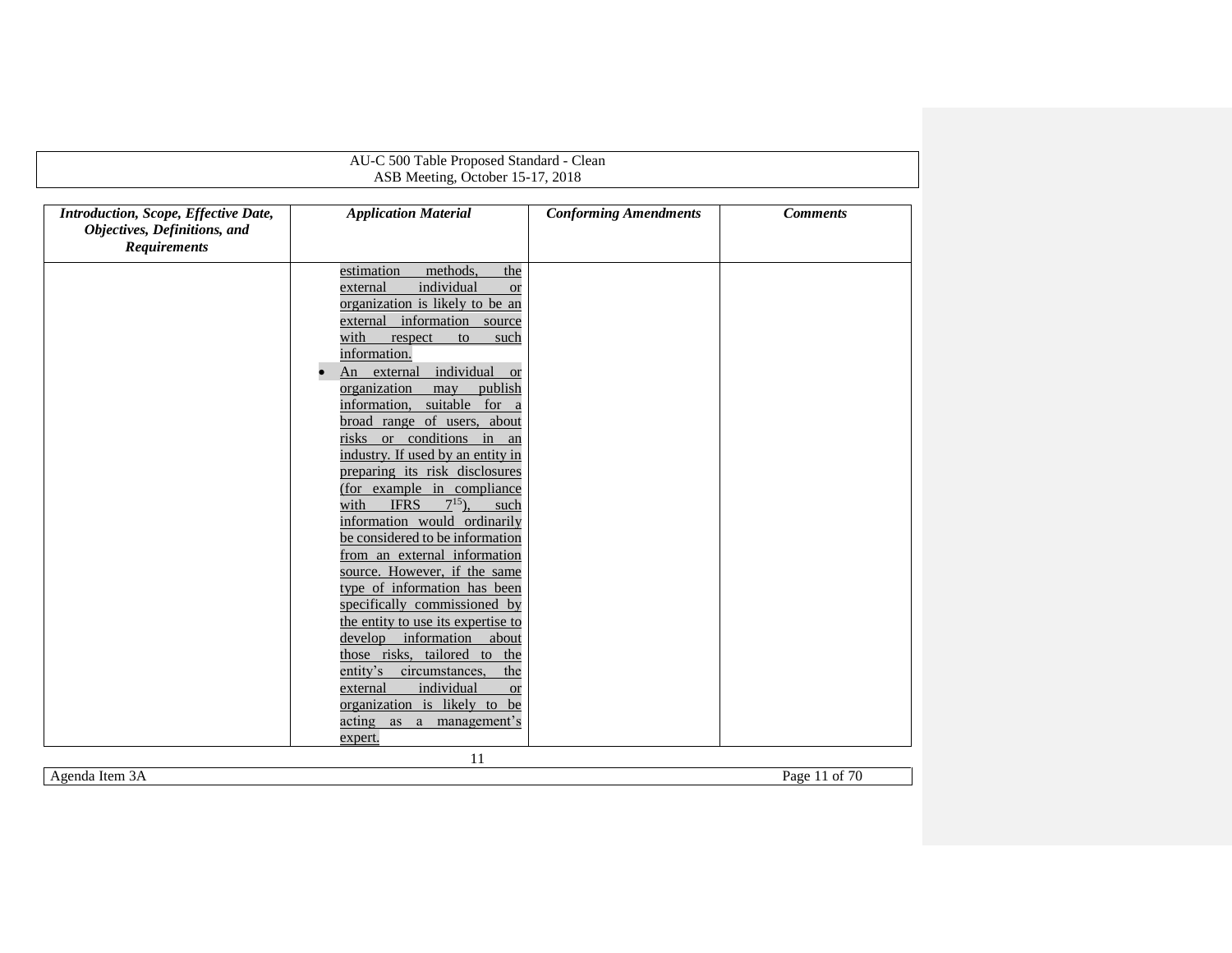|                                                                                             | AU-C 500 Table Proposed Standard - Clean                                                                                                                                                                                                                                                                                                                                                                                                                                                                                                                                                                                                                                                                                                       |                              |                                                                                         |
|---------------------------------------------------------------------------------------------|------------------------------------------------------------------------------------------------------------------------------------------------------------------------------------------------------------------------------------------------------------------------------------------------------------------------------------------------------------------------------------------------------------------------------------------------------------------------------------------------------------------------------------------------------------------------------------------------------------------------------------------------------------------------------------------------------------------------------------------------|------------------------------|-----------------------------------------------------------------------------------------|
|                                                                                             | ASB Meeting, October 15-17, 2018                                                                                                                                                                                                                                                                                                                                                                                                                                                                                                                                                                                                                                                                                                               |                              |                                                                                         |
| Introduction, Scope, Effective Date,<br>Objectives, Definitions, and<br><b>Requirements</b> | <b>Application Material</b>                                                                                                                                                                                                                                                                                                                                                                                                                                                                                                                                                                                                                                                                                                                    | <b>Conforming Amendments</b> | <b>Comments</b>                                                                         |
|                                                                                             | An external individual<br><sub>or</sub><br>organization may apply its<br>in<br>expertise<br>providing<br>information about current and<br>future market trends, which it<br>makes available to, and is<br>suitable for use by, a broad<br>range of users. If used by the<br>entity to help make decisions<br>about assumptions to be used in<br>making accounting estimates,<br>such information is likely to be<br>considered to be information<br>from an external information<br>source. If the same type of<br>information<br>has<br>been<br>commissioned by the entity to<br>address current and future<br>trends relevant to the entity's<br>specific<br>facts<br>and<br>circumstances,<br>the external<br>individual or organization is |                              |                                                                                         |
|                                                                                             | likely to be acting as a<br>management's expert.                                                                                                                                                                                                                                                                                                                                                                                                                                                                                                                                                                                                                                                                                               |                              |                                                                                         |
| Internal information. All of the<br>information developed or maintained by                  | Audit<br>A7.<br>evidence<br>be<br>may<br>obtained from information that is<br>contained in the accounting records<br>underlying the financial statements and                                                                                                                                                                                                                                                                                                                                                                                                                                                                                                                                                                                   |                              | The Task Force believes that a<br>definition of Internal<br>Information is necessary to |
|                                                                                             | 12                                                                                                                                                                                                                                                                                                                                                                                                                                                                                                                                                                                                                                                                                                                                             |                              |                                                                                         |

<span id="page-11-0"></span>Agenda Item 3A Page 12 of 70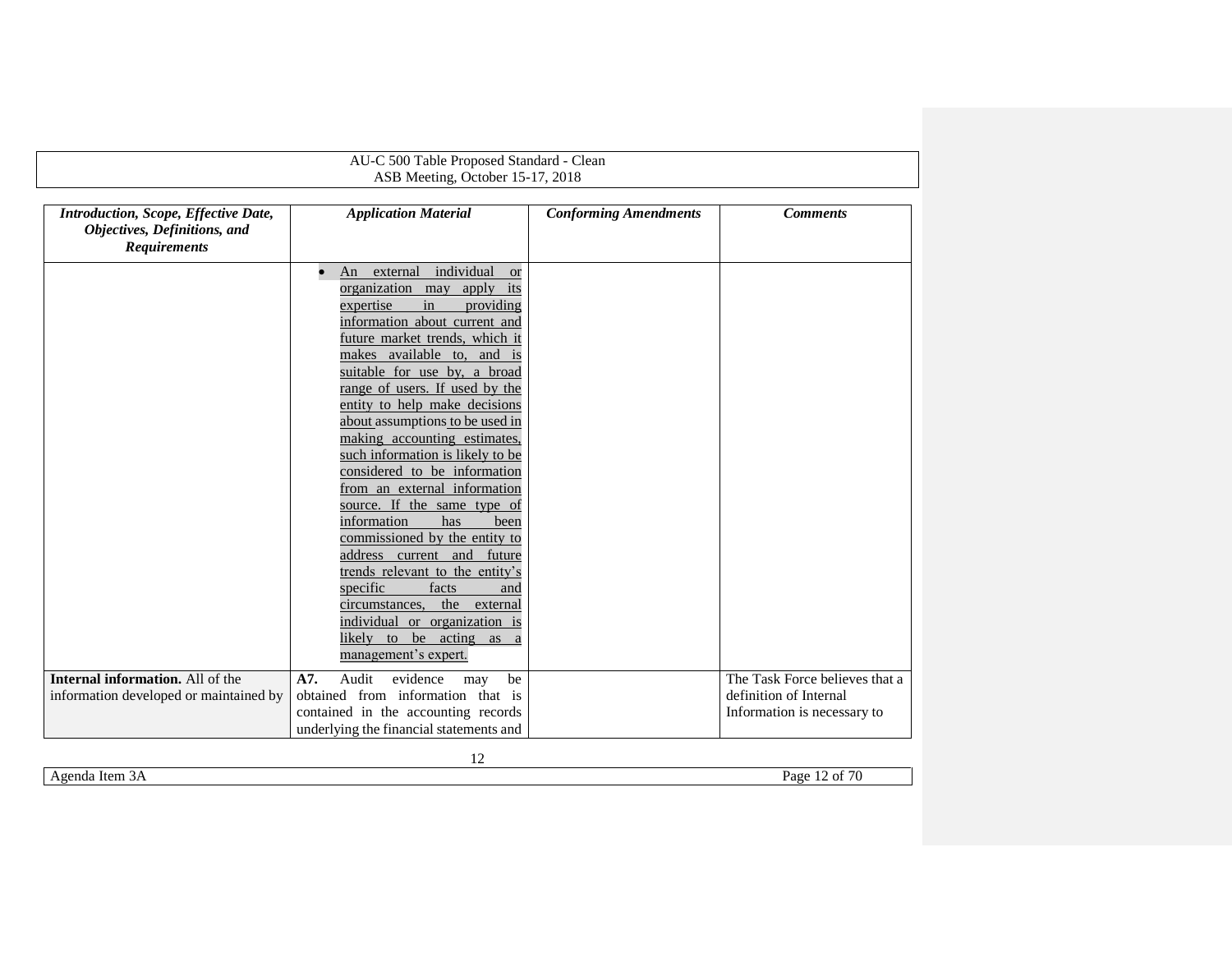<span id="page-12-0"></span>

|                                                                                                                                                                                                | AU-C 500 Table Proposed Standard - Clean<br>ASB Meeting, October 15-17, 2018                                                                                                                                                                                                                                                                                                                                                                       |                              |                                                                                                                                                                            |
|------------------------------------------------------------------------------------------------------------------------------------------------------------------------------------------------|----------------------------------------------------------------------------------------------------------------------------------------------------------------------------------------------------------------------------------------------------------------------------------------------------------------------------------------------------------------------------------------------------------------------------------------------------|------------------------------|----------------------------------------------------------------------------------------------------------------------------------------------------------------------------|
| Introduction, Scope, Effective Date,<br>Objectives, Definitions, and<br><b>Requirements</b>                                                                                                    | <b>Application Material</b>                                                                                                                                                                                                                                                                                                                                                                                                                        | <b>Conforming Amendments</b> | <b>Comments</b>                                                                                                                                                            |
| the entity, including accounting records.<br>$(Ref: par A7-0)$                                                                                                                                 | information<br>obtained<br>from<br>other<br>sources. An example of information<br>obtained from other internal sources is<br>marketing information used as an<br>assumption in making an accounting<br>estimate for a warranty provision.                                                                                                                                                                                                          |                              | complement the definition of<br>External Information.                                                                                                                      |
|                                                                                                                                                                                                | Internal information (within or outside<br>the general ledger and subsidiary<br>ledgers);<br>a. may be in electronic or<br>paper form. An example of<br>internal information in<br>electronic form is a shared<br>digital ledger such as<br>blockchain; or<br>$b$ . may be stored by the entity<br>locally within its manual or<br>information<br>automated<br>systems or may be stored in<br>a network of hosted remote<br>servers (the "Cloud"). |                              |                                                                                                                                                                            |
| Management's specialist. An<br>individual or organization possessing<br>expertise in a field other than<br>accounting or auditing, whose work in<br>that field is used by the entity to assist |                                                                                                                                                                                                                                                                                                                                                                                                                                                    |                              | Task Force to consider<br>moving this definition and<br>extant paragraph AU-C<br>500.08 and A35-A49 to AU-C<br>620. This content just does<br>not fit here and many of the |
| Agenda Item 3A                                                                                                                                                                                 | 13                                                                                                                                                                                                                                                                                                                                                                                                                                                 |                              | Page 13 of 70                                                                                                                                                              |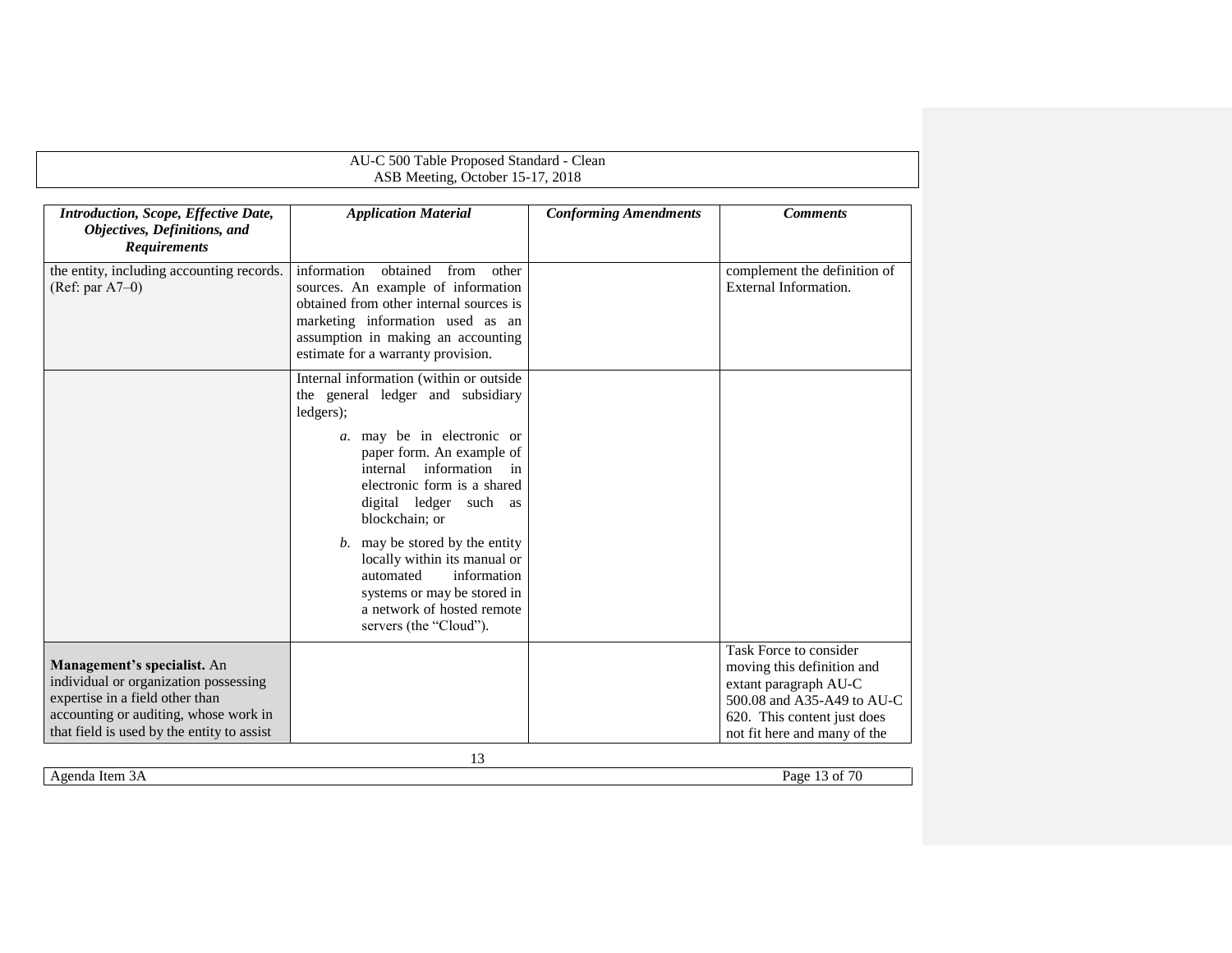| AU-C 500 Table Proposed Standard - Clean<br>ASB Meeting, October 15-17, 2018                                                                                                                                                                                                                                                                                                                                      |                                                                                                                                                                                                                                                                                       |                              |                                                                                                                                                                                                                                                  |  |
|-------------------------------------------------------------------------------------------------------------------------------------------------------------------------------------------------------------------------------------------------------------------------------------------------------------------------------------------------------------------------------------------------------------------|---------------------------------------------------------------------------------------------------------------------------------------------------------------------------------------------------------------------------------------------------------------------------------------|------------------------------|--------------------------------------------------------------------------------------------------------------------------------------------------------------------------------------------------------------------------------------------------|--|
| Introduction, Scope, Effective Date,<br>Objectives, Definitions, and<br><b>Requirements</b>                                                                                                                                                                                                                                                                                                                       | <b>Application Material</b>                                                                                                                                                                                                                                                           | <b>Conforming Amendments</b> | <b>Comments</b>                                                                                                                                                                                                                                  |  |
| the entity in preparing the financial<br>statements.                                                                                                                                                                                                                                                                                                                                                              |                                                                                                                                                                                                                                                                                       |                              | considerations are the similar<br>to considerations when using<br>an auditor's specialist.<br>If we don't move to 620, then<br>we need to find a way to<br>separately address this topic in<br>500 (separate section or<br>something like that). |  |
| <b>Requirements</b>                                                                                                                                                                                                                                                                                                                                                                                               |                                                                                                                                                                                                                                                                                       |                              |                                                                                                                                                                                                                                                  |  |
| <b>Sufficient Appropriate Audit</b><br><b>Evidence</b>                                                                                                                                                                                                                                                                                                                                                            | <b>Sufficient Appropriate Audit</b><br>Evidence (Ref: par. 6)                                                                                                                                                                                                                         |                              |                                                                                                                                                                                                                                                  |  |
| 6. The<br>auditor<br>should<br>obtain<br>appropriate audit evidence<br>that is<br>sufficient to reduce audit risk to an<br>acceptably low level. In doing so, the<br>auditor should consider the relevance of<br>the information and the reliability,<br>sources, and nature of the audit evidence<br>as set out in paragraphs $7-14$ of this<br>standard. (Ref: par. Error! Reference<br>source not found, -A15) | A8.<br>The relevance and reliability of<br>audit evidence are integral factors in<br>evaluating the appropriateness of audit<br>evidence. In making this evaluation,<br>the auditor is only required to evaluate<br>information that has been assessed as<br>relevant by the auditor. |                              |                                                                                                                                                                                                                                                  |  |
|                                                                                                                                                                                                                                                                                                                                                                                                                   |                                                                                                                                                                                                                                                                                       |                              |                                                                                                                                                                                                                                                  |  |

<span id="page-13-0"></span>Agenda Item 3A Page 14 of 70

14

**Deleted:** A8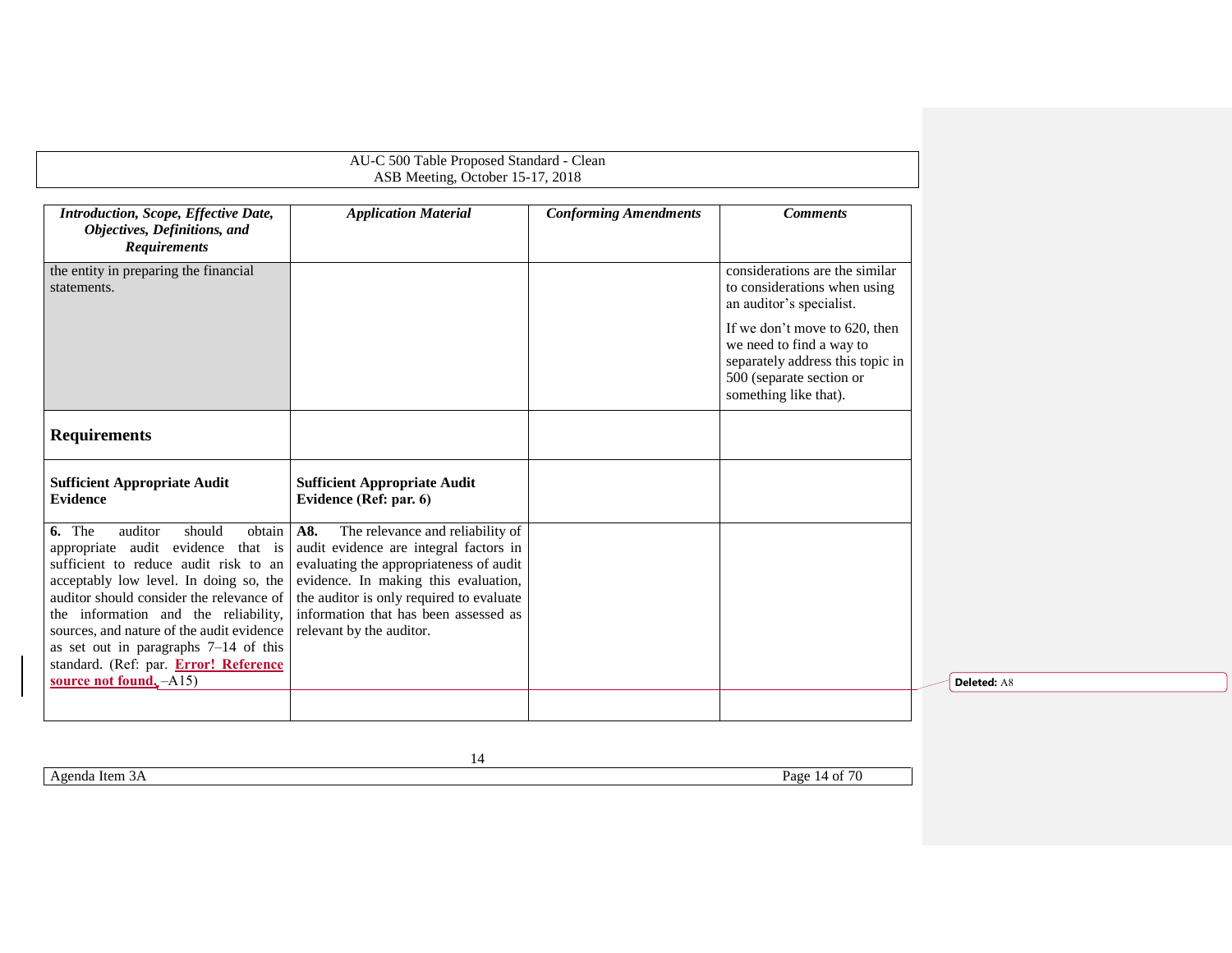<span id="page-14-0"></span>

|                                                                                             | AU-C 500 Table Proposed Standard - Clean<br>ASB Meeting, October 15-17, 2018                                                                                                                                                                                                                           |                              |                 |
|---------------------------------------------------------------------------------------------|--------------------------------------------------------------------------------------------------------------------------------------------------------------------------------------------------------------------------------------------------------------------------------------------------------|------------------------------|-----------------|
| Introduction, Scope, Effective Date,<br>Objectives, Definitions, and<br><b>Requirements</b> | <b>Application Material</b>                                                                                                                                                                                                                                                                            | <b>Conforming Amendments</b> | <b>Comments</b> |
|                                                                                             | Appropriate audit evidence is<br>A9.<br>sufficient when an experienced auditor<br>would<br>be<br>persuaded<br>to<br>draw<br>conclusions based on consideration of<br>the audit evidence. However, obtaining<br>audit evidence may not<br>more<br>compensate for lack of appropriate<br>audit evidence. |                              |                 |
|                                                                                             | A10. The reliability of the audit<br>evidence is affected, individually or in<br>combination, by the following factors:                                                                                                                                                                                |                              |                 |
|                                                                                             | Accuracy<br>٠<br>Authenticity<br>Completeness, and<br>Risk of bias                                                                                                                                                                                                                                     |                              |                 |
|                                                                                             | The consideration of the factors<br>A11.<br>in paragraph A10 is affected by the risk<br>of the auditor drawing an incorrect<br>conclusion, the assessment of the risk<br>of material misstatement, and the<br>application of professional skepticism.                                                  |                              |                 |
|                                                                                             | A12. The appropriateness of the<br>audit evidence obtained is affected by<br>whether the information is sufficiently                                                                                                                                                                                   |                              |                 |

Agenda Item 3A Page 15 of 70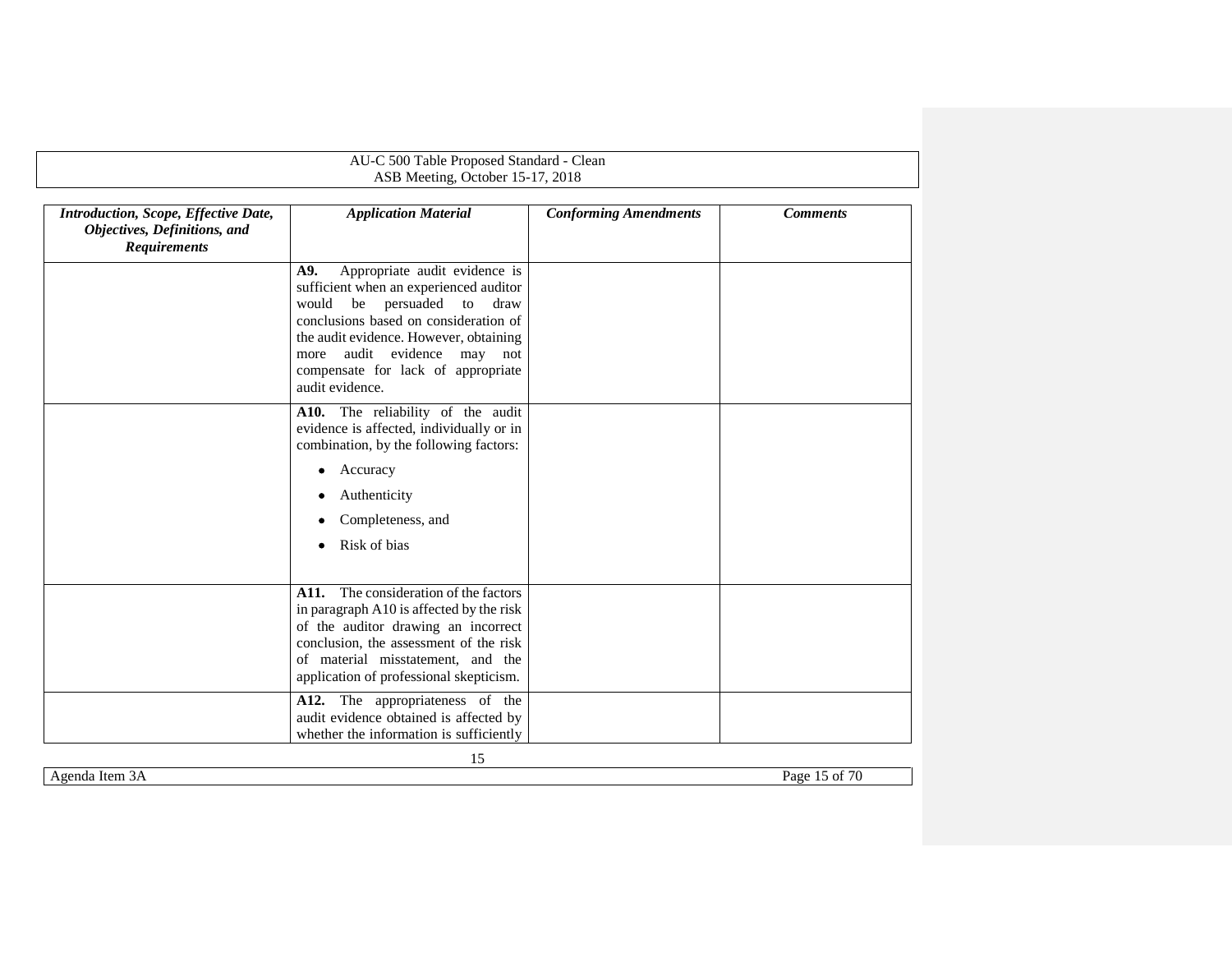| AU-C 500 Table Proposed Standard - Clean<br>ASB Meeting, October 15-17, 2018                |                                                                                                                                                                                                                                                                                                                                                                                                                                                                                                                                                                                                                                                                                                                                                                                                                                                                              |                              |                 |  |
|---------------------------------------------------------------------------------------------|------------------------------------------------------------------------------------------------------------------------------------------------------------------------------------------------------------------------------------------------------------------------------------------------------------------------------------------------------------------------------------------------------------------------------------------------------------------------------------------------------------------------------------------------------------------------------------------------------------------------------------------------------------------------------------------------------------------------------------------------------------------------------------------------------------------------------------------------------------------------------|------------------------------|-----------------|--|
| Introduction, Scope, Effective Date,<br>Objectives, Definitions, and<br><b>Requirements</b> | <b>Application Material</b>                                                                                                                                                                                                                                                                                                                                                                                                                                                                                                                                                                                                                                                                                                                                                                                                                                                  | <b>Conforming Amendments</b> | <b>Comments</b> |  |
|                                                                                             | precise or detailed for the auditor's<br>purposes.                                                                                                                                                                                                                                                                                                                                                                                                                                                                                                                                                                                                                                                                                                                                                                                                                           |                              |                 |  |
|                                                                                             | A13. Audit evidence is necessary to<br>provide a basis for auditor's opinion<br>and report. It is cumulative in nature<br>and is primarily obtained from audit<br>procedures performed on relevant<br>information obtained during the course<br>of the audit. Audit evidence may also<br>include information obtained from<br>other sources, such as previous audits<br>(provided that the auditor<br>has<br>determined whether changes have<br>occurred since the previous audits that<br>may affect its relevance to the current<br>audit $fin 1$ ), or a firm's quality control<br>procedures for client acceptance and<br>continuance. In addition to other<br>sources inside and outside the entity,<br>the entity's accounting records are an<br>important source of audit evidence.<br>Also, information that may be used as<br>audit evidence may have been prepared |                              |                 |  |

fn 1 Paragraph .10 of section 315, *Understanding the Entity and Its Environment and Assessing the Risks of Material Misstatement*.

Agenda Item 3A Page 16 of 70

l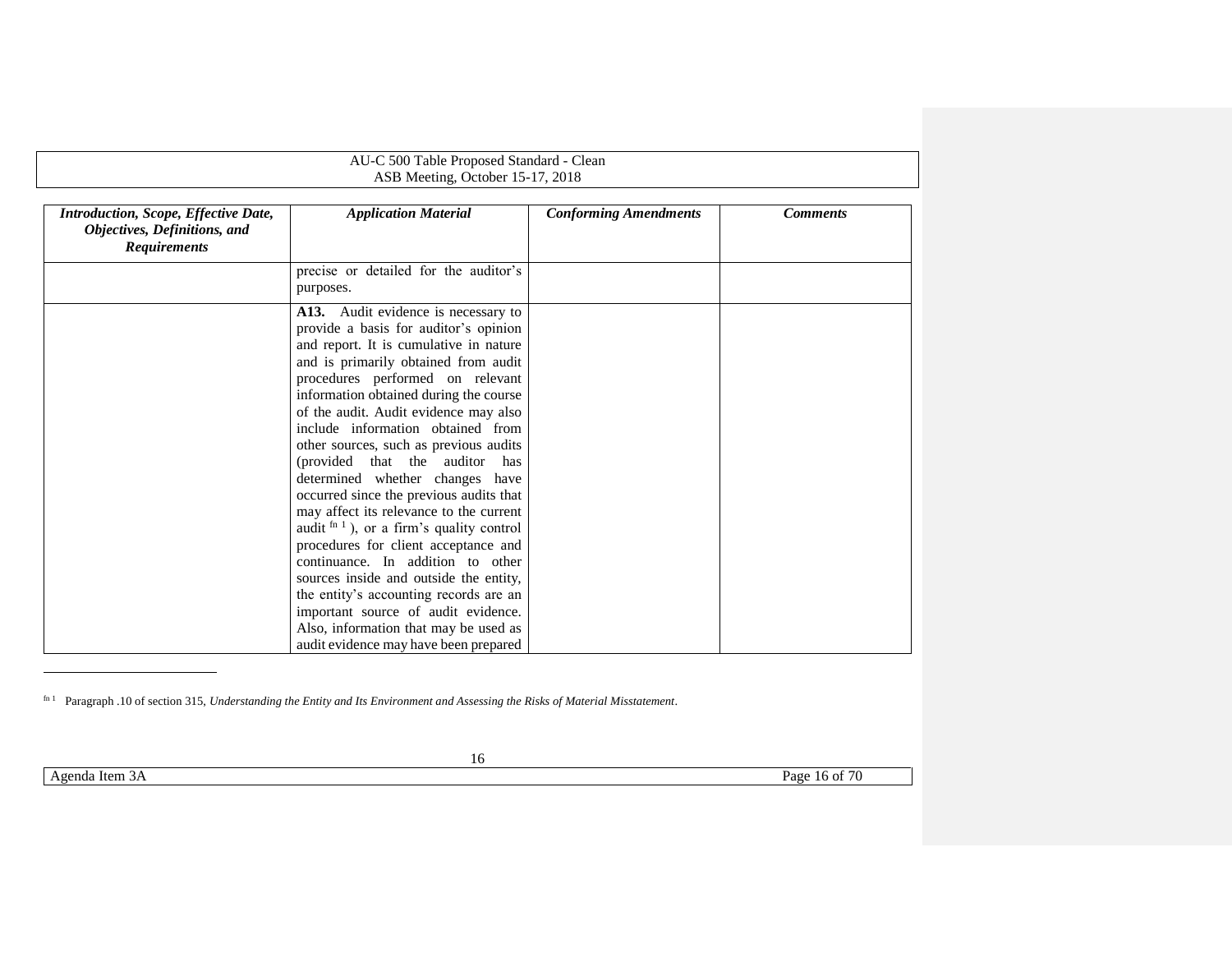<span id="page-16-1"></span>

| AU-C 500 Table Proposed Standard - Clean<br>ASB Meeting, October 15-17, 2018                                               |                                                                                                                                                                                                                                                                                                                                                     |                              |                                                                                                                                                 |  |
|----------------------------------------------------------------------------------------------------------------------------|-----------------------------------------------------------------------------------------------------------------------------------------------------------------------------------------------------------------------------------------------------------------------------------------------------------------------------------------------------|------------------------------|-------------------------------------------------------------------------------------------------------------------------------------------------|--|
| Introduction, Scope, Effective Date,<br>Objectives, Definitions, and<br><b>Requirements</b>                                | <b>Application Material</b>                                                                                                                                                                                                                                                                                                                         | <b>Conforming Amendments</b> | <b>Comments</b>                                                                                                                                 |  |
|                                                                                                                            | using the work of management's<br>specialist.                                                                                                                                                                                                                                                                                                       |                              |                                                                                                                                                 |  |
|                                                                                                                            | A14. Forming the auditor's opinion<br>consists of obtaining and evaluating<br>audit evidence.                                                                                                                                                                                                                                                       |                              |                                                                                                                                                 |  |
|                                                                                                                            | A15. As explained in section 200,<br>reasonable assurance is obtained when<br>the auditor has obtained sufficient<br>appropriate audit evidence to reduce<br>audit risk (that is, the risk that the<br>auditor expresses an inappropriate<br>opinion when the financial statements<br>are materially misstated) to an<br>acceptably low level. fn 3 |                              |                                                                                                                                                 |  |
| Relevance                                                                                                                  | Relevance (Ref: par. 7)                                                                                                                                                                                                                                                                                                                             |                              |                                                                                                                                                 |  |
| 7. The auditor should consider the<br>relevance of the information to be used<br>as audit evidence. (Ref: $par. A16-A21$ ) | The following are factors that<br>A16.<br>affect,<br>individually or<br>may<br>in<br>combination.<br>relevance<br>the<br>of<br>information to be used as audit<br>evidence:                                                                                                                                                                         |                              | This requirement was taken<br>from extant section 500, but it<br>is being set up as part of the<br>framework to evaluate the<br>audit evidence. |  |

<span id="page-16-2"></span><span id="page-16-0"></span>l fn 3 Paragraph .06 of section 200.

Agenda Item 3A Page 17 of 70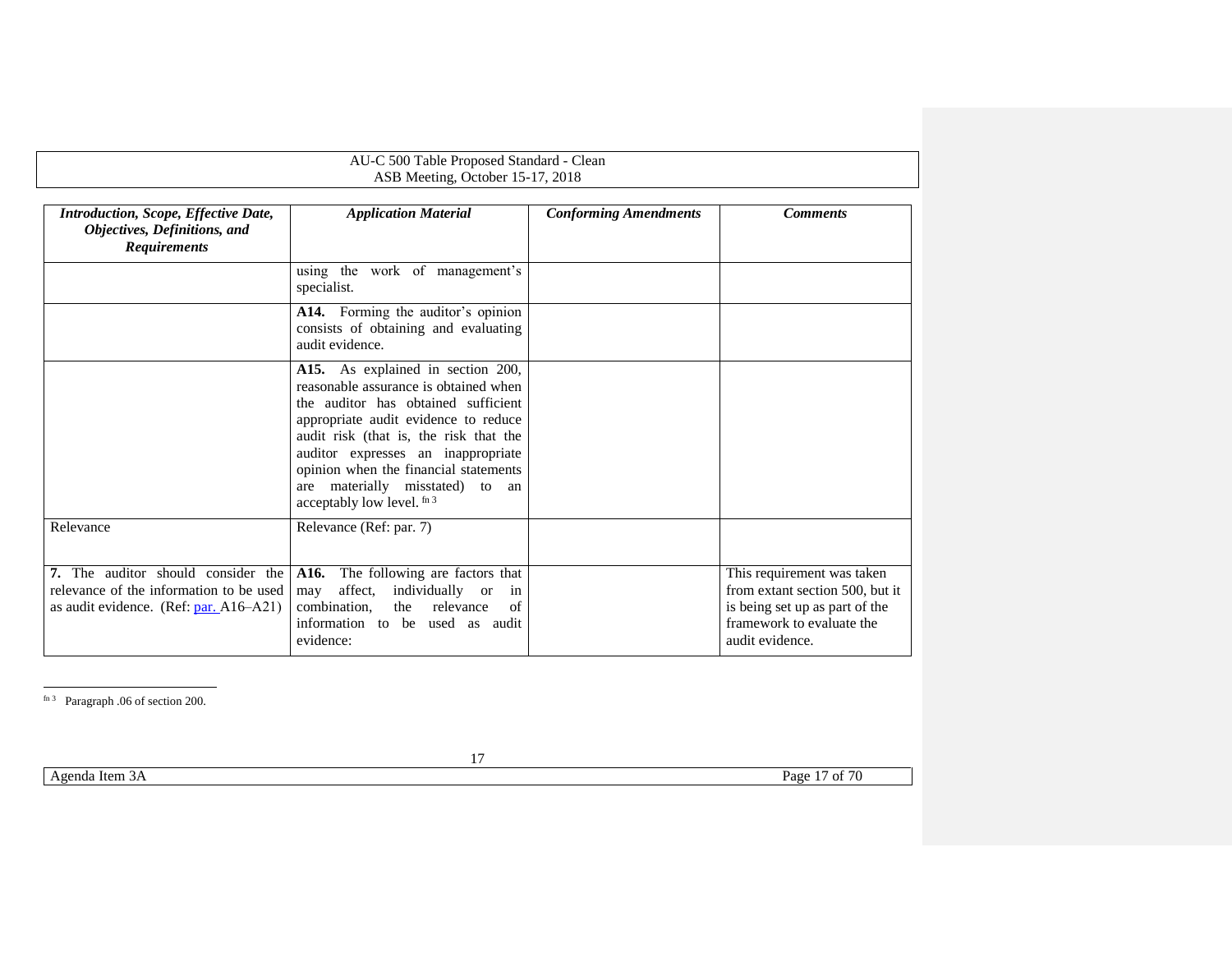| AU-C 500 Table Proposed Standard - Clean<br>ASB Meeting, October 15-17, 2018                |                                                                                                                                                                                                                                                                                                                                                                                                                                                                                                                                                                                                                                                                                                              |                              |                                                                                                                                                                                                                                        |
|---------------------------------------------------------------------------------------------|--------------------------------------------------------------------------------------------------------------------------------------------------------------------------------------------------------------------------------------------------------------------------------------------------------------------------------------------------------------------------------------------------------------------------------------------------------------------------------------------------------------------------------------------------------------------------------------------------------------------------------------------------------------------------------------------------------------|------------------------------|----------------------------------------------------------------------------------------------------------------------------------------------------------------------------------------------------------------------------------------|
| Introduction, Scope, Effective Date,<br>Objectives, Definitions, and<br><b>Requirements</b> | <b>Application Material</b>                                                                                                                                                                                                                                                                                                                                                                                                                                                                                                                                                                                                                                                                                  | <b>Conforming Amendments</b> | <b>Comments</b>                                                                                                                                                                                                                        |
|                                                                                             | The objective of the audit<br>$\mathfrak{a}.$<br>procedures performed,<br>including the direction of<br>testing<br>$b$ . The management assertion(s)<br>to which the information<br>relates<br>The appropriateness of the<br>$c_{\cdot}$<br>period of time to which the<br>information relates                                                                                                                                                                                                                                                                                                                                                                                                               |                              | The Task Force decided to<br>separate the requirement of<br>relevance and reliability. This<br>is because in order for the<br>information to be evaluated<br>whether is sufficient and<br>appropriate it would have to<br>be relevant. |
|                                                                                             | A17. Relevance relates to the logical<br>connection with, or bearing upon, the<br>purpose of the audit procedure and,<br>when appropriate, the assertion under<br>consideration. For example, the data or<br>information related to salary may be<br>relevant in making an accounting<br>estimate for a bonus accrual. The<br>relevance of information to be used as<br>audit evidence also may be affected by<br>the direction of testing. For example, if<br>the purpose of an audit procedure is to<br>test for overstatement in the existence<br>or valuation of accounts payable,<br>testing the recorded accounts payable<br>may be a relevant audit procedure. On<br>the other hand, when testing for |                              | The Task Force noted that this<br>paragraph should provide an<br>example other than the<br>direction of testing.<br>Edited understatement to<br>completeness to be more<br>accurate. A recorded liability<br>can also be understated.  |

Agenda Item 3A Page 18 of 70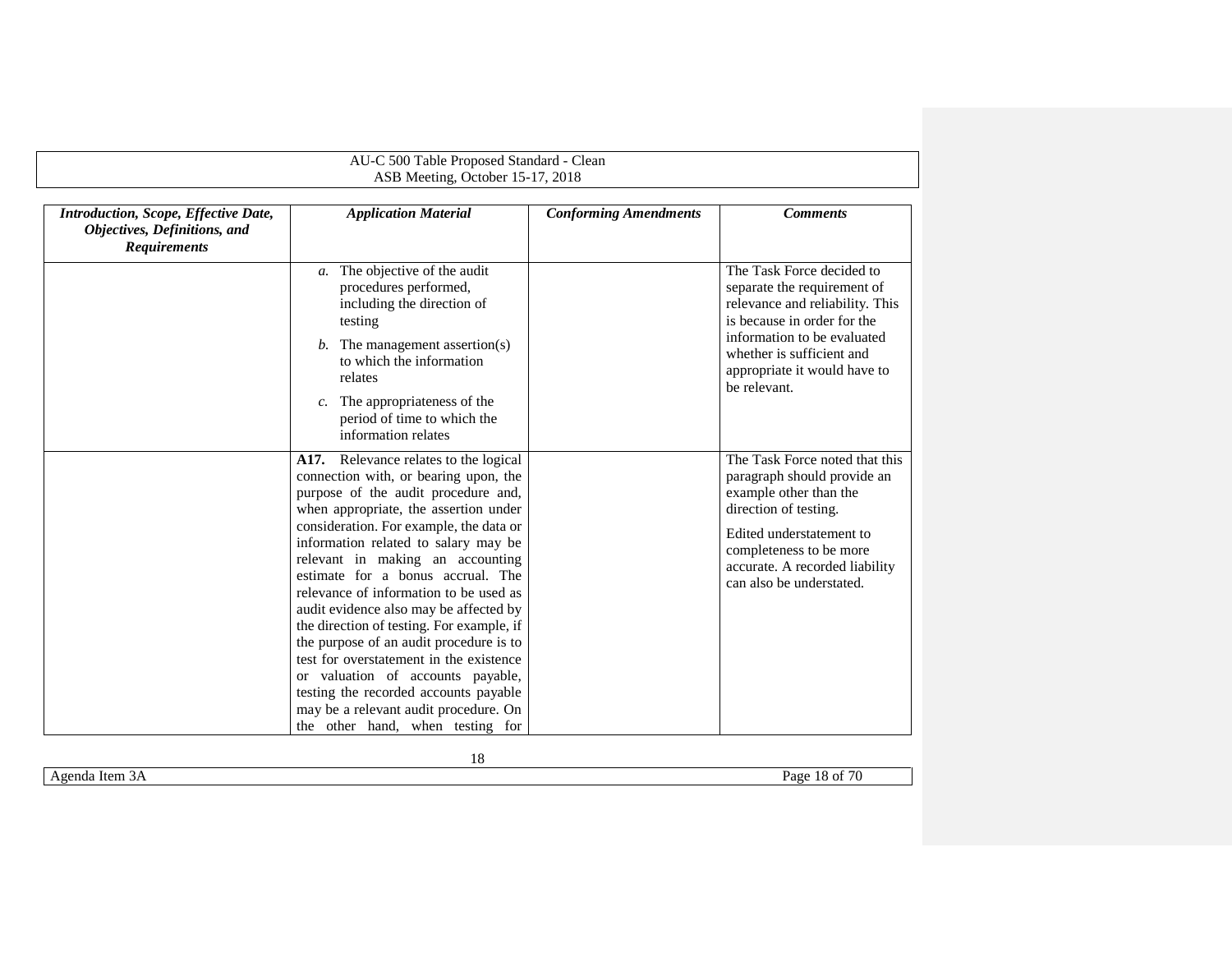|                                                                                             | AU-C 500 Table Proposed Standard - Clean                                                                                                                                                                                                                                                                                                                                                    |                              |                                                                                                                                                                                                                                    |  |
|---------------------------------------------------------------------------------------------|---------------------------------------------------------------------------------------------------------------------------------------------------------------------------------------------------------------------------------------------------------------------------------------------------------------------------------------------------------------------------------------------|------------------------------|------------------------------------------------------------------------------------------------------------------------------------------------------------------------------------------------------------------------------------|--|
| ASB Meeting, October 15-17, 2018                                                            |                                                                                                                                                                                                                                                                                                                                                                                             |                              |                                                                                                                                                                                                                                    |  |
| Introduction, Scope, Effective Date,<br>Objectives, Definitions, and<br><b>Requirements</b> | <b>Application Material</b>                                                                                                                                                                                                                                                                                                                                                                 | <b>Conforming Amendments</b> | <b>Comments</b>                                                                                                                                                                                                                    |  |
|                                                                                             | completeness in the existence or<br>valuation of accounts payable, testing<br>the recorded accounts payable would<br>not be relevant, but testing such<br>information<br>subsequent<br>as<br>disbursements.<br>unpaid<br>invoices.<br>suppliers' statements, and unmatched<br>receiving reports may be relevant.                                                                            |                              |                                                                                                                                                                                                                                    |  |
|                                                                                             | A18. Information may result in audit<br>evidence that is relevant to certain<br>assertions but not others. For example,<br>information related to the collection of<br>receivables after the period-end may<br>provide audit evidence regarding<br>existence and valuation of receivables<br>and revenue but not necessarily cutoff.                                                        |                              | The Task force expressed<br>concern about the term "is not<br>a substitute" because it is too<br>definitive. There might be<br>cases where the audit evidence<br>obtained for an assertion could<br>be used for another assertion. |  |
|                                                                                             | A19. Some documents, whether in<br>paper or electronic form, represent<br>direct audit evidence of the existence<br>of an asset (for example, a document<br>constituting a financial instrument such<br>as a stock, bond, or a digital wallet<br>containing<br>cryptocurrencies).<br>Inspection of such documents may not<br>necessarily provide audit evidence<br>about ownership or value |                              | Moved from Audit Procedures                                                                                                                                                                                                        |  |

Agenda Item 3A Page 19 of 70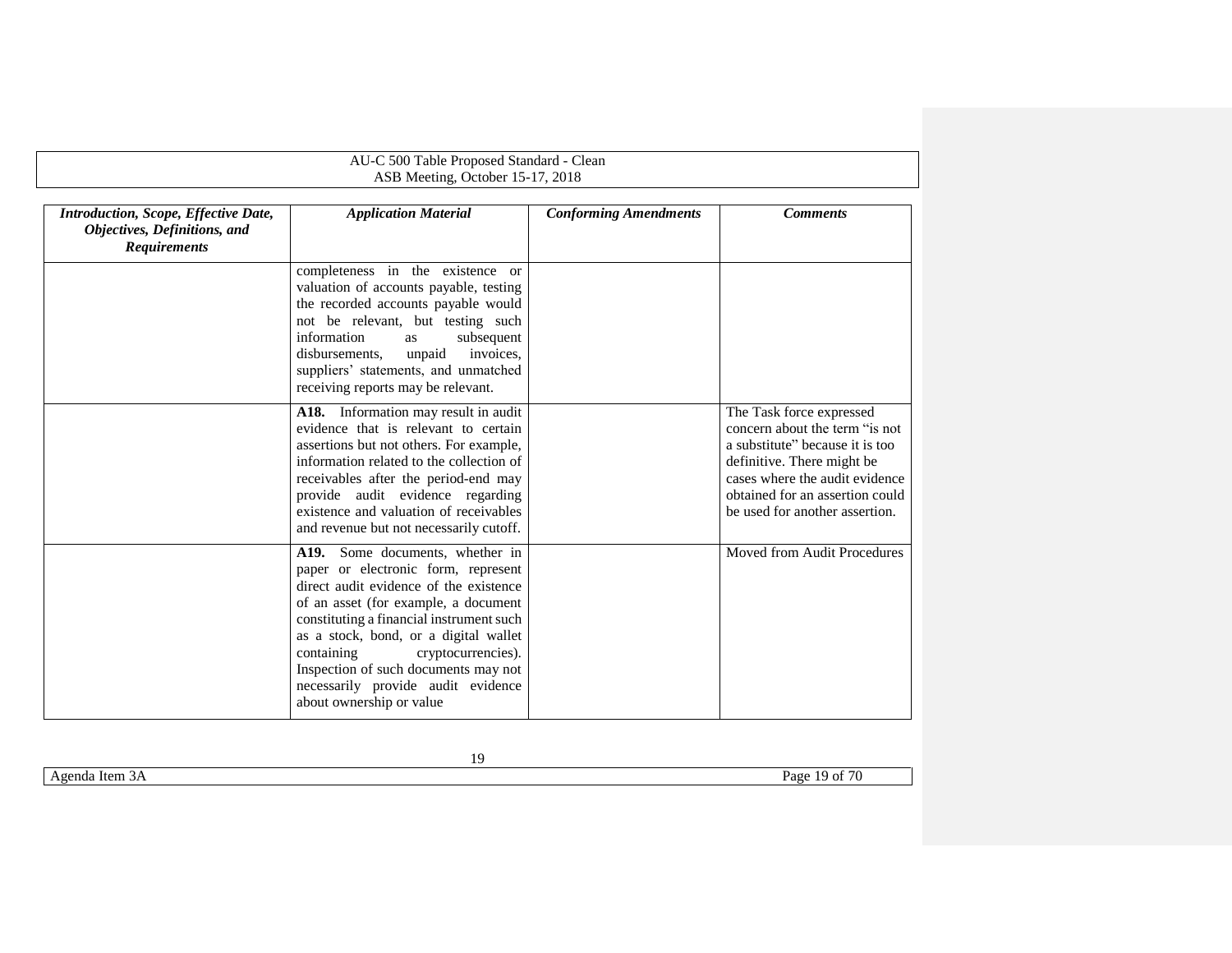|                                                                                             | AU-C 500 Table Proposed Standard - Clean                                                                                                                                                                                                                                                                                                                                                                                                                                                                                                                                               |                              |                 |  |  |
|---------------------------------------------------------------------------------------------|----------------------------------------------------------------------------------------------------------------------------------------------------------------------------------------------------------------------------------------------------------------------------------------------------------------------------------------------------------------------------------------------------------------------------------------------------------------------------------------------------------------------------------------------------------------------------------------|------------------------------|-----------------|--|--|
|                                                                                             | ASB Meeting, October 15-17, 2018                                                                                                                                                                                                                                                                                                                                                                                                                                                                                                                                                       |                              |                 |  |  |
| Introduction, Scope, Effective Date,<br>Objectives, Definitions, and<br><b>Requirements</b> | <b>Application Material</b>                                                                                                                                                                                                                                                                                                                                                                                                                                                                                                                                                            | <b>Conforming Amendments</b> | <b>Comments</b> |  |  |
|                                                                                             | Inspection of tangible assets<br>A20.<br>may provide reliable audit evidence<br>with respect to their existence but not<br>necessarily about the entity's rights and<br>obligations or the valuation of the<br>assets. Inspection of individual<br>inventory items may accompany the<br>observation of inventory counting. For<br>example, when observing an inventory<br>count, the auditor may inspect<br>individual inventory items (such as<br>opening containers included in the<br>inventory count to determine whether<br>they are full or empty) to verify their<br>existence. |                              |                 |  |  |
|                                                                                             | A <sub>21</sub> . External<br>confirmation<br>procedures frequently are relevant<br>when addressing assertions associated<br>with certain account balances and their<br>elements.<br>However.<br>external<br>confirmations need not be restricted to<br>account balances only. For example,<br>the auditor may request confirmation<br>of the terms of agreements or<br>transactions an entity has with third<br>parties; the confirmation request may<br>be designed to ask if any modifications<br>have been made to the agreement and,                                              |                              |                 |  |  |

<span id="page-19-0"></span>Agenda Item 3A Page 20 of 70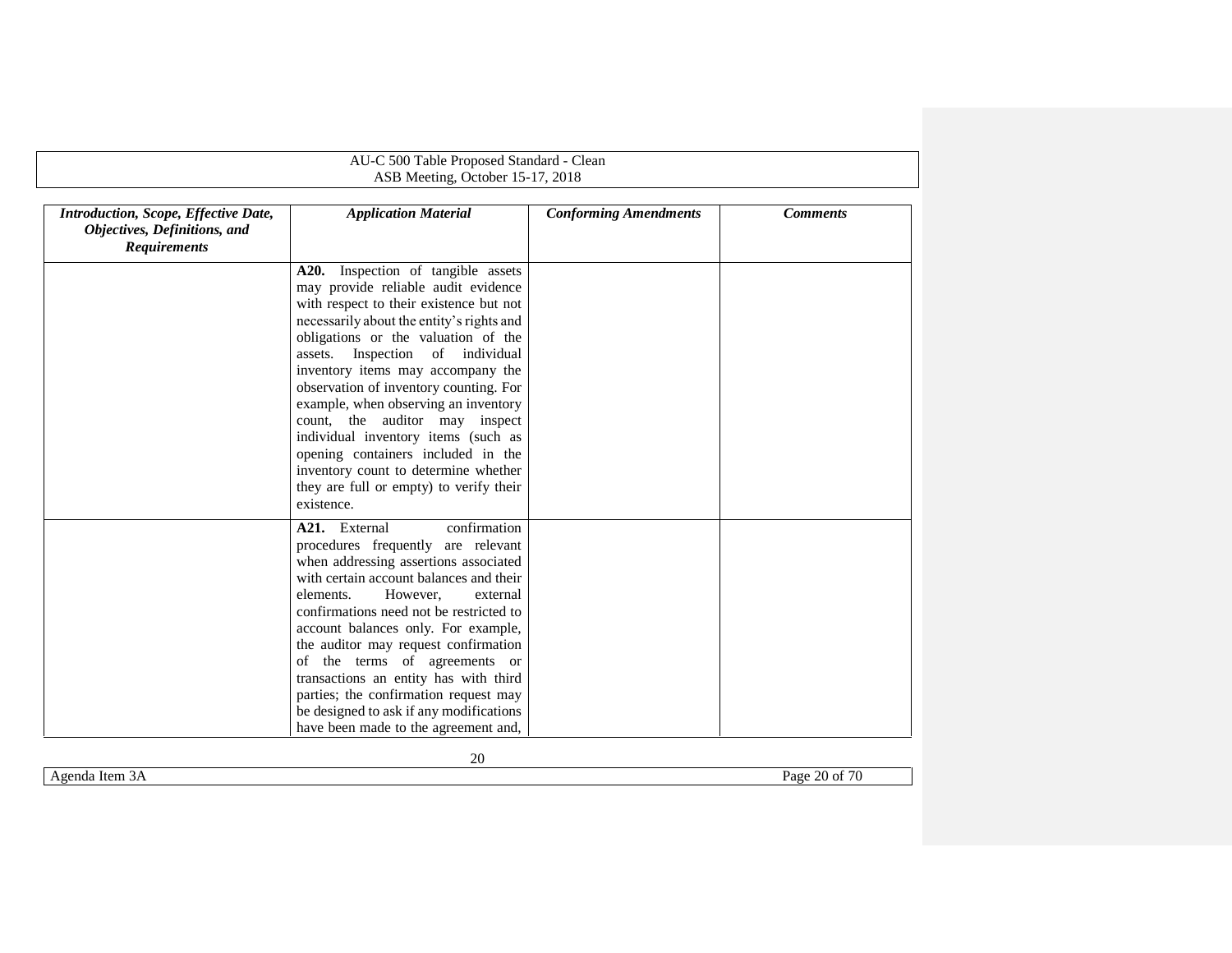| AU-C 500 Table Proposed Standard - Clean<br>ASB Meeting, October 15-17, 2018                                                                                                                                                                        |                                                                                                                                                                                                                                                                |                              |                                                                                                                                                                                                                                     |
|-----------------------------------------------------------------------------------------------------------------------------------------------------------------------------------------------------------------------------------------------------|----------------------------------------------------------------------------------------------------------------------------------------------------------------------------------------------------------------------------------------------------------------|------------------------------|-------------------------------------------------------------------------------------------------------------------------------------------------------------------------------------------------------------------------------------|
| Introduction, Scope, Effective Date,<br>Objectives, Definitions, and<br><b>Requirements</b>                                                                                                                                                         | <b>Application Material</b>                                                                                                                                                                                                                                    | <b>Conforming Amendments</b> | <b>Comments</b>                                                                                                                                                                                                                     |
|                                                                                                                                                                                                                                                     | if so, their relevant details. External<br>confirmation procedures also are used<br>to obtain audit evidence about the<br>absence of certain conditions (for<br>example, the absence of a side<br>agreement that may influence revenue<br>recognition).        |                              |                                                                                                                                                                                                                                     |
| Audit Procedures for Obtaining Audit<br>Evidence                                                                                                                                                                                                    | Audit Procedures for Obtaining Audit<br>Evidence (Ref: par. 8)                                                                                                                                                                                                 |                              |                                                                                                                                                                                                                                     |
| 8. When evaluating whether sufficient<br>appropriate audit evidence has been<br>obtained, the auditor should consider the<br>nature, timing, and extent of the audit<br>procedures performed in obtaining the<br>audit evidence. (Ref: par.A22–A44) | A22. As required by and explained<br>further in section 315 and section 330,<br>audit evidence to draw reasonable<br>conclusions on which to base the<br>auditor's opinion is obtained by<br>performing the following: fn 6 fn 7<br>Risk assessment procedures |                              | The assignment of procedures<br>into discrete classifications no<br>longer seems to be a good<br>working model.<br>Also, the classifications<br>suggest a sequential order<br>which may no longer be valid,<br>e.g. risk assessment |

<span id="page-20-1"></span><span id="page-20-0"></span> $\overline{a}$ f<sup>n 6</sup> Paragraphs .05–.06 of section 315.

fn 7 Paragraphs .06–.07 of section 330.

21

Agenda Item 3A Page 21 of 70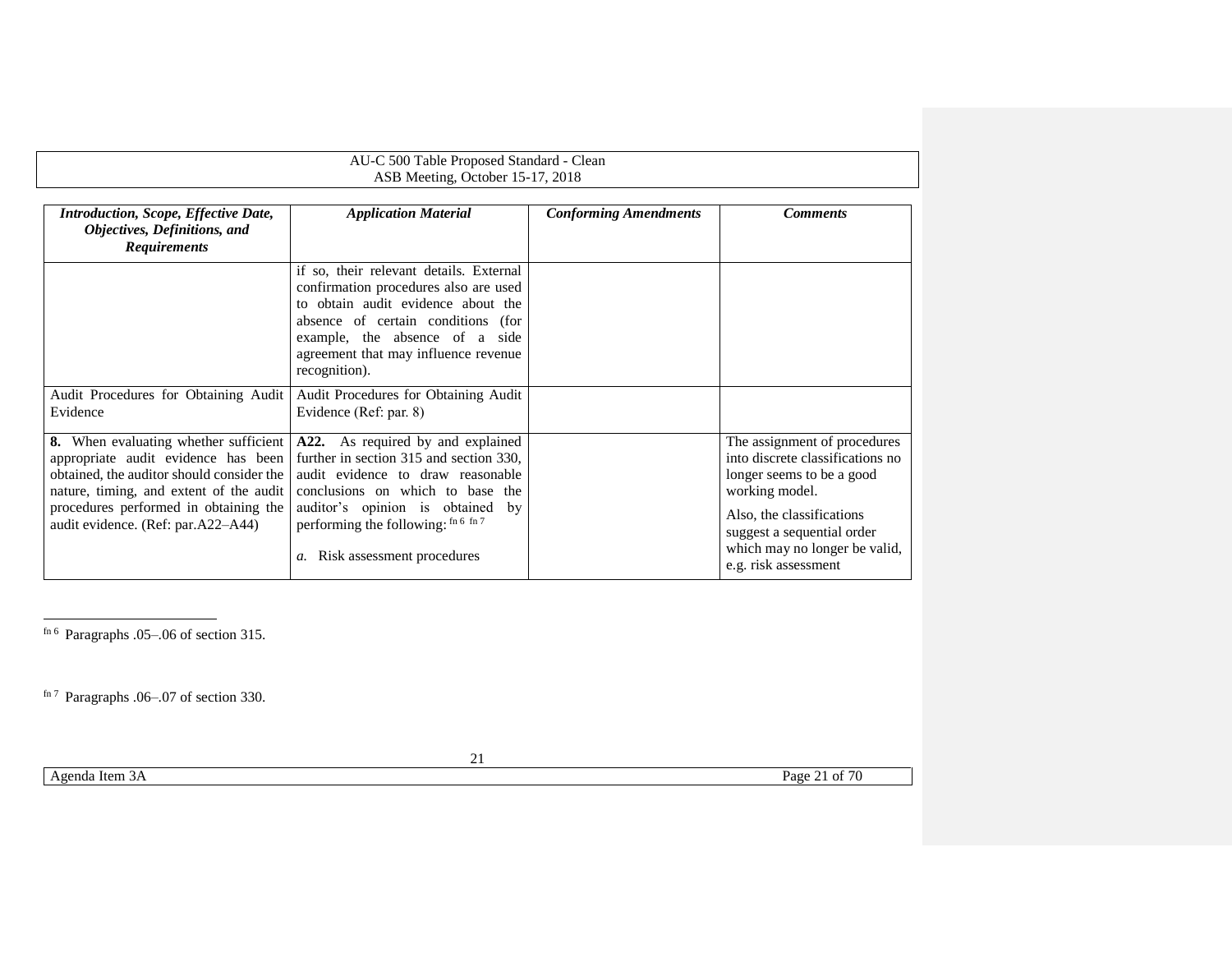|                                                                                             | AU-C 500 Table Proposed Standard - Clean<br>ASB Meeting, October 15-17, 2018                                                                                                           |                              |                                                                                                                                                                                                                                                                                                                                                                            |  |  |
|---------------------------------------------------------------------------------------------|----------------------------------------------------------------------------------------------------------------------------------------------------------------------------------------|------------------------------|----------------------------------------------------------------------------------------------------------------------------------------------------------------------------------------------------------------------------------------------------------------------------------------------------------------------------------------------------------------------------|--|--|
| Introduction, Scope, Effective Date,<br>Objectives, Definitions, and<br><b>Requirements</b> | <b>Application Material</b>                                                                                                                                                            | <b>Conforming Amendments</b> | <b>Comments</b>                                                                                                                                                                                                                                                                                                                                                            |  |  |
|                                                                                             | b. Further audit procedures, which<br>comprise                                                                                                                                         |                              | procedures then further audit<br>procedures.                                                                                                                                                                                                                                                                                                                               |  |  |
|                                                                                             | tests of controls, when required by<br>i.<br>the AU-C sections or when the<br>auditor has chosen to do so,<br>and<br>ii. substantive procedures, which<br>include tests of details and |                              | With more modern techniques<br>such as ADA, the lines are<br>being blurred. The application<br>material should explain that a<br>procedure or technique can<br>achieve more than one<br>objective.                                                                                                                                                                         |  |  |
|                                                                                             | substantive analytical<br>procedures.                                                                                                                                                  |                              | A suggestion might be to<br>retain the classifications but<br>overlay a framework to focus<br>on the quality of audit<br>evidence that would allow<br>more flexibility in using the<br>different types of audit<br>procedures and that suggests<br>that the objectives of each<br>classification might be<br>achieved simultaneously<br>through a single ADA<br>technique. |  |  |
|                                                                                             |                                                                                                                                                                                        |                              | The guidance should be clear<br>that drawing reasonable<br>conclusions should not be<br>based on performing audit<br>procedures but rather it should                                                                                                                                                                                                                       |  |  |

Agenda Item 3A Page 22 of 70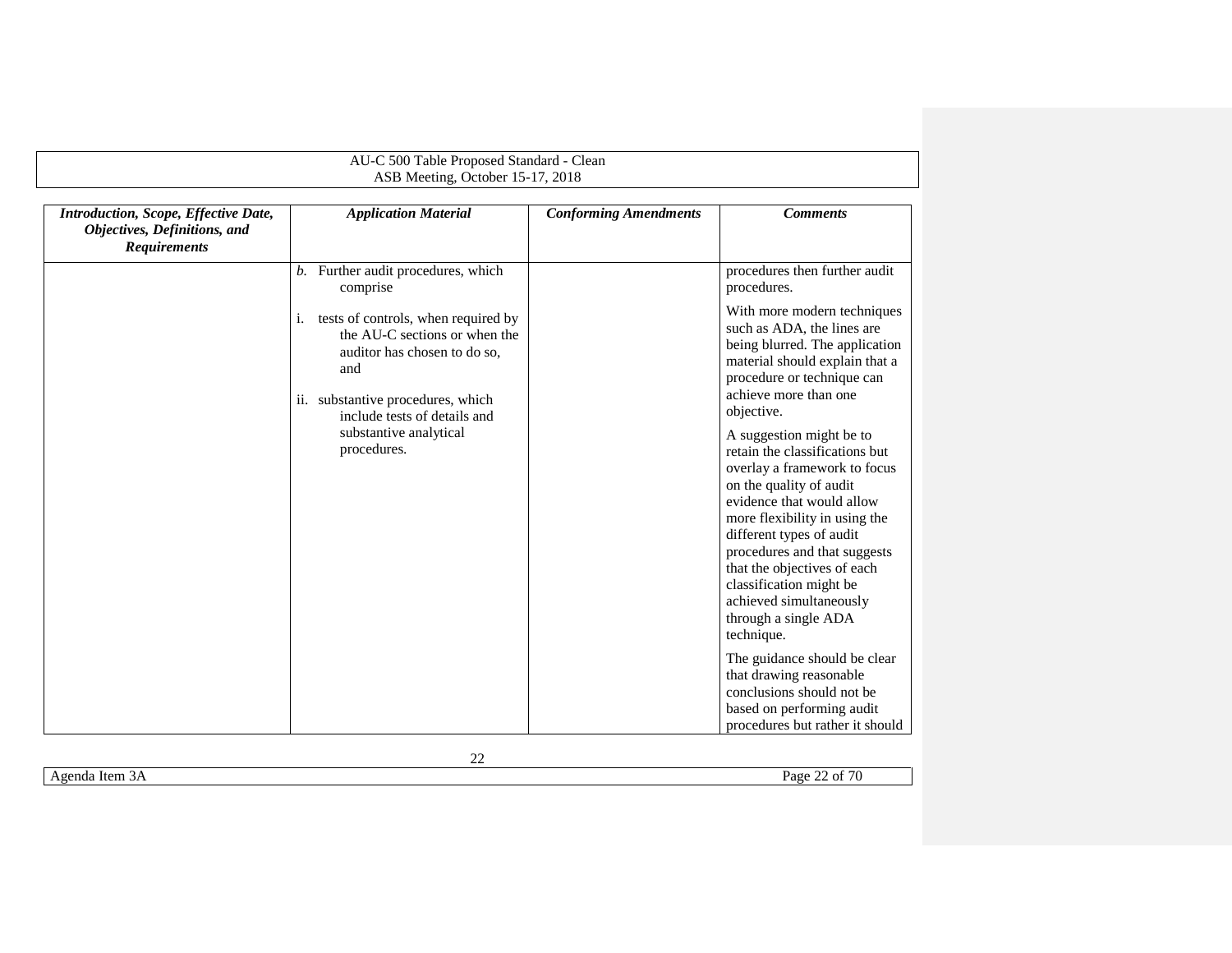| Introduction, Scope, Effective Date,<br>Objectives, Definitions, and<br><b>Requirements</b> | <b>Application Material</b>                                                                                                                                                                                                                                                                                                                           | <b>Conforming Amendments</b> | <b>Comments</b>                                                                                                                                                                                               |
|---------------------------------------------------------------------------------------------|-------------------------------------------------------------------------------------------------------------------------------------------------------------------------------------------------------------------------------------------------------------------------------------------------------------------------------------------------------|------------------------------|---------------------------------------------------------------------------------------------------------------------------------------------------------------------------------------------------------------|
|                                                                                             |                                                                                                                                                                                                                                                                                                                                                       |                              | be focused on the attributes of<br>the audit evidence.                                                                                                                                                        |
|                                                                                             |                                                                                                                                                                                                                                                                                                                                                       |                              | The task force discussed that<br>the issues here have an effect<br>on AU-C 330.18.                                                                                                                            |
|                                                                                             |                                                                                                                                                                                                                                                                                                                                                       |                              | The task force continues to<br>discuss whether the discrete<br>classifications of the audit<br>procedures and whether are<br>still needed in the standard.                                                    |
|                                                                                             | The nature, timing, and extent<br>A23.<br>of the audit procedures performed by<br>auditor<br>influences<br>the<br>the<br>persuasiveness of the audit evidence<br>obtained by the auditor. For example,<br>inspection and observation provides<br>more persuasive audit evidence than<br>inquiry about its existence.                                  |                              |                                                                                                                                                                                                               |
|                                                                                             | A24. The auditor may achieve the<br>objective of more than one type of<br>audit procedure (for example, as both a<br>risk assessment and further audit<br>procedure) and may accomplish the<br>objectives of both types of procedures<br>simultaneously, including achieving<br>such objectives through the use of<br>automated tools and techniques. |                              | The Task Force suggested<br>adding application material to<br>emphasize that ADA are not<br>audit procedures. Rather, they<br>are techniques that the auditor<br>may use in carrying the audit<br>procedures. |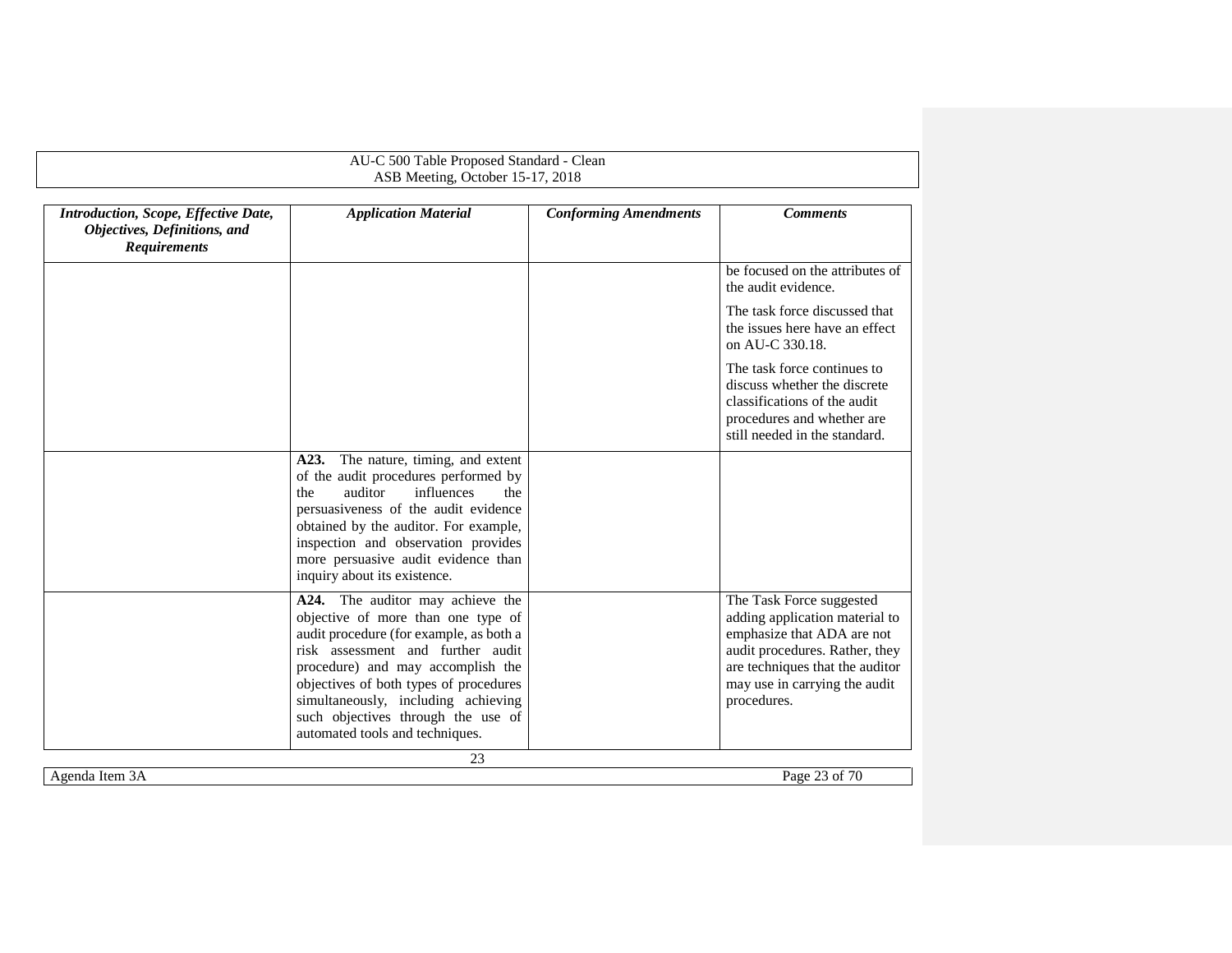|                                                                                             | AU-C 500 Table Proposed Standard - Clean                                                                                                                                                                                                                                                                                                                                                                                                                                                                                                                                                                                                                                                                           |                              |                                                                                                                                                                                                                                                                                                                                                                                                                                                              |  |  |
|---------------------------------------------------------------------------------------------|--------------------------------------------------------------------------------------------------------------------------------------------------------------------------------------------------------------------------------------------------------------------------------------------------------------------------------------------------------------------------------------------------------------------------------------------------------------------------------------------------------------------------------------------------------------------------------------------------------------------------------------------------------------------------------------------------------------------|------------------------------|--------------------------------------------------------------------------------------------------------------------------------------------------------------------------------------------------------------------------------------------------------------------------------------------------------------------------------------------------------------------------------------------------------------------------------------------------------------|--|--|
|                                                                                             | ASB Meeting, October 15-17, 2018                                                                                                                                                                                                                                                                                                                                                                                                                                                                                                                                                                                                                                                                                   |                              |                                                                                                                                                                                                                                                                                                                                                                                                                                                              |  |  |
| Introduction, Scope, Effective Date,<br>Objectives, Definitions, and<br><b>Requirements</b> | <b>Application Material</b>                                                                                                                                                                                                                                                                                                                                                                                                                                                                                                                                                                                                                                                                                        | <b>Conforming Amendments</b> | <b>Comments</b>                                                                                                                                                                                                                                                                                                                                                                                                                                              |  |  |
|                                                                                             | A25. An example of automated tools<br>and techniques are audit data analytics<br>which are described as the analysis of<br>patterns, identification of anomalies, or<br>extraction of other useful information<br>in data underlying or related to the<br>subject matter of an audit through<br>analysis, modeling, or visualization for<br>performing the audit.<br>A <sub>26</sub> . Data is the information that is<br>combined and summarized based on<br>relevance to information requirements.<br>Data can be obtained through direct<br>observation or from a party external to<br>the entity. Information obtained by<br>applying analytical or interpretive<br>techniques to data is referred to as audit |                              | The Task Force discussed<br>whether to include an<br>explanation of audit data<br>analytics. We have included<br>the definition from the Guide<br>to Audit Data Analytics for<br>discussion purposes (edited<br>slightly).<br>This explanation was taken<br>from paragraph A4 of the<br>revised ISA 540. The intent is<br>to provide a better linkage<br>between audit data analytics<br>and data.<br>Explanation of data was taken<br>from COSO (page 106). |  |  |
|                                                                                             | data analytics when such techniques<br>have a sound theoretical basis and<br>therefore less need for judgment.<br>Otherwise, such information is an<br>assumption.                                                                                                                                                                                                                                                                                                                                                                                                                                                                                                                                                 |                              |                                                                                                                                                                                                                                                                                                                                                                                                                                                              |  |  |
|                                                                                             | A27. The audit procedures described<br>in paragraphs A32-A44_may be used<br>as risk assessment procedures, tests of<br>controls, or substantive procedures,<br>depending on the context in which they                                                                                                                                                                                                                                                                                                                                                                                                                                                                                                              |                              |                                                                                                                                                                                                                                                                                                                                                                                                                                                              |  |  |

Agenda Item 3A Page 24 of 70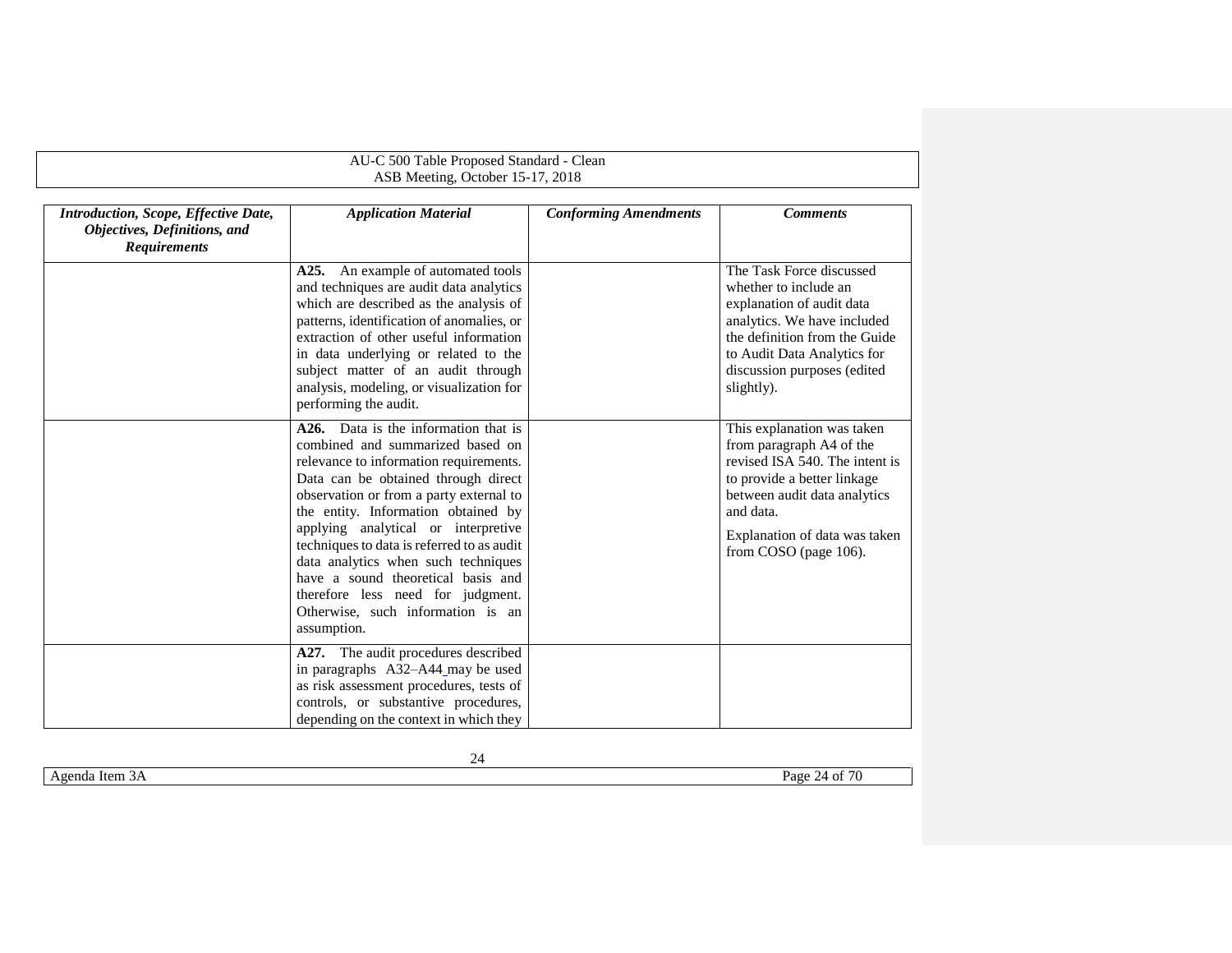|                                                                                             | AU-C 500 Table Proposed Standard - Clean<br>ASB Meeting, October 15-17, 2018                                                                                                                                                                                                               |                              |                                                                                                                                                                                                                  |
|---------------------------------------------------------------------------------------------|--------------------------------------------------------------------------------------------------------------------------------------------------------------------------------------------------------------------------------------------------------------------------------------------|------------------------------|------------------------------------------------------------------------------------------------------------------------------------------------------------------------------------------------------------------|
| Introduction, Scope, Effective Date,<br>Objectives, Definitions, and<br><b>Requirements</b> | <b>Application Material</b>                                                                                                                                                                                                                                                                | <b>Conforming Amendments</b> | <b>Comments</b>                                                                                                                                                                                                  |
|                                                                                             | are applied by the auditor.<br>A28.<br>The nature and timing of the<br>audit procedures to be used may be<br>affected by the fact that some of the<br>information may be available only in                                                                                                 |                              |                                                                                                                                                                                                                  |
|                                                                                             | electronic form or only at certain points<br>or periods in time.<br>A <sub>29</sub> . Certain electronic information<br>may not be available after a specified                                                                                                                             |                              | Emerging technologies pose<br>issues around retention of                                                                                                                                                         |
|                                                                                             | period of time (for example, if files are<br>changed and if backup files do not<br>exist). Accordingly, the auditor may<br>find it necessary, as a result of data<br>retention policies, to request retention<br>some information for<br>of<br>the<br>performance of audit procedures at a |                              | audit evidence. For example,<br>with artificial intelligence, the<br>audit evidence might not be<br>capable of reconstruction.<br>This is particularly important<br>in auditing complex<br>accounting estimates. |
|                                                                                             | later point in time or to perform audit<br>procedures at a time when the<br>information is available.<br>Some electronic information (for<br>example, information in blockchain)                                                                                                           |                              | The Task Force noted that it<br>should be made clear that<br>electronic evidence is at the<br>same level as paper evidence                                                                                       |
|                                                                                             | can be tested on a continuous basis<br>during the audit. In such cases, auditors<br>may develop procedures utilizing more<br>automated tools and tecniques, audit<br>data analytics, or artificial intelligence,<br>obtain audit evidence about<br>to                                      |                              | The task force discussed the<br>audit documentation of using<br>Data Analytics, for example,<br>is the auditor required to<br>document every iteration of<br>Data Analytics?                                     |
|                                                                                             | 25                                                                                                                                                                                                                                                                                         |                              |                                                                                                                                                                                                                  |

Agenda Item 3A Page 25 of 70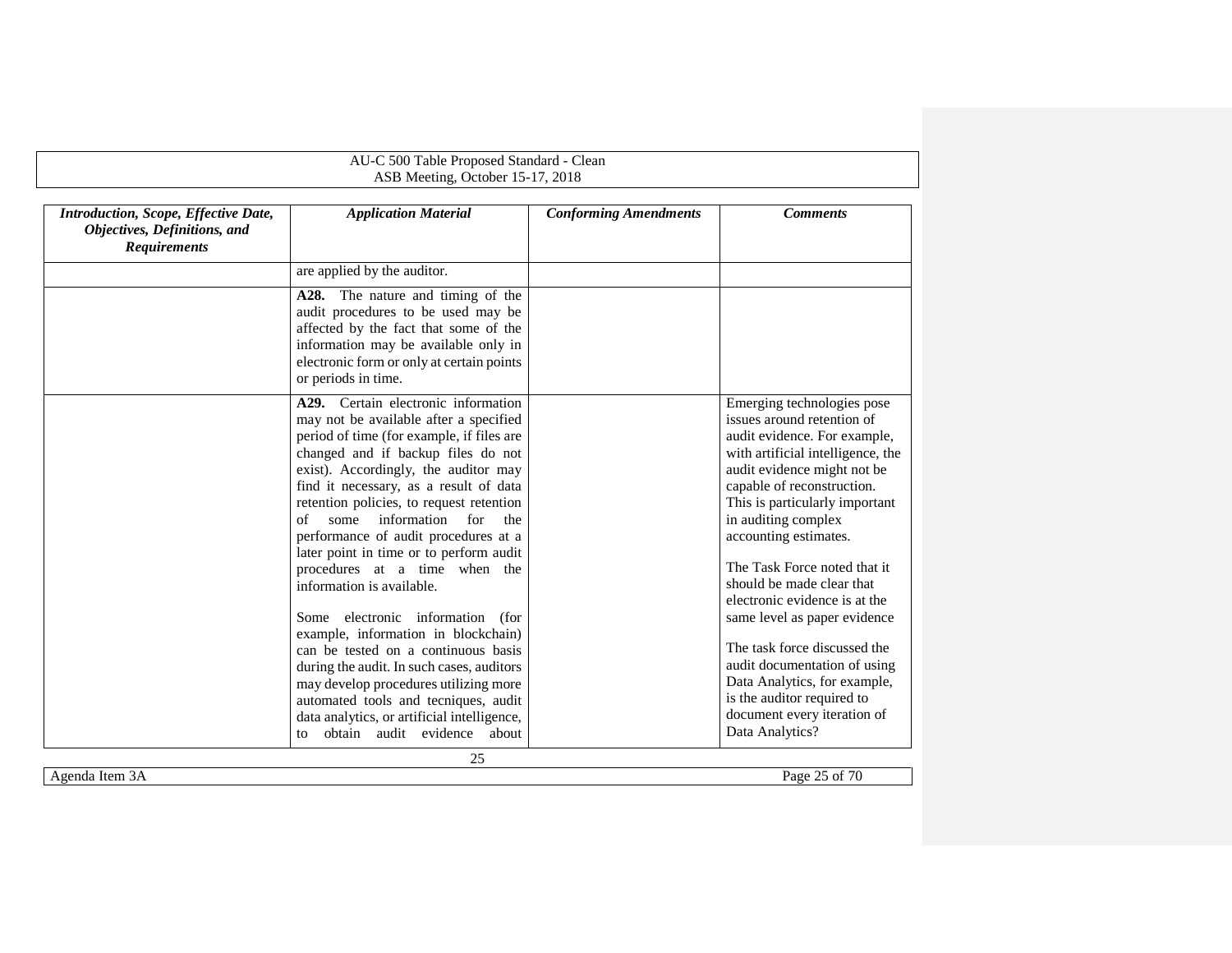|                                                                                             | AU-C 500 Table Proposed Standard - Clean                                                                                                                                                                                                                                                                                                                                                                                                                                                                                                                                    |                              |                 |
|---------------------------------------------------------------------------------------------|-----------------------------------------------------------------------------------------------------------------------------------------------------------------------------------------------------------------------------------------------------------------------------------------------------------------------------------------------------------------------------------------------------------------------------------------------------------------------------------------------------------------------------------------------------------------------------|------------------------------|-----------------|
|                                                                                             | ASB Meeting, October 15-17, 2018                                                                                                                                                                                                                                                                                                                                                                                                                                                                                                                                            |                              |                 |
| Introduction, Scope, Effective Date,<br>Objectives, Definitions, and<br><b>Requirements</b> | <b>Application Material</b>                                                                                                                                                                                                                                                                                                                                                                                                                                                                                                                                                 | <b>Conforming Amendments</b> | <b>Comments</b> |
|                                                                                             | transactions, including more routine                                                                                                                                                                                                                                                                                                                                                                                                                                                                                                                                        |                              |                 |
|                                                                                             | transactions, on a more real-time basis.                                                                                                                                                                                                                                                                                                                                                                                                                                                                                                                                    |                              |                 |
|                                                                                             | A30. Audit procedures to obtain<br>audit evidence can include inspection,<br>observation.<br>confirmation.<br>recalculation, reperformance,<br>and<br>analytical procedures, often in some<br>combination, in addition to inquiry.<br>Audit data analytics may be used as a<br>technique by which these procedures<br>are performed. Although inquiry may<br>provide important audit evidence and<br>may even produce<br>appropriate<br>evidence of a misstatement, inquiry<br>alone of management ordinarily does<br>not provide sufficient appropriate audit<br>evidence. |                              |                 |
|                                                                                             | A31. Inspection involves examining<br>records or documents, whether internal<br>or external, in paper form, electronic<br>form, or other media or a physical<br>examination of an asset. Such<br>information may include websites,<br>databases, digital ledgers, or other<br>information sources, depending on<br>their nature and source and, in the case<br>of internal records and documents, the                                                                                                                                                                       |                              |                 |

Agenda Item 3A Page 26 of 70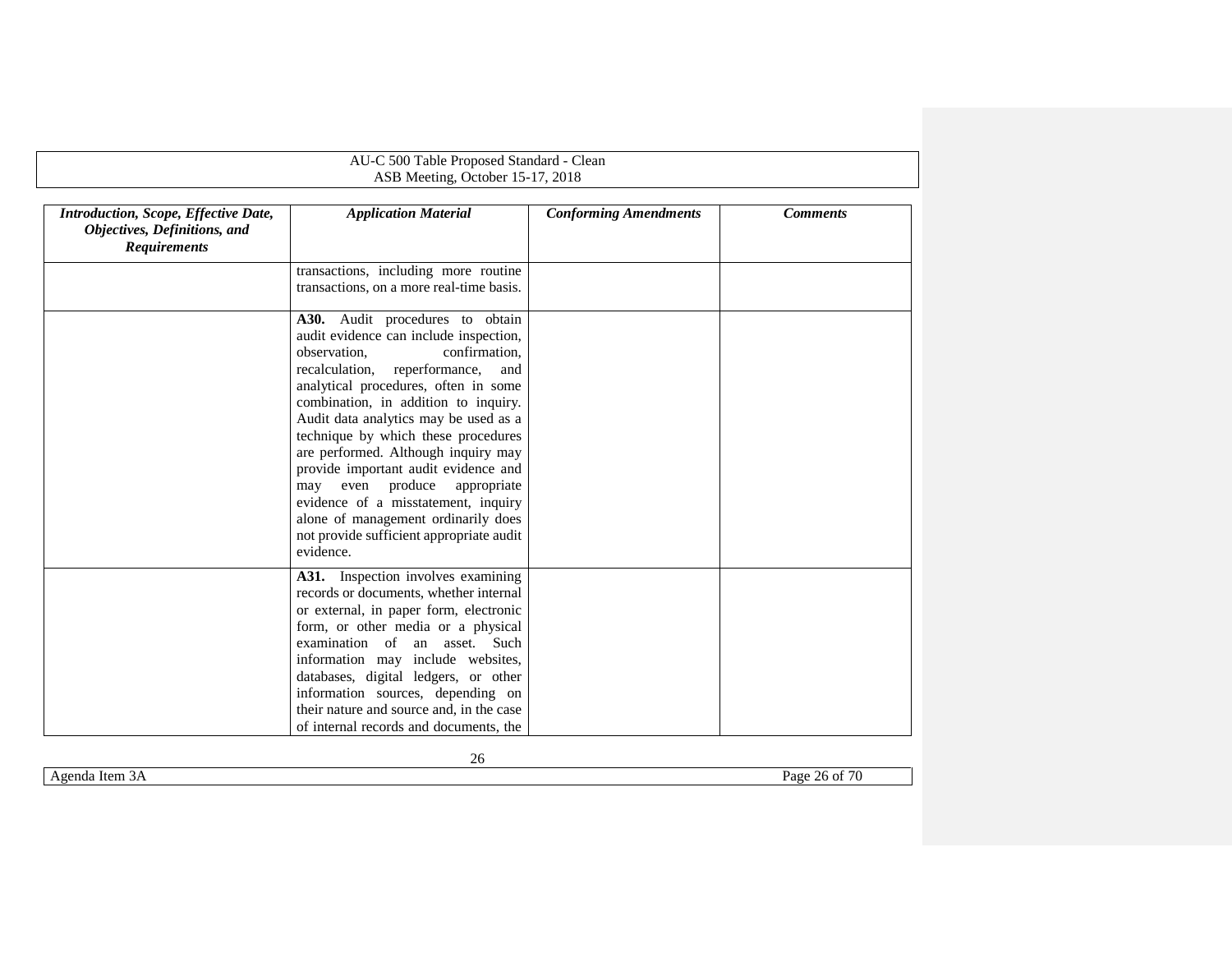<span id="page-26-0"></span>

|                                                                                             | AU-C 500 Table Proposed Standard - Clean<br>ASB Meeting, October 15-17, 2018                                                                                                                                                                                                                                                                                                                                                          |                              |                                                                          |  |
|---------------------------------------------------------------------------------------------|---------------------------------------------------------------------------------------------------------------------------------------------------------------------------------------------------------------------------------------------------------------------------------------------------------------------------------------------------------------------------------------------------------------------------------------|------------------------------|--------------------------------------------------------------------------|--|
| Introduction, Scope, Effective Date,<br>Objectives, Definitions, and<br><b>Requirements</b> | <b>Application Material</b>                                                                                                                                                                                                                                                                                                                                                                                                           | <b>Conforming Amendments</b> | <b>Comments</b>                                                          |  |
|                                                                                             | effectiveness of the controls over their<br>production. An example of inspection<br>used as a test of controls is inspection<br>of records for evidence of authorization<br>which can be performed manually or<br>through automated techniques.                                                                                                                                                                                       |                              |                                                                          |  |
|                                                                                             | Inspection of information may<br>A32.<br>provide audit evidence of varying<br>degrees of relevance and reliability.<br>Inspection procedures may involve the<br>use of automated techniques, for<br>example, text recognition programs<br>used to examine large populations of<br>documents such as contracts that may<br>achieve the audit objectives or for the<br>purpose of identifying items for further<br>audit considerations |                              | Added a specific example of<br>using ADAs as an inspection<br>procedure. |  |
|                                                                                             |                                                                                                                                                                                                                                                                                                                                                                                                                                       |                              | Moved to relevance and<br>reliability section.                           |  |
|                                                                                             | Observation consists of looking<br>A33.<br>at a process or procedure being<br>performed by others (for example, the<br>auditor's observation of inventory<br>counting by the entity's personnel or                                                                                                                                                                                                                                    |                              | Incorporated examples of<br>automation.                                  |  |

| $\sim$<br>--<br>т.<br>Item<br>Ряσе<br>п<br>яква<br>.<br>. . | - |  |
|-------------------------------------------------------------|---|--|
|                                                             |   |  |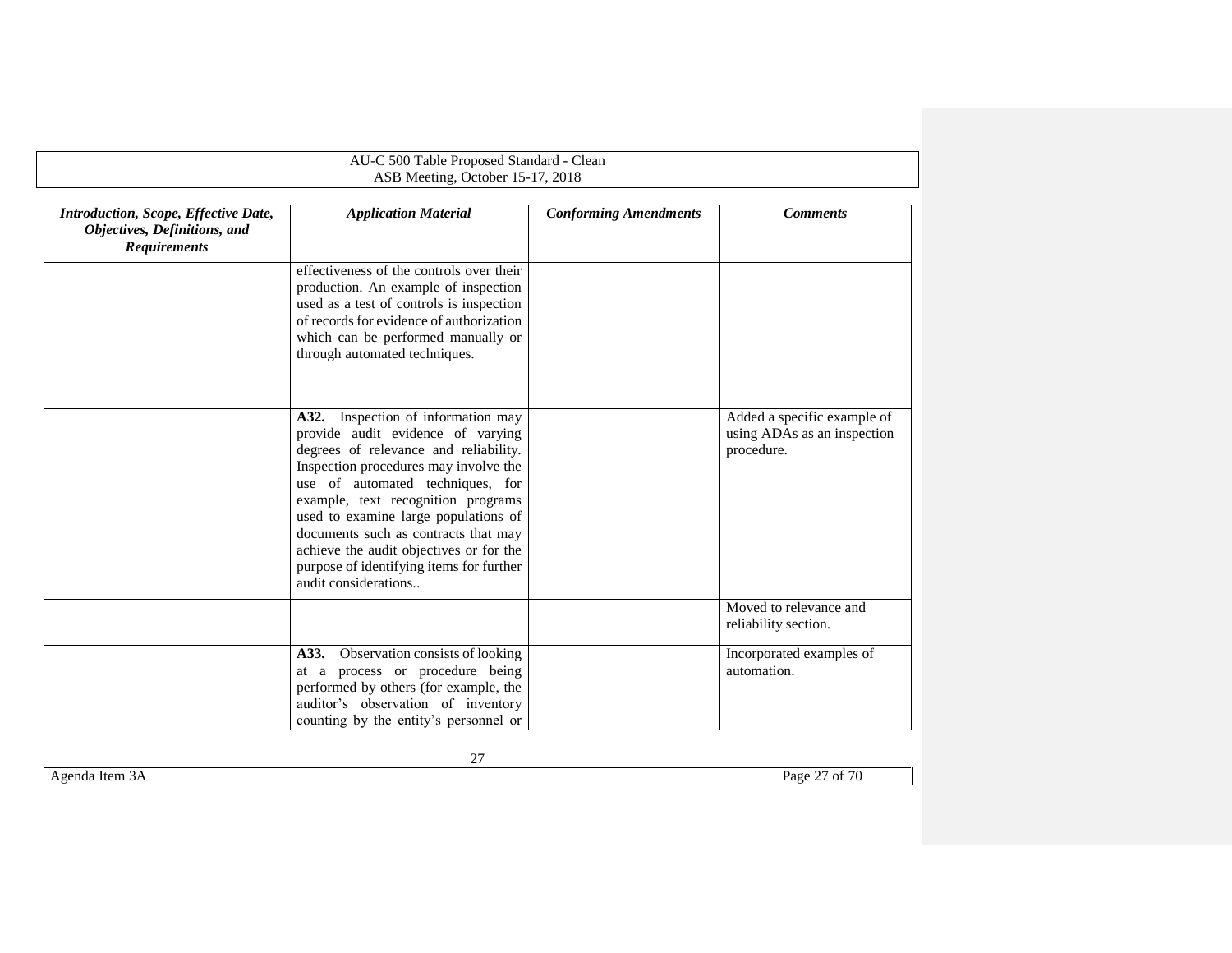| AU-C 500 Table Proposed Standard - Clean<br>ASB Meeting, October 15-17, 2018                |                                                                                                                                                                                                                                                                                                                                                                                                                                                                                                                                           |                              |                 |  |
|---------------------------------------------------------------------------------------------|-------------------------------------------------------------------------------------------------------------------------------------------------------------------------------------------------------------------------------------------------------------------------------------------------------------------------------------------------------------------------------------------------------------------------------------------------------------------------------------------------------------------------------------------|------------------------------|-----------------|--|
| Introduction, Scope, Effective Date,<br>Objectives, Definitions, and<br><b>Requirements</b> | <b>Application Material</b>                                                                                                                                                                                                                                                                                                                                                                                                                                                                                                               | <b>Conforming Amendments</b> | <b>Comments</b> |  |
|                                                                                             | the performance of control activities).<br>A34. Automated tools or techniques<br>such as a camera accessed remotely<br>may aid the auditor in performing an<br>observation procedure,<br>such as<br>management's physical inventory<br>count. Similar tools may also aid the<br>auditor in performing inspection                                                                                                                                                                                                                          |                              |                 |  |
|                                                                                             | procedures, such as the auditor's<br>independent physical inventory count.<br>A35. Observation provides audit<br>evidence about the performance of a<br>process or procedure but is limited to<br>the point in time at which the<br>observation takes place and by the fact<br>that the act of being observed may<br>affect how the process or procedure is<br>performed.<br>Section 501, Audit<br>Evidence-Specific Considerations for<br>Selected<br>Items.<br>addresses<br>the<br>observation of the counting<br>of<br>inventory. fn 9 |                              |                 |  |

fn 9 Paragraphs 11–15 of section 501, *Audit Evidence—Specific Considerations for Selected Items*.

l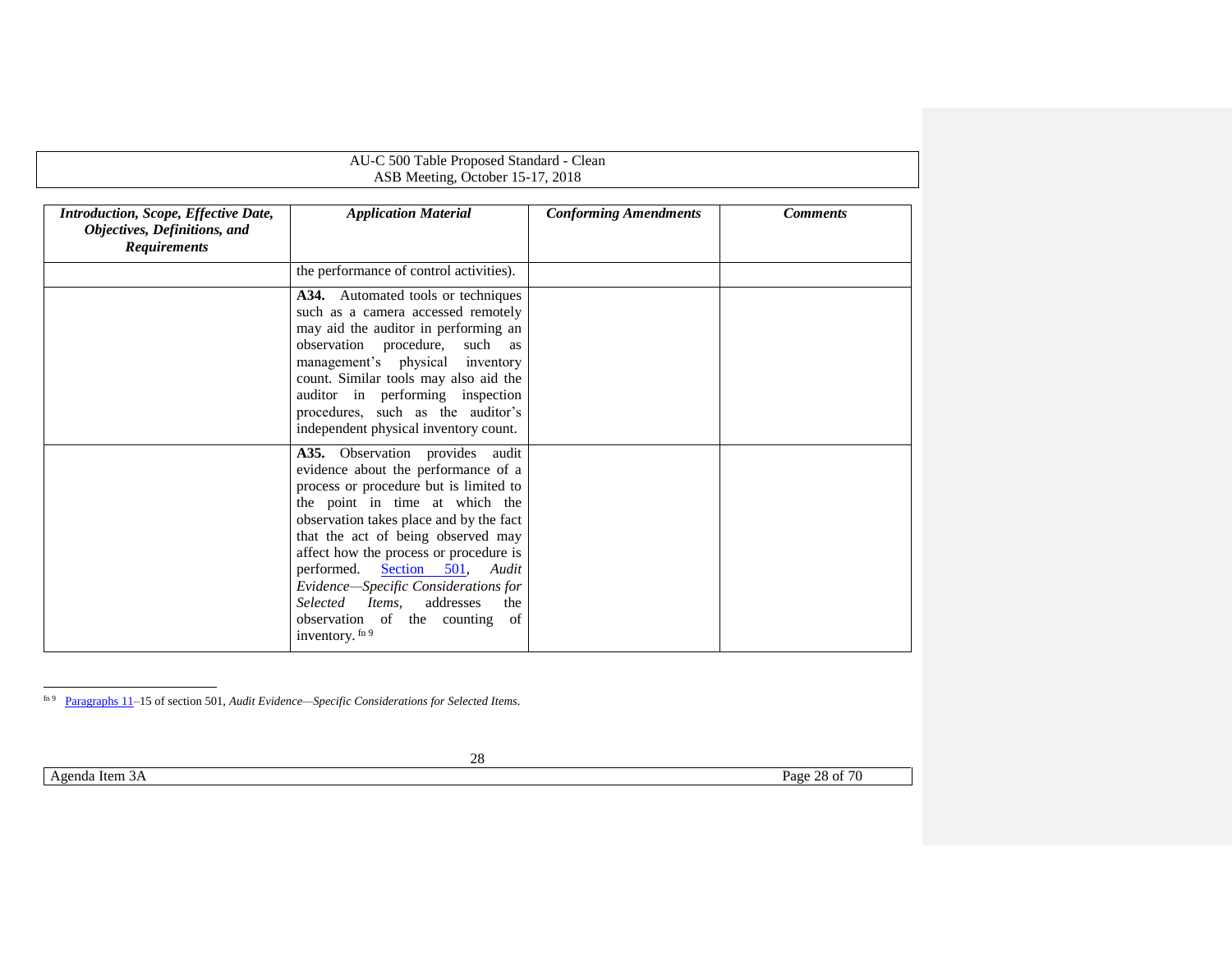|                                                                                             | AU-C 500 Table Proposed Standard - Clean                                                                                                                                                                                                                                                                                               |                                                                                                                                                                                                                                                                                                                                                                                                                                                                                                                                                                                                                                                                          |                                                                                                                                                                                                                                                                                                                                                                                                                                                                                   |
|---------------------------------------------------------------------------------------------|----------------------------------------------------------------------------------------------------------------------------------------------------------------------------------------------------------------------------------------------------------------------------------------------------------------------------------------|--------------------------------------------------------------------------------------------------------------------------------------------------------------------------------------------------------------------------------------------------------------------------------------------------------------------------------------------------------------------------------------------------------------------------------------------------------------------------------------------------------------------------------------------------------------------------------------------------------------------------------------------------------------------------|-----------------------------------------------------------------------------------------------------------------------------------------------------------------------------------------------------------------------------------------------------------------------------------------------------------------------------------------------------------------------------------------------------------------------------------------------------------------------------------|
|                                                                                             | ASB Meeting, October 15-17, 2018                                                                                                                                                                                                                                                                                                       |                                                                                                                                                                                                                                                                                                                                                                                                                                                                                                                                                                                                                                                                          |                                                                                                                                                                                                                                                                                                                                                                                                                                                                                   |
| Introduction, Scope, Effective Date,<br>Objectives, Definitions, and<br><b>Requirements</b> | <b>Application Material</b>                                                                                                                                                                                                                                                                                                            | <b>Conforming Amendments</b>                                                                                                                                                                                                                                                                                                                                                                                                                                                                                                                                                                                                                                             | <b>Comments</b>                                                                                                                                                                                                                                                                                                                                                                                                                                                                   |
|                                                                                             | A36.<br>An<br>external<br>confirmation<br>represents audit evidence obtained by<br>the auditor as a direct response<br>knowingly provided to the auditor by a<br>third party (the confirming party) in<br>paper form, orally, or by electronic or<br>other medium See section 505,<br>External Confirmations, for further<br>guidance. | <b>AU-C 505</b><br>06 For purposes of generally<br>accepted auditing standards,<br>the following terms have the<br>meanings attributed as<br>follows:<br><b>External confirmation.</b> Audit<br>evidence obtained as a<br>direct written response<br>to the auditor from a<br>third party (the<br>confirming party),<br>either in paper form or<br>by electronic or other<br>medium (for ex-ample,<br>through the auditor's<br>direct access to<br>information held by a<br>third party). (Ref: par.<br>(A1)<br>When a Written Response to<br>a Positive Confirmation<br><b>Request Is Necessary to</b><br><b>Obtain Sufficient Appropriate</b><br><b>Audit Evidence</b> | The Task Force discussed<br>deleting 'written' as a pre-<br>condition of being a<br>confirmation. This is because<br>often an auditor may access an<br>external feed (for example, a<br>bank feed). If the bank<br>provides the auditor with<br>access as result of the<br>auditor's request, and the<br>auditor downloads the such<br>feed, the download may be<br>considered an external<br>confirmation. However, this<br>would require a conforming<br>amendment to AU-C 505. |

Agenda Item 3A Page 29 of 70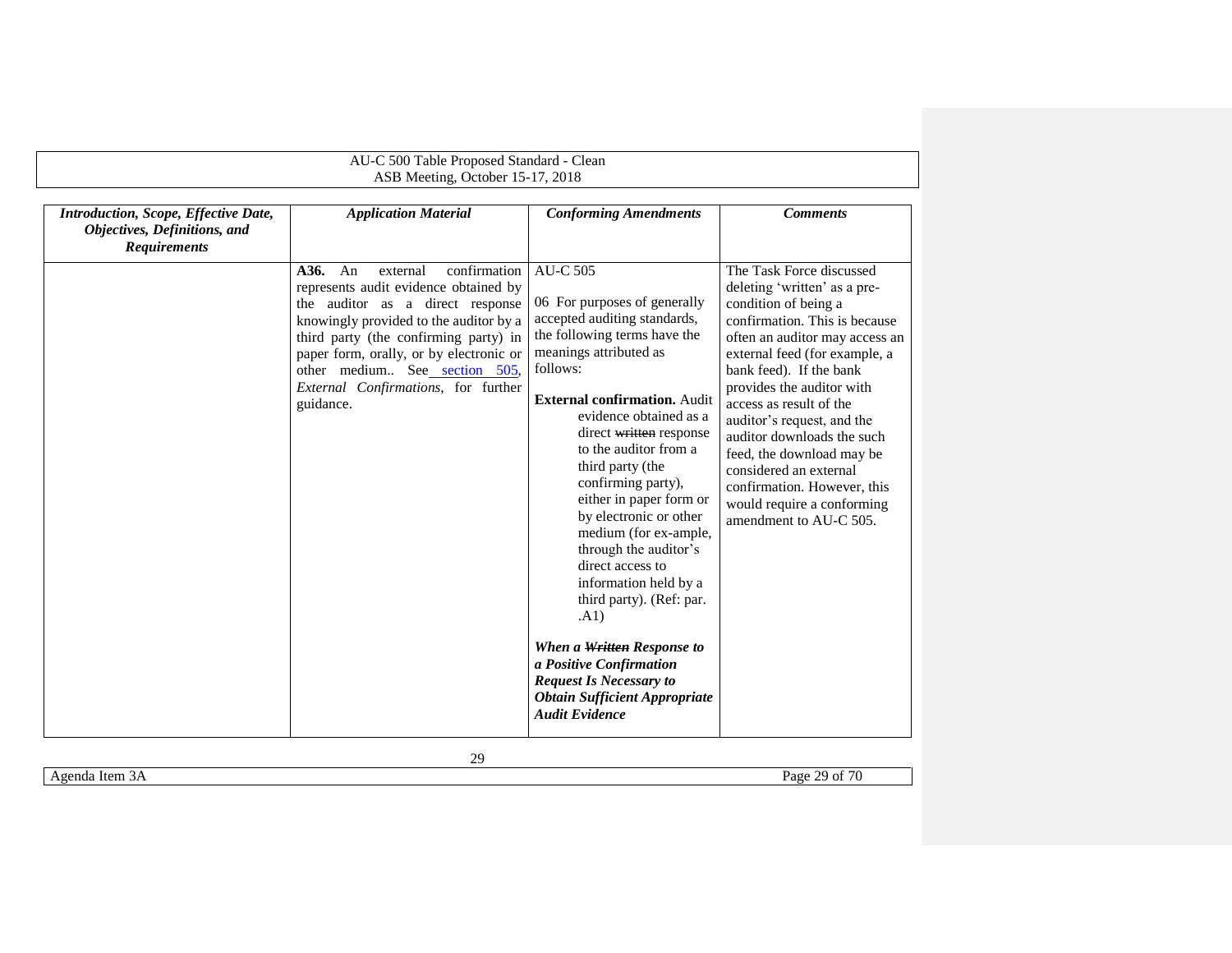<span id="page-29-0"></span>

|                                                                                             | AU-C 500 Table Proposed Standard - Clean |                                                                                                                                                                                                                                                                                                                                                                              |                 |
|---------------------------------------------------------------------------------------------|------------------------------------------|------------------------------------------------------------------------------------------------------------------------------------------------------------------------------------------------------------------------------------------------------------------------------------------------------------------------------------------------------------------------------|-----------------|
|                                                                                             | ASB Meeting, October 15-17, 2018         |                                                                                                                                                                                                                                                                                                                                                                              |                 |
| Introduction, Scope, Effective Date,<br>Objectives, Definitions, and<br><b>Requirements</b> | <b>Application Material</b>              | <b>Conforming Amendments</b>                                                                                                                                                                                                                                                                                                                                                 | <b>Comments</b> |
|                                                                                             |                                          | .13 If the auditor has<br>determined that a written<br>response to a positive<br>confirmation request is<br>necessary to obtain sufficient<br>appropriate audit evidence,<br>alternative audit procedures<br>will not provide the audit<br>evidence the auditor<br>requires                                                                                                  |                 |
|                                                                                             |                                          | A27.<br>An oral response to a<br>confirmation request does not<br>meet the definition of an<br>external confirmation because<br>it is not a direct written<br>response to the auditor.<br>Provided that the auditor has<br>not concluded that a direct<br>written response to a positive<br>confirmation is necessary to<br>obtain sufficient appropriate<br>audit evidence, |                 |
|                                                                                             |                                          | When a Written Response to<br>a Positive Confirmation<br><b>Request Is Necessary to</b><br><b>Obtain Sufficient Appropriate</b>                                                                                                                                                                                                                                              |                 |

Agenda Item 3A Page 30 of 70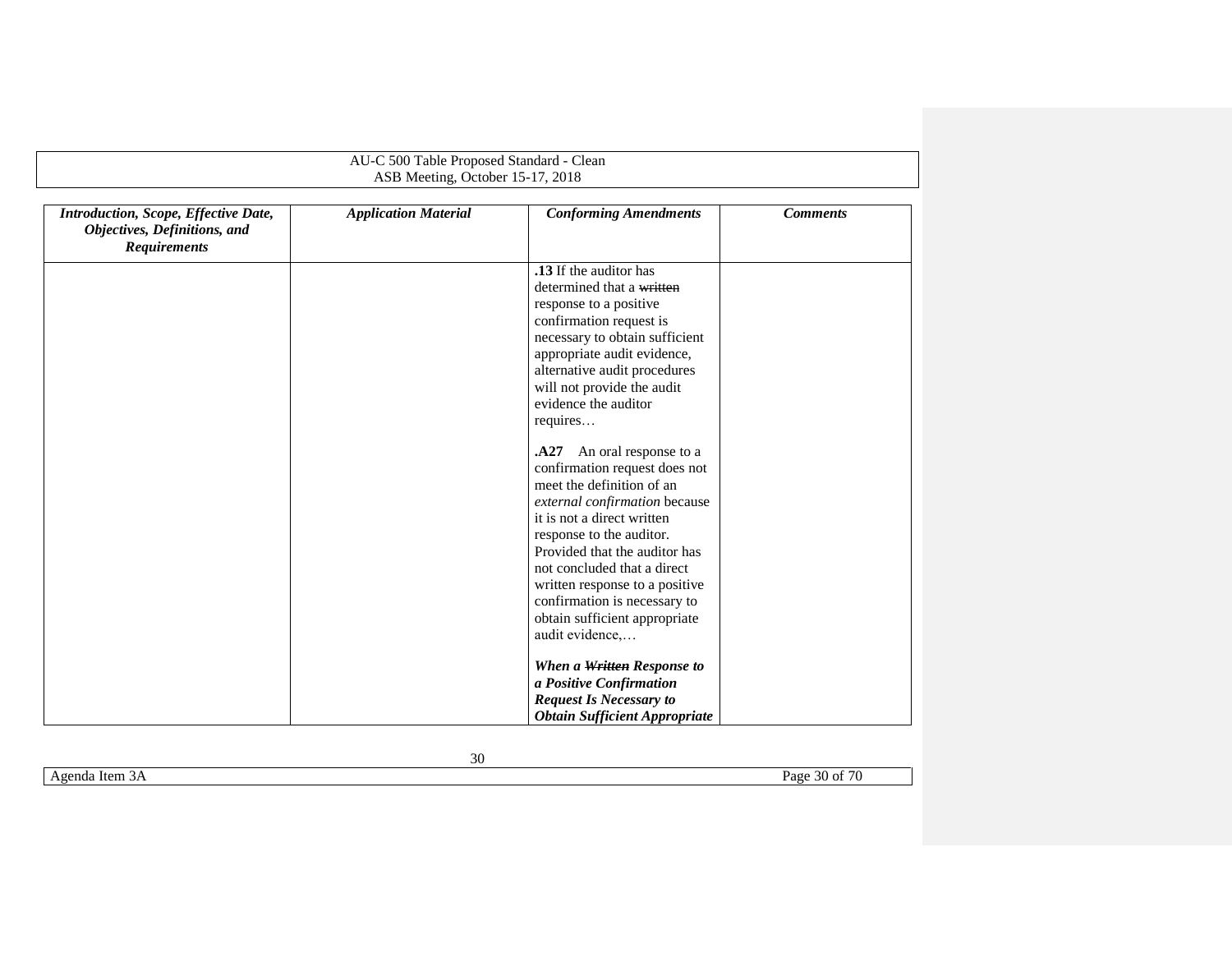|                                                                                             | AU-C 500 Table Proposed Standard - Clean<br>ASB Meeting, October 15-17, 2018                                                                                                                                                                       |                                                                                                                                                                               |                                                                             |
|---------------------------------------------------------------------------------------------|----------------------------------------------------------------------------------------------------------------------------------------------------------------------------------------------------------------------------------------------------|-------------------------------------------------------------------------------------------------------------------------------------------------------------------------------|-----------------------------------------------------------------------------|
| Introduction, Scope, Effective Date,<br>Objectives, Definitions, and<br><b>Requirements</b> | <b>Application Material</b>                                                                                                                                                                                                                        | <b>Conforming Amendments</b>                                                                                                                                                  | <b>Comments</b>                                                             |
|                                                                                             |                                                                                                                                                                                                                                                    | Audit Evidence (Ref: par.<br>.13)<br>When the auditor has<br>A29.<br>determined that a written<br>response is necessary to obtain<br>sufficient appropriate audit<br>evidence |                                                                             |
|                                                                                             | A37. Recalculation<br>consists<br>of<br>testing the mathematical accuracy of<br>information. Recalculation may be<br>performed manually<br>through<br><b>or</b><br>automated techniques.                                                           |                                                                                                                                                                               | Added a specific example of<br>using ADAs as a recalculation<br>procedure.  |
|                                                                                             | Through the use of automated<br>techniques auditors may be able to<br>perform recalculation procedures on<br>100 percent of a population, for<br>example, recalculating the gross<br>margin for each product sold for an<br>entity's product line. |                                                                                                                                                                               |                                                                             |
|                                                                                             | A38. Reperformance involves the<br>independent execution of procedures<br>or controls that were originally<br>performed as part of the entity's                                                                                                    |                                                                                                                                                                               | Added a specific example of<br>using ADAs as an<br>reperformance procedure. |

Agenda Item 3A Page 31 of 70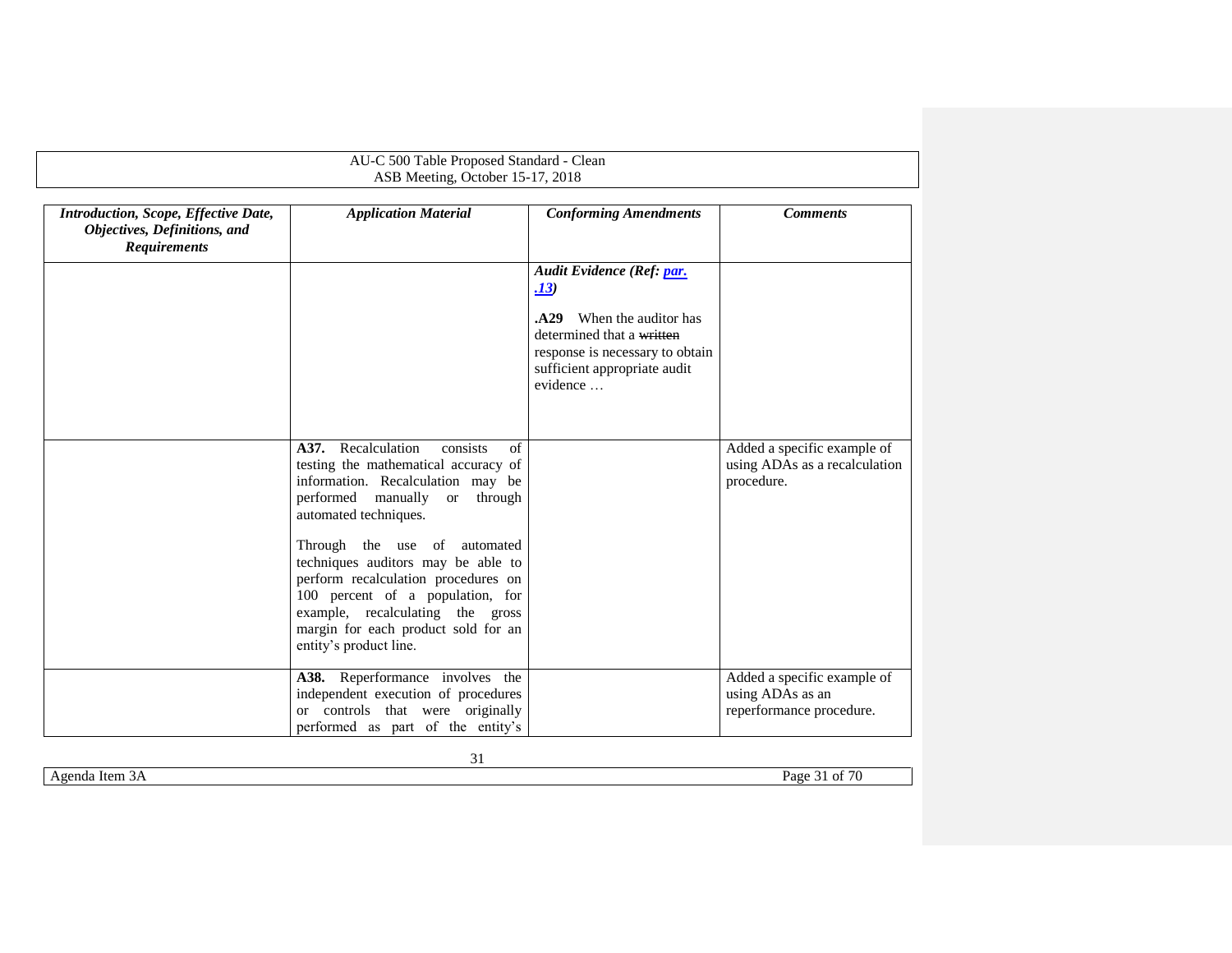| Introduction, Scope, Effective Date,<br>Objectives, Definitions, and<br><b>Requirements</b> | <b>Application Material</b><br>internal control. Through the use of<br>automated techniques, such as audit                                                                                                                                                                                                                                                                                                                                                                                                                                                                                                                                                                                                                                                                                                                                        | <b>Conforming Amendments</b>                                                                                                                                                                                                                                                                                                                                                                                                                               | <b>Comments</b>                                                                                                                                                                                               |
|---------------------------------------------------------------------------------------------|---------------------------------------------------------------------------------------------------------------------------------------------------------------------------------------------------------------------------------------------------------------------------------------------------------------------------------------------------------------------------------------------------------------------------------------------------------------------------------------------------------------------------------------------------------------------------------------------------------------------------------------------------------------------------------------------------------------------------------------------------------------------------------------------------------------------------------------------------|------------------------------------------------------------------------------------------------------------------------------------------------------------------------------------------------------------------------------------------------------------------------------------------------------------------------------------------------------------------------------------------------------------------------------------------------------------|---------------------------------------------------------------------------------------------------------------------------------------------------------------------------------------------------------------|
|                                                                                             |                                                                                                                                                                                                                                                                                                                                                                                                                                                                                                                                                                                                                                                                                                                                                                                                                                                   |                                                                                                                                                                                                                                                                                                                                                                                                                                                            |                                                                                                                                                                                                               |
|                                                                                             | data analytics, auditors may be able to<br>reperform a control activity such as the<br>use of sequential numbering of sales<br>invoices for the year and determine<br>whether any gaps in numbering or<br>duplicates occurred to determine<br>whether the control activity was<br>effective in assuring completeness of<br>the invoices issued during the period<br>covered.<br>A39. Section 520 addresses<br>the<br>auditor's use of analytical procedures<br>as a means for obtaining audit<br>evidence. Audit data analytics are a<br>technique by which the auditor may<br>perform analytical procedures. For<br>example, the auditor's performance of<br>a regression analysis may provide<br>appropriate audit evidence with respect<br>the occurrence, completeness,<br>to<br>accuracy, or cut off of a company's<br>revenue transactions. | <b>AU-C 520</b><br>.04 Analytical procedures.<br>Evaluations of financial<br>information through analysis<br>of plausible relationships<br>among both financial and<br>nonfinancial data. Analytical<br>procedures also encompass<br>such investigation, as is<br>necessary, of identified<br>fluctuations or relationships<br>that are inconsistent with other<br>relevant information or that<br>differ from expected values by<br>a significant amount. | The Task Force suggested<br>deleting the term 'financial'<br>because is too limiting. The<br>evaluation may consist of<br>nonfinancial information as<br>well. This will require an<br>amendment to AU-C 520. |
| Agenda Item 3A                                                                              | 32                                                                                                                                                                                                                                                                                                                                                                                                                                                                                                                                                                                                                                                                                                                                                                                                                                                |                                                                                                                                                                                                                                                                                                                                                                                                                                                            | Page 32 of 70                                                                                                                                                                                                 |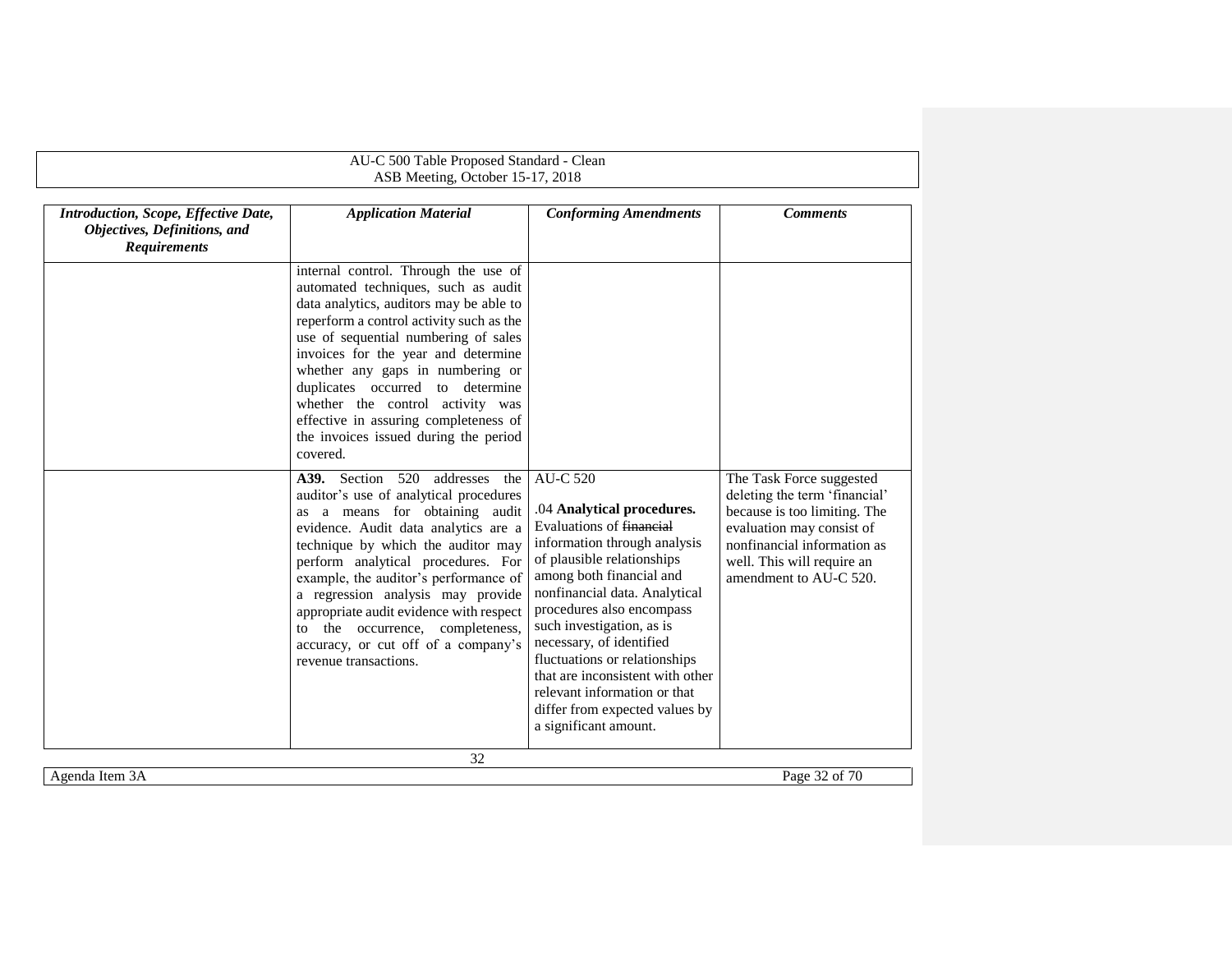|                                                                                             | AU-C 500 Table Proposed Standard - Clean<br>ASB Meeting, October 15-17, 2018                                                                                                                                                                                                                                                                                                                                                                                                                                                                                                                                                                                                                                                                                                                                                                                                                 |                              |                                                                                                                                                                                                                                                                                                                                                                   |
|---------------------------------------------------------------------------------------------|----------------------------------------------------------------------------------------------------------------------------------------------------------------------------------------------------------------------------------------------------------------------------------------------------------------------------------------------------------------------------------------------------------------------------------------------------------------------------------------------------------------------------------------------------------------------------------------------------------------------------------------------------------------------------------------------------------------------------------------------------------------------------------------------------------------------------------------------------------------------------------------------|------------------------------|-------------------------------------------------------------------------------------------------------------------------------------------------------------------------------------------------------------------------------------------------------------------------------------------------------------------------------------------------------------------|
| Introduction, Scope, Effective Date,<br>Objectives, Definitions, and<br><b>Requirements</b> | <b>Application Material</b>                                                                                                                                                                                                                                                                                                                                                                                                                                                                                                                                                                                                                                                                                                                                                                                                                                                                  | <b>Conforming Amendments</b> | <b>Comments</b>                                                                                                                                                                                                                                                                                                                                                   |
|                                                                                             | A40. Automated<br>tools<br>and<br>techniques such as audit data analytics<br>may be used to perform a risk<br>assessment procedure or<br>as a<br>substantive<br>procedure,<br>both<br><sub>or</sub><br>concurrently. For example, audit data<br>analytic techniques may be used to<br>identify relevant characteristics of an<br>entire population of transactions and at<br>the same time, to identify any<br>transactions not meeting predefined<br>expectations about what would be a<br>"normal" transaction and thus carry a<br>higher risk of material misstatement<br>(that is, "outliers"). In this scenario, the<br>identification<br>of<br>relevant<br>characteristics of an entire population<br>of<br>transactions<br>almost<br>and<br>simultaneous identification of outliers<br>on which to perform further audit<br>procedures may constitute a risk<br>assessment procedure. |                              | Application material added to<br>recognize that ADAs may be<br>performed as a risk<br>assessment procedure or a<br>substantive procedure, as<br>defined in section 315 and<br>section 520. However, the<br>auditor may obtain audit<br>evidence in situations that go<br>beyond a risk assessment<br>procedure and do not meet the<br>criteria under section 520. |
|                                                                                             | A41. In the scenario described, the<br>auditor may also consider the data<br>analytic technique as a substantive<br>analytical procedure with respect to<br>information obtained about those<br>transactions in the population falling                                                                                                                                                                                                                                                                                                                                                                                                                                                                                                                                                                                                                                                       |                              |                                                                                                                                                                                                                                                                                                                                                                   |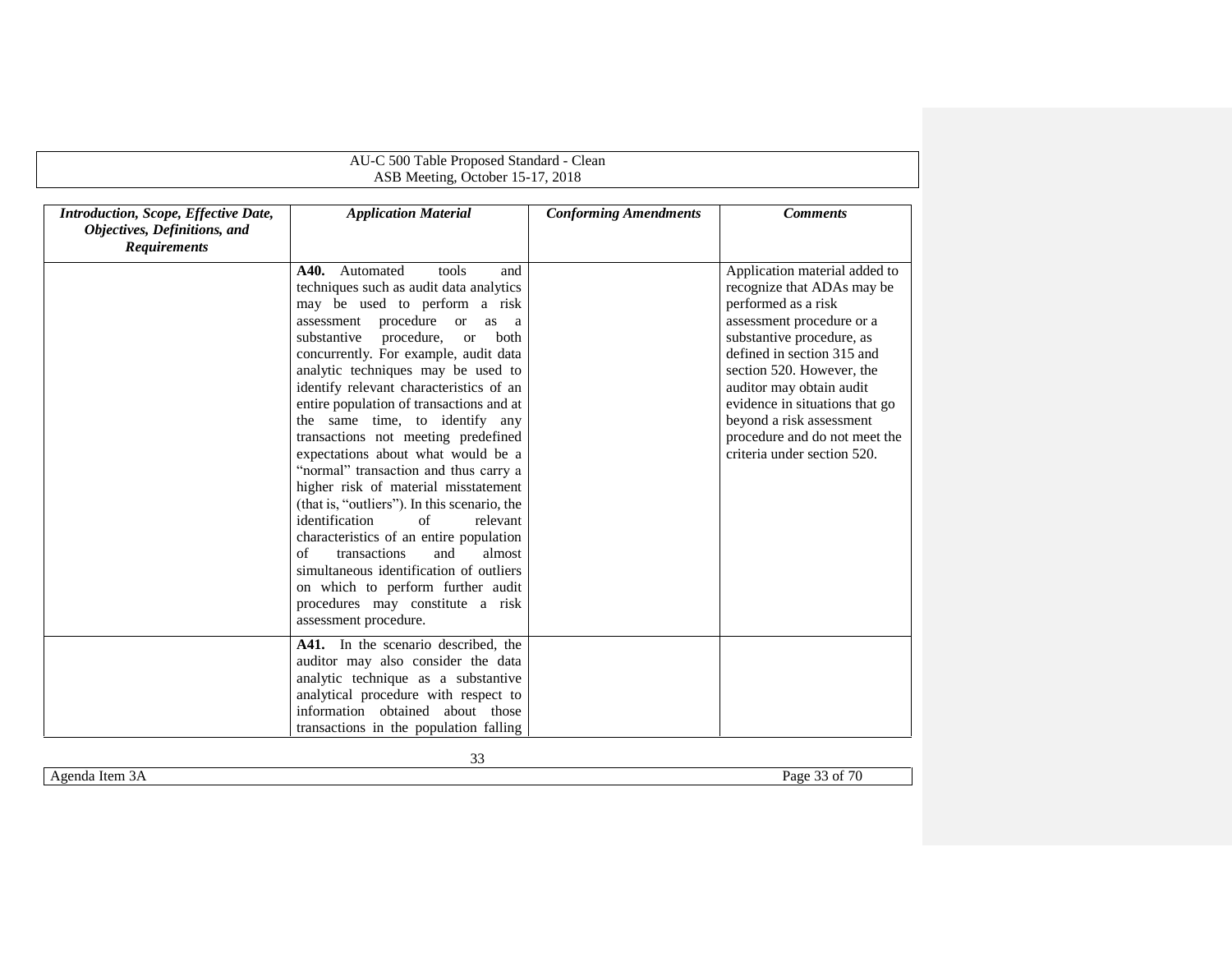|                                                                                             | AU-C 500 Table Proposed Standard - Clean                                                                                                                                                                                                                                                                                                                                                                                                                                                                                                                                                                                                                                                                                                                                                                                                       |                              |                                                                                                                                           |
|---------------------------------------------------------------------------------------------|------------------------------------------------------------------------------------------------------------------------------------------------------------------------------------------------------------------------------------------------------------------------------------------------------------------------------------------------------------------------------------------------------------------------------------------------------------------------------------------------------------------------------------------------------------------------------------------------------------------------------------------------------------------------------------------------------------------------------------------------------------------------------------------------------------------------------------------------|------------------------------|-------------------------------------------------------------------------------------------------------------------------------------------|
|                                                                                             | ASB Meeting, October 15-17, 2018                                                                                                                                                                                                                                                                                                                                                                                                                                                                                                                                                                                                                                                                                                                                                                                                               |                              |                                                                                                                                           |
| Introduction, Scope, Effective Date,<br>Objectives, Definitions, and<br><b>Requirements</b> | <b>Application Material</b>                                                                                                                                                                                                                                                                                                                                                                                                                                                                                                                                                                                                                                                                                                                                                                                                                    | <b>Conforming Amendments</b> | <b>Comments</b>                                                                                                                           |
|                                                                                             | within the predefined expectations. <sup>1</sup><br>Thus, the data analytic may serve<br>almost simultaneously as both a risk<br>assessment procedure and a further<br>audit procedure (that is, a substantive<br>analytic procedure).                                                                                                                                                                                                                                                                                                                                                                                                                                                                                                                                                                                                         |                              |                                                                                                                                           |
|                                                                                             | A42. Scanning is a type of analytical<br>procedure involving the auditor's<br>exercise of professional judgment to<br>review accounting data to identify<br>significant or unusual items to test.<br>This may include the identification of<br>unusual individual items<br>within<br>account balances or other data through<br>the reading or analysis of, for example,<br>transaction<br>entries<br>in<br>listings.<br>subsidiary ledgers, general ledger<br>control accounts, adjusting entries,<br>suspense accounts, reconciliations, and<br>other detailed reports. Scanning may<br>include searching for large or unusual<br>items in the accounting records (for<br>example, nonstandard journal entries),<br>as well as in transaction data (for<br>example,<br>suspense<br>accounts<br>and<br>adjusting<br>journal<br>entries)<br>for |                              | The Task Force suggests<br>replacing the term 'testing'<br>because it may imply<br>performing more detailed tests<br>than it is intended. |

#### <sup>1</sup> See paragraph *5c* of *AU*-C section 520, *Analytical Procedures*.

Agenda Item 3A Page 34 of 70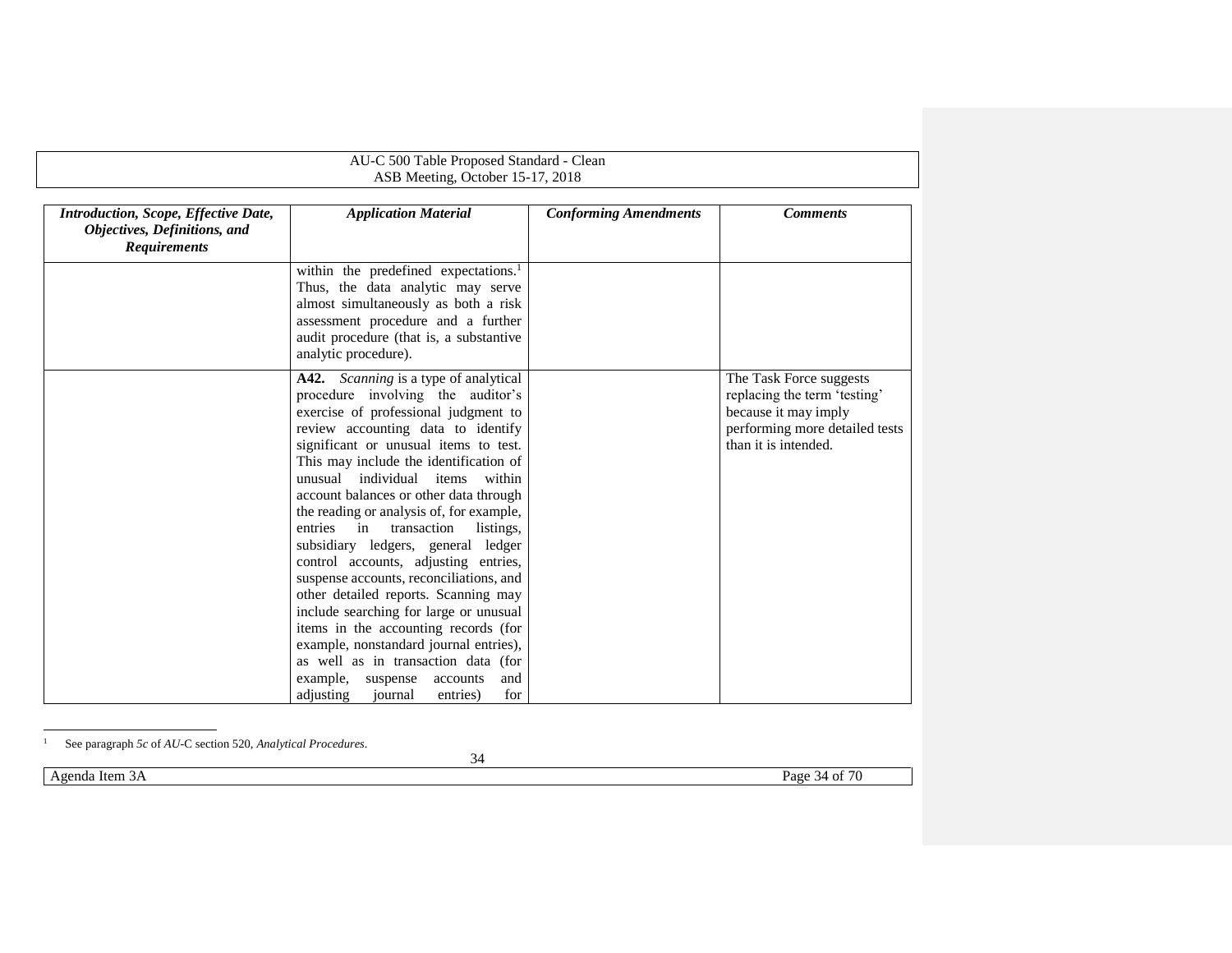|                                                                                             | AU-C 500 Table Proposed Standard - Clean                                                                                                                                                                                                                                                                                                                                                                                                                                                                                                                                                                                                                                                                                                                                                                                                                                                                                                                                                                       |                              |                                                                                                    |
|---------------------------------------------------------------------------------------------|----------------------------------------------------------------------------------------------------------------------------------------------------------------------------------------------------------------------------------------------------------------------------------------------------------------------------------------------------------------------------------------------------------------------------------------------------------------------------------------------------------------------------------------------------------------------------------------------------------------------------------------------------------------------------------------------------------------------------------------------------------------------------------------------------------------------------------------------------------------------------------------------------------------------------------------------------------------------------------------------------------------|------------------------------|----------------------------------------------------------------------------------------------------|
|                                                                                             | ASB Meeting, October 15-17, 2018                                                                                                                                                                                                                                                                                                                                                                                                                                                                                                                                                                                                                                                                                                                                                                                                                                                                                                                                                                               |                              |                                                                                                    |
| Introduction, Scope, Effective Date,<br>Objectives, Definitions, and<br><b>Requirements</b> | <b>Application Material</b>                                                                                                                                                                                                                                                                                                                                                                                                                                                                                                                                                                                                                                                                                                                                                                                                                                                                                                                                                                                    | <b>Conforming Amendments</b> | <b>Comments</b>                                                                                    |
|                                                                                             | indications of misstatements that have<br>occurred. Electronic audit procedures<br>may assist the auditor in identifying<br>unusual items. When the auditor<br>that<br>exhibit<br>selects<br>items<br>characteristics of risk of material<br>misstatement by scanning, the auditor<br>obtains audit evidence about those<br>items. The auditor's scanning also<br>provides audit evidence about the items<br>not exhibiting characteristics of risks of<br>material misstatements because the<br>auditor has exercised professional<br>judgment to determine that the items<br>not selected are less likely to be<br>misstated. The auditor may use<br>automated tools or techniques to<br>perform a scanning procedure. For<br>example, the auditor might download<br>an entire population of transactions to<br>a spreadsheet software program and<br>then use formulas embedded in the<br>software to extract only those<br>transactions meeting the auditor's<br>criteria for a transaction being unusual. |                              |                                                                                                    |
|                                                                                             | A43. Inquiry consists of seeking<br>information of knowledgeable persons,<br>both financial and nonfinancial, within                                                                                                                                                                                                                                                                                                                                                                                                                                                                                                                                                                                                                                                                                                                                                                                                                                                                                           |                              | The Task Force believes that<br>is difficult to distinguish the<br>level of formality of inquiries |

Agenda Item 3A Page 35 of 70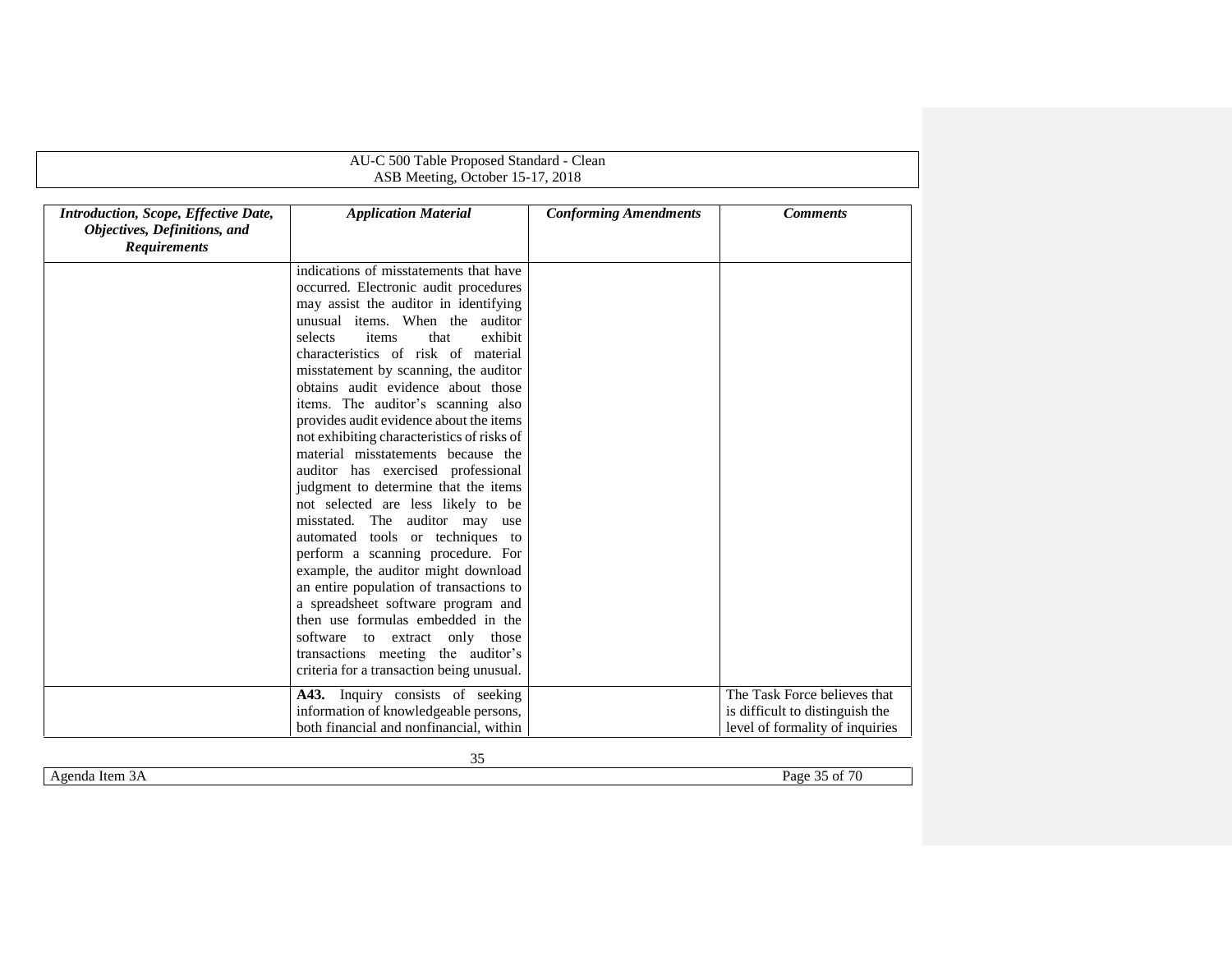<span id="page-35-0"></span>

|                                                                                                                  | AU-C 500 Table Proposed Standard - Clean<br>ASB Meeting, October 15-17, 2018                                                                                                                                                                                                                                                                                                                                                                                                                                                                  |                              |                                                                                                                                 |
|------------------------------------------------------------------------------------------------------------------|-----------------------------------------------------------------------------------------------------------------------------------------------------------------------------------------------------------------------------------------------------------------------------------------------------------------------------------------------------------------------------------------------------------------------------------------------------------------------------------------------------------------------------------------------|------------------------------|---------------------------------------------------------------------------------------------------------------------------------|
| Introduction, Scope, Effective Date,<br>Objectives, Definitions, and<br><b>Requirements</b>                      | <b>Application Material</b>                                                                                                                                                                                                                                                                                                                                                                                                                                                                                                                   | <b>Conforming Amendments</b> | <b>Comments</b>                                                                                                                 |
|                                                                                                                  | the entity or outside the entity. Inquiry<br>is used extensively throughout the<br>audit, in addition to other audit<br>procedures. Evaluating responses to<br>inquiries is an integral part of the<br>inquiry process.                                                                                                                                                                                                                                                                                                                       |                              | and thus decided to delete the<br>sentence.                                                                                     |
|                                                                                                                  | A44. Responses to inquiries may<br>provide the auditor with audit evidence<br>not previously possessed or with<br>corroborative<br>audit<br>evidence.<br>Alternatively, responses might provide<br>information that differs significantly<br>from other audit evidence that the<br>auditor has obtained (for example,<br>audit evidence regarding the possibility<br>of management override of controls).<br>In some cases, responses to inquiries<br>provide a basis for the auditor to<br>modify or perform additional audit<br>procedures. |                              |                                                                                                                                 |
| <b>Information to Be Used as Audit</b><br><b>Evidence</b>                                                        | <b>Information to Be Used as Audit</b><br>Evidence (Ref: par.9)                                                                                                                                                                                                                                                                                                                                                                                                                                                                               |                              |                                                                                                                                 |
| 9. The auditor should consider the<br>sources of information to be used as<br>audit evidence. (Ref: par.A45–A54) | A45. Sources of<br>audit evidence<br>include information:<br>a. Generated<br>internally<br>by<br>management from the financial                                                                                                                                                                                                                                                                                                                                                                                                                |                              | New requirement paragraph to<br>set the specific element within<br>the framework dealing with<br>the sources of audit evidence. |

<span id="page-35-2"></span><span id="page-35-1"></span>Agenda Item 3A Page 36 of 70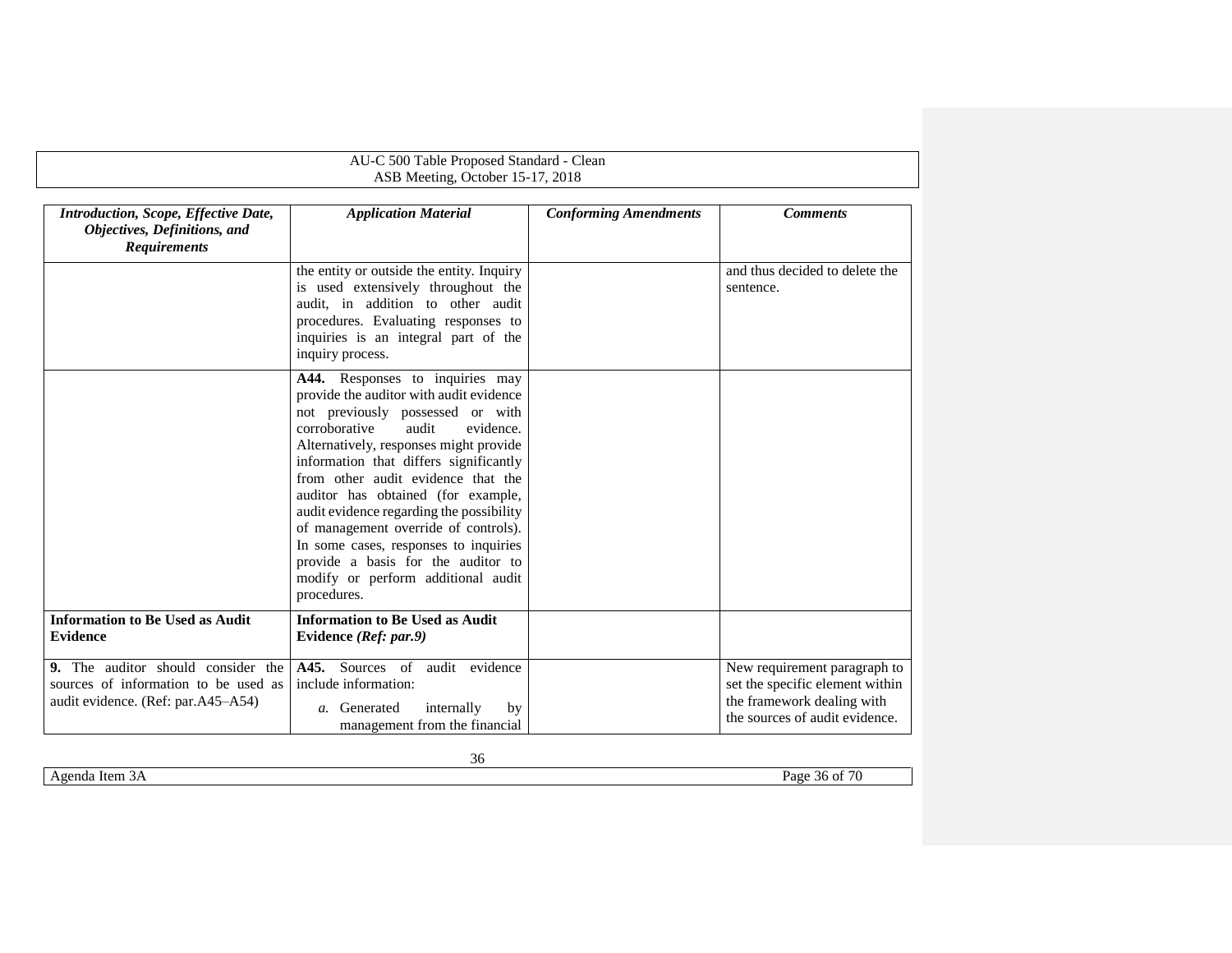|                                                                                             | ASB Meeting, October 15-17, 2018                                                                                                                                                                                                                                                                                                    |                              |                                                   |
|---------------------------------------------------------------------------------------------|-------------------------------------------------------------------------------------------------------------------------------------------------------------------------------------------------------------------------------------------------------------------------------------------------------------------------------------|------------------------------|---------------------------------------------------|
| Introduction, Scope, Effective Date,<br>Objectives, Definitions, and<br><b>Requirements</b> | <b>Application Material</b>                                                                                                                                                                                                                                                                                                         | <b>Conforming Amendments</b> | <b>Comments</b>                                   |
|                                                                                             | reporting system,<br>b. Generated<br>internally<br>by<br>management from sources<br>outside its financial reporting<br>system,<br>Obtained by management from<br>c.<br>external sources,<br>d. Generated by the auditor using<br>information generated by the<br>entity, and<br>e. Obtained by the auditor from<br>external sources |                              | Application material was<br>formerly paragraph A7 |
|                                                                                             | <b>Sources</b>                                                                                                                                                                                                                                                                                                                      |                              |                                                   |
|                                                                                             | A46. The auditor's consideration of<br>sufficient appropriate audit evidence<br>can be enhanced by the use of<br>automated tools and techniques such as<br>audit data analytics that may enable the<br>auditor to aggregate and evaluate<br>information obtained from multiple<br>sources.                                          |                              |                                                   |
|                                                                                             | A47. Regardless of its source, the<br>reliability of audit evidence is affected<br>by the following attributes:                                                                                                                                                                                                                     |                              |                                                   |

Agenda Item 3A Page 37 of 70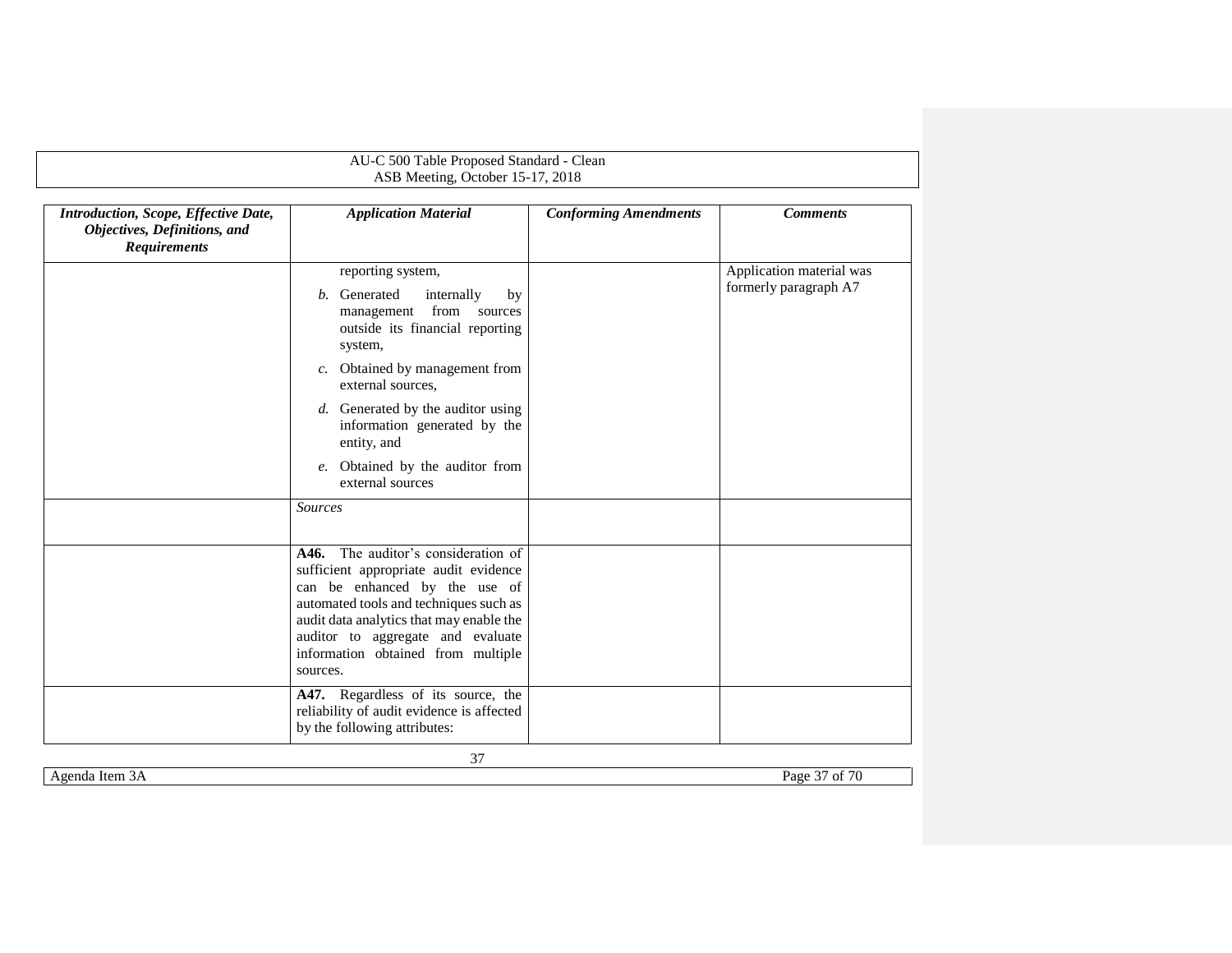| Introduction, Scope, Effective Date,<br>Objectives, Definitions, and<br><b>Requirements</b> | <b>Application Material</b>                                                                                                                                                                                                                                                                                                                                  | <b>Conforming Amendments</b> | <b>Comments</b>                                                                                                                 |
|---------------------------------------------------------------------------------------------|--------------------------------------------------------------------------------------------------------------------------------------------------------------------------------------------------------------------------------------------------------------------------------------------------------------------------------------------------------------|------------------------------|---------------------------------------------------------------------------------------------------------------------------------|
|                                                                                             | a. Accuracy                                                                                                                                                                                                                                                                                                                                                  |                              |                                                                                                                                 |
|                                                                                             | b. Authenticity                                                                                                                                                                                                                                                                                                                                              |                              |                                                                                                                                 |
|                                                                                             | Completeness<br>c.                                                                                                                                                                                                                                                                                                                                           |                              |                                                                                                                                 |
|                                                                                             | d. Risk of bias                                                                                                                                                                                                                                                                                                                                              |                              |                                                                                                                                 |
|                                                                                             | <b>A48.</b> By<br>performing<br>audit<br>procedures, the auditor may determine<br>that the accounting records are<br>internally consistent and agree to the<br>financial<br>statements.<br>However.<br>accounting records alone do not<br>provide sufficient appropriate audit<br>evidence on which to base an audit<br>opinion on the financial statements. |                              |                                                                                                                                 |
|                                                                                             | A49. The auditor is required by<br>paragraph 7 to consider the relevance<br>and reliability of information obtained<br>from an external information source                                                                                                                                                                                                   |                              | This paragraph was taken<br>from ISA 540 conforming<br>amendment.                                                               |
|                                                                                             | that is to be used as audit evidence,<br>regardless of whether that information<br>has been used by the entity in preparing<br>the financial statements or obtained by<br>the auditor. For information obtained<br>from an external information source,<br>that consideration may, in certain                                                                |                              | The Task Force noted that<br>some of this content is<br>applicable more broadly than<br>just external informational<br>sources. |
|                                                                                             | cases, include audit evidence about the<br>external information source or the<br>preparation of the information by the                                                                                                                                                                                                                                       |                              |                                                                                                                                 |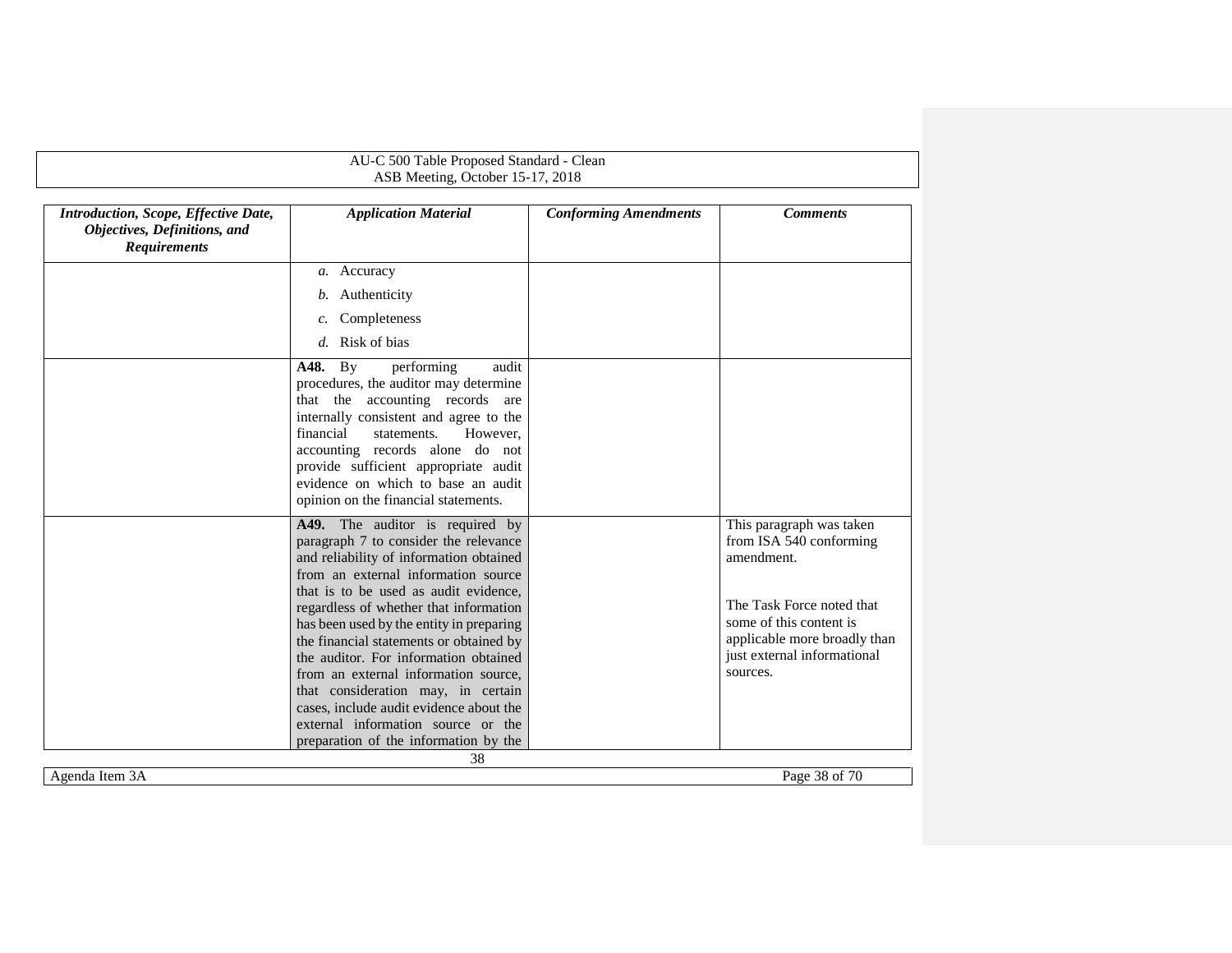|                                                                                             | AU-C 500 Table Proposed Standard - Clean<br>ASB Meeting, October 15-17, 2018                                                                                                                                                                                                                                                                                                                                                                                  |                              |                                                                                                                                                                                                      |
|---------------------------------------------------------------------------------------------|---------------------------------------------------------------------------------------------------------------------------------------------------------------------------------------------------------------------------------------------------------------------------------------------------------------------------------------------------------------------------------------------------------------------------------------------------------------|------------------------------|------------------------------------------------------------------------------------------------------------------------------------------------------------------------------------------------------|
| Introduction, Scope, Effective Date,<br>Objectives, Definitions, and<br><b>Requirements</b> | <b>Application Material</b>                                                                                                                                                                                                                                                                                                                                                                                                                                   | <b>Conforming Amendments</b> | <b>Comments</b>                                                                                                                                                                                      |
|                                                                                             | external information source, obtained<br>through designing and performing<br>further audit procedures in accordance<br>with ISA 330 or, where applicable, ISA<br>540 (Revised).                                                                                                                                                                                                                                                                               |                              |                                                                                                                                                                                                      |
|                                                                                             | A50. Obtaining an understanding of<br>why management or, when applicable,<br>a management's expert uses an<br>external information source, and how<br>the relevance and reliability of the<br>information was considered (including<br>its accuracy and completeness), may<br>inform the<br>help<br>to<br>auditor's<br>consideration of the relevance and<br>reliability of that information.                                                                 |                              |                                                                                                                                                                                                      |
|                                                                                             | A51. The following factors may be<br>important when considering the<br>relevance and reliability of information<br>obtained from an external information<br>source, including its accuracy and<br>completeness, taking into account that<br>some of these factors may only be<br>relevant when the information has been<br>used by management in preparing the<br>financial statements or has been<br>obtained by the auditor:<br>The nature and authority of |                              | This paragraph was taken<br>from ISA 540 conforming<br>amendment.<br>The Task Force noted that<br>some of this content is<br>applicable more broadly than<br>just external informational<br>sources. |

Agenda Item 3A Page 39 of 70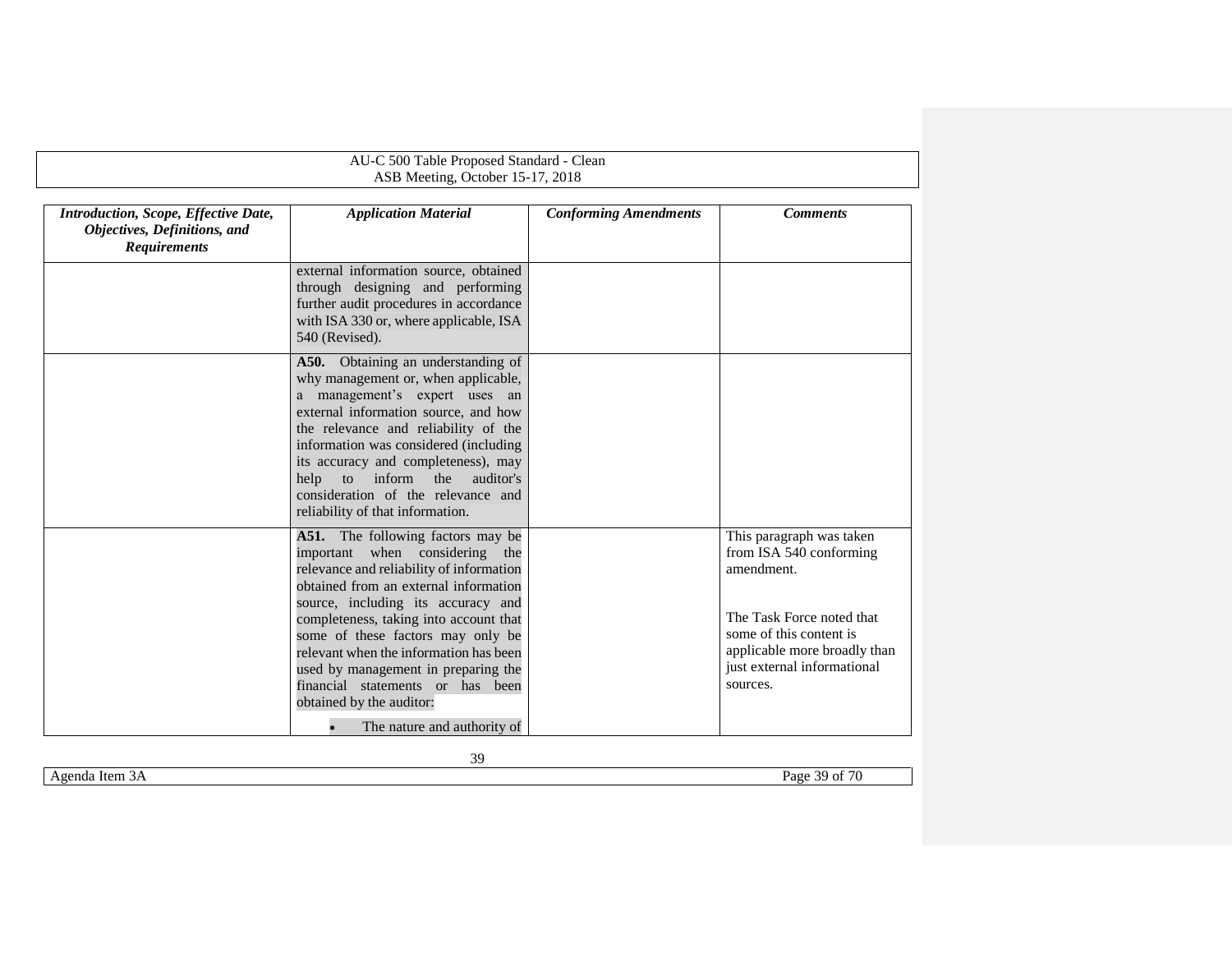|                                                                                             | AU-C 500 Table Proposed Standard - Clean                                                                                                                                                                                                                                                                                                                                                             |                              |                 |
|---------------------------------------------------------------------------------------------|------------------------------------------------------------------------------------------------------------------------------------------------------------------------------------------------------------------------------------------------------------------------------------------------------------------------------------------------------------------------------------------------------|------------------------------|-----------------|
|                                                                                             | ASB Meeting, October 15-17, 2018                                                                                                                                                                                                                                                                                                                                                                     |                              |                 |
| Introduction, Scope, Effective Date,<br>Objectives, Definitions, and<br><b>Requirements</b> | <b>Application Material</b>                                                                                                                                                                                                                                                                                                                                                                          | <b>Conforming Amendments</b> | <b>Comments</b> |
|                                                                                             | the external information<br>source. For example, a<br>central bank or government<br>statistics office with a<br>legislative<br>mandate<br>to<br>provide<br>industry<br>information to the public is<br>likely to be an authority for<br>certain<br>types<br>of<br>information;<br>The ability to influence the<br>information<br>obtained,<br>relationships<br>through<br>between the entity and the |                              |                 |
|                                                                                             | information source;<br>The<br>competence<br>and<br>reputation of the external<br>information source with<br>respect to the information,<br>including whether, in the<br>auditor's<br>professional<br>judgment, the information<br>is routinely provided by a<br>source with a track record<br>of<br>providing<br>reliable<br>information;                                                            |                              |                 |
|                                                                                             | Past experience of the                                                                                                                                                                                                                                                                                                                                                                               |                              |                 |

Agenda Item 3A Page 40 of 70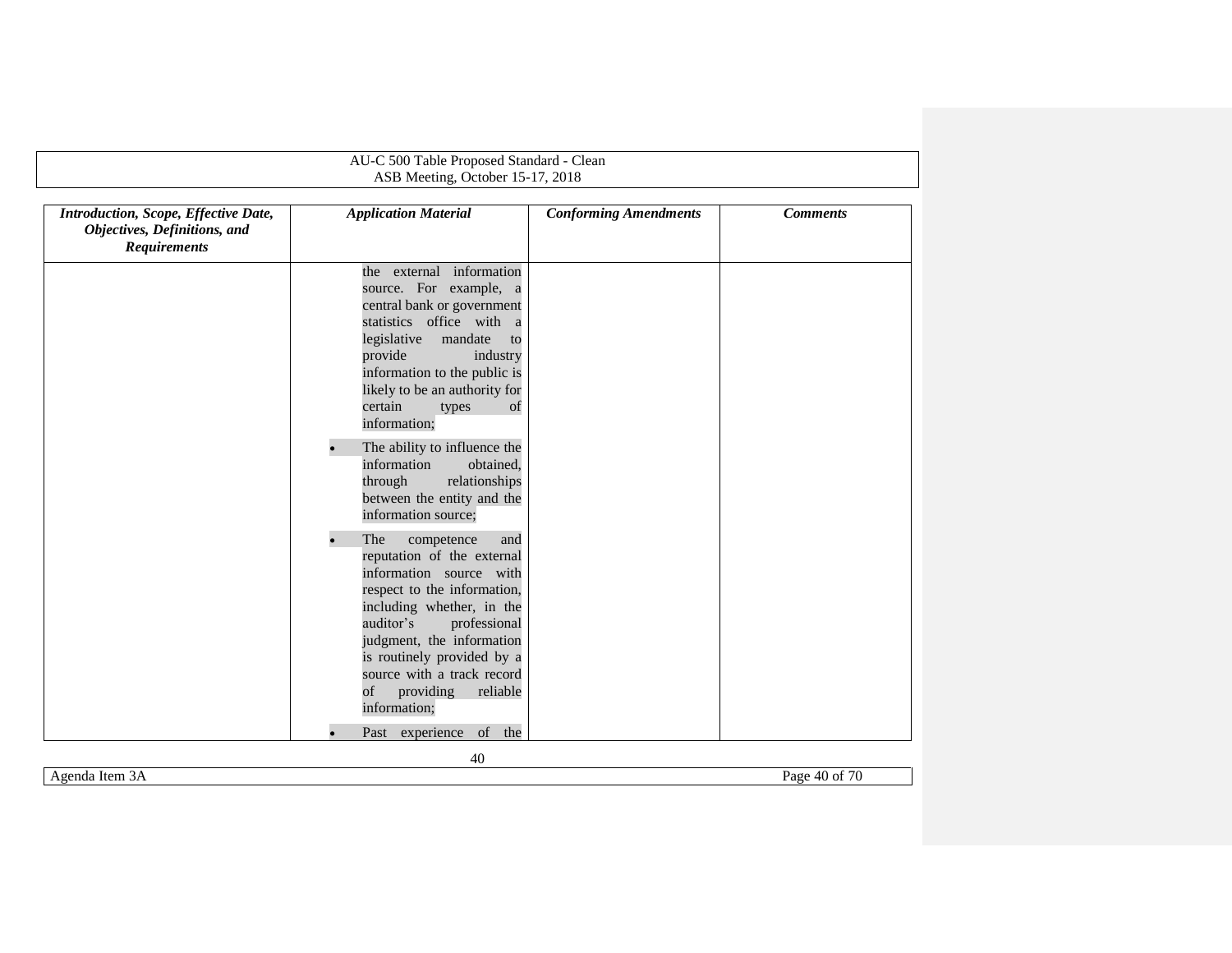| Introduction, Scope, Effective Date,<br>Objectives, Definitions, and<br><b>Requirements</b> | <b>Application Material</b>                                                                                                                                                                                                                                                | <b>Conforming Amendments</b> | <b>Comments</b> |
|---------------------------------------------------------------------------------------------|----------------------------------------------------------------------------------------------------------------------------------------------------------------------------------------------------------------------------------------------------------------------------|------------------------------|-----------------|
|                                                                                             | auditor with the reliability<br>of the information provided<br>by the external information<br>source;                                                                                                                                                                      |                              |                 |
|                                                                                             | Evidence of general market<br>acceptance by users of the<br>relevance and/or reliability<br>of information from an<br>external information source<br>for a similar purpose to that<br>for which the information<br>used<br>been<br>by<br>has<br>management or the auditor; |                              |                 |
|                                                                                             | $\bullet$<br>Whether the entity has in<br>place controls to address<br>the relevance and reliability<br>of the information obtained<br>and used;                                                                                                                           |                              |                 |
|                                                                                             | $\bullet$<br>Whether<br>the<br>external<br>information<br>source<br>accumulates overall market<br>information or engages<br>directly in "setting" market<br>transactions;                                                                                                  |                              |                 |
|                                                                                             | Whether the information is<br>suitable for use in the manner<br>in which it is being used and,                                                                                                                                                                             |                              |                 |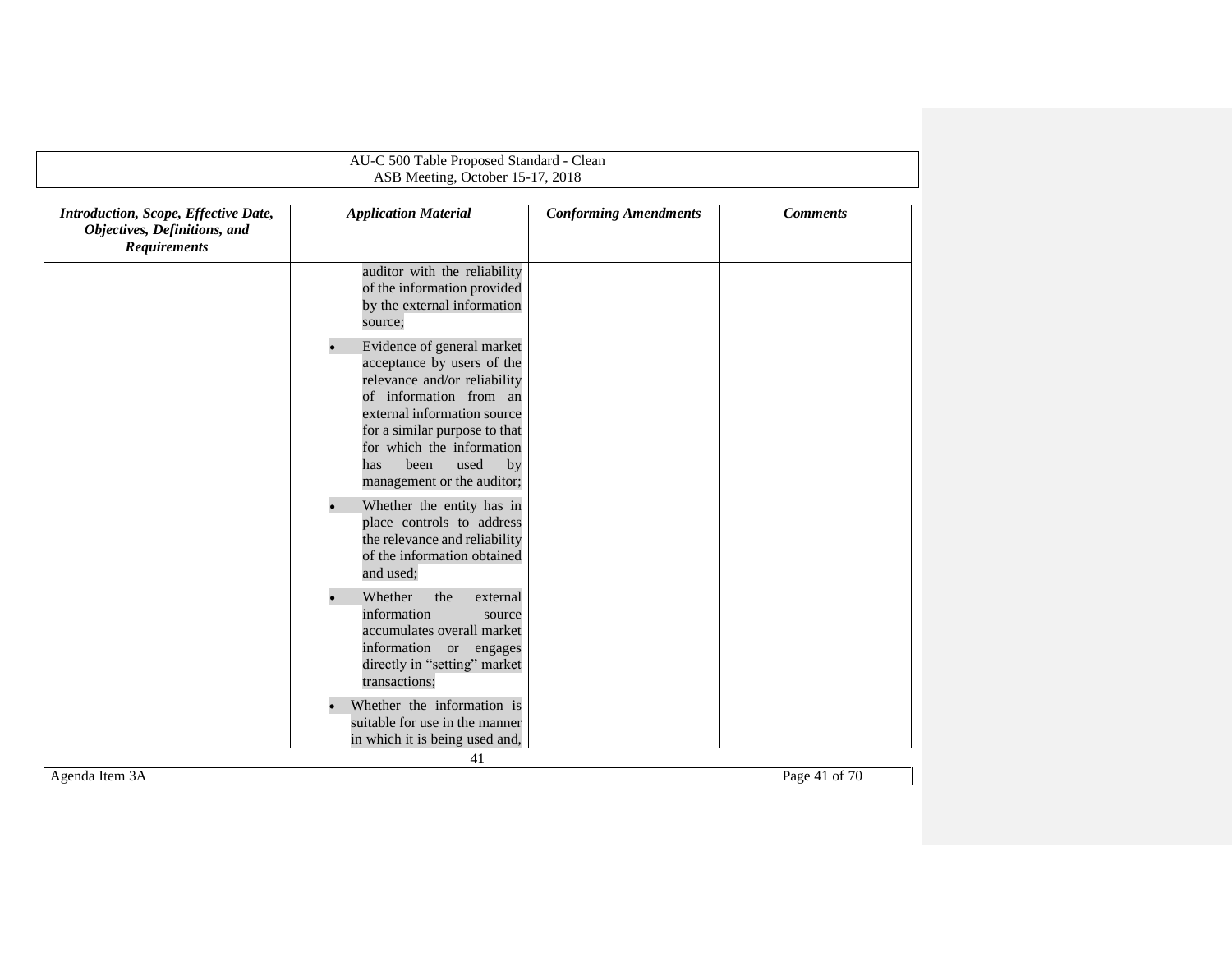|                                                                                             | ASB Meeting, October 15-17, 2018                                                                                                                                                                                                                          |                              |                 |
|---------------------------------------------------------------------------------------------|-----------------------------------------------------------------------------------------------------------------------------------------------------------------------------------------------------------------------------------------------------------|------------------------------|-----------------|
| Introduction, Scope, Effective Date,<br>Objectives, Definitions, and<br><b>Requirements</b> | <b>Application Material</b>                                                                                                                                                                                                                               | <b>Conforming Amendments</b> | <b>Comments</b> |
|                                                                                             | if applicable, was developed<br>taking into account the<br>applicable financial reporting<br>framework;<br>Alternative information that<br>contradict<br>may<br>the<br>information used;                                                                  |                              |                 |
|                                                                                             | The nature and extent of<br>disclaimers<br>other<br><sub>or</sub><br>restrictive language relating<br>to the information obtained;                                                                                                                        |                              |                 |
|                                                                                             | Information<br>about<br>the<br>methods used in preparing the<br>information,<br>how<br>the<br>methods are being applied<br>including, where applicable,<br>how models have been used<br>in such application, and the<br>controls over the methods;<br>and |                              |                 |
|                                                                                             | When available, information<br>relevant to considering the<br>appropriateness<br>of<br>assumptions and other data<br>applied by the external<br>information<br>sources<br>in<br>developing the information                                                |                              |                 |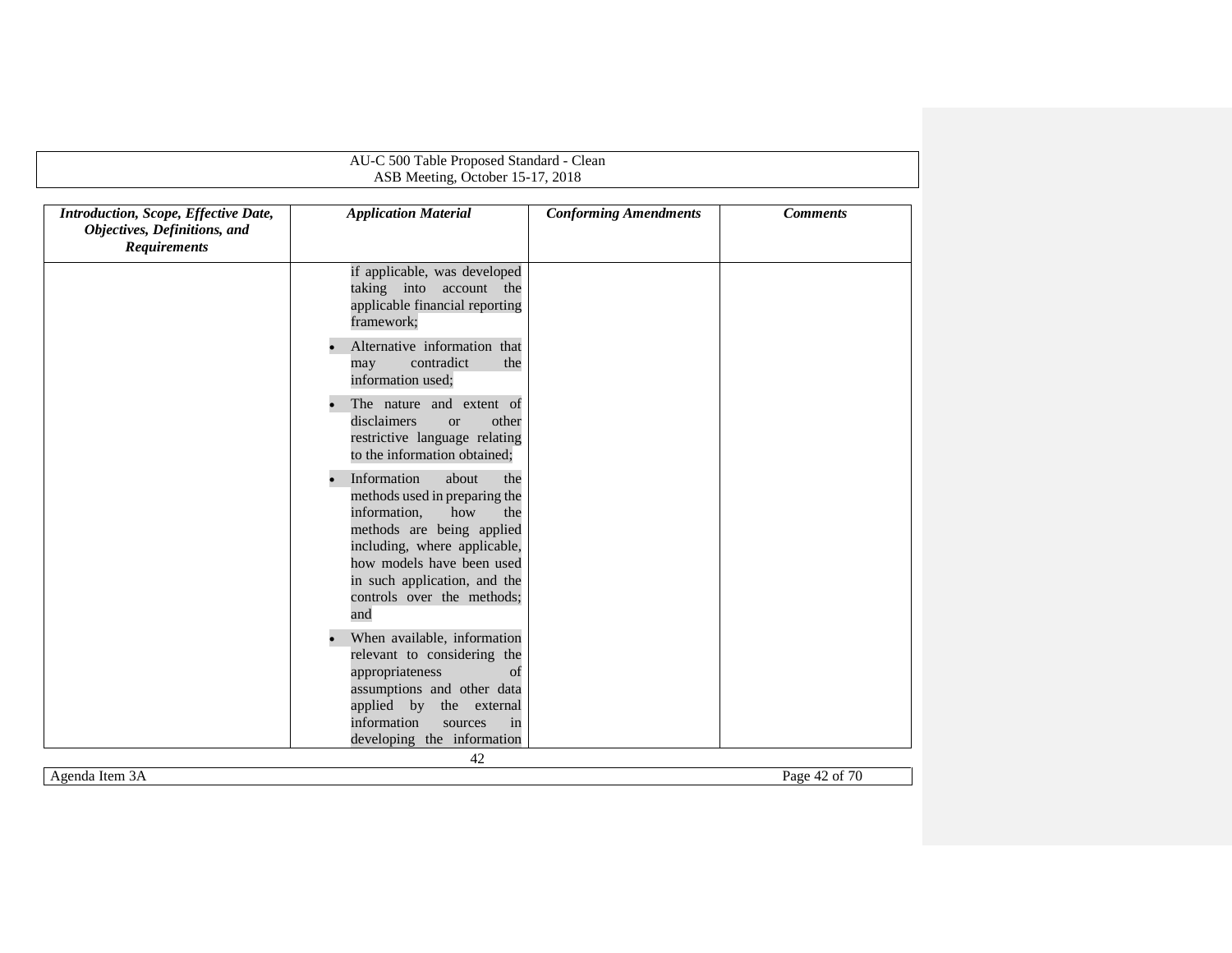|                                                                                             | AU-C 500 Table Proposed Standard - Clean                                       |                              |                 |
|---------------------------------------------------------------------------------------------|--------------------------------------------------------------------------------|------------------------------|-----------------|
|                                                                                             | ASB Meeting, October 15-17, 2018                                               |                              |                 |
| Introduction, Scope, Effective Date,<br>Objectives, Definitions, and<br><b>Requirements</b> | <b>Application Material</b>                                                    | <b>Conforming Amendments</b> | <b>Comments</b> |
|                                                                                             | obtained.                                                                      |                              |                 |
|                                                                                             | A52.<br>The nature and extent of the                                           |                              |                 |
|                                                                                             | auditor's consideration takes into                                             |                              |                 |
|                                                                                             | account the assessed risks of material                                         |                              |                 |
|                                                                                             | misstatement at the assertion level to<br>which the use of the external        |                              |                 |
|                                                                                             | information is relevant, the degree to<br>which the use of that information is |                              |                 |
|                                                                                             | relevant to the reasons for the assessed                                       |                              |                 |
|                                                                                             | risks of material misstatement and the                                         |                              |                 |
|                                                                                             | possibility that the information from                                          |                              |                 |
|                                                                                             | the external information source may                                            |                              |                 |
|                                                                                             | not be reliable (for example, whether it                                       |                              |                 |
|                                                                                             | is from a credible source). Based on the                                       |                              |                 |
|                                                                                             | auditor's consideration of the matters                                         |                              |                 |
|                                                                                             | described in paragraph A33B, the                                               |                              |                 |
|                                                                                             | auditor may determine that further                                             |                              |                 |
|                                                                                             | understanding of the entity and its                                            |                              |                 |
|                                                                                             | environment, including its internal                                            |                              |                 |
|                                                                                             | control, is needed, in accordance with                                         |                              |                 |
|                                                                                             | ISA 315, or that further audit                                                 |                              |                 |
|                                                                                             | procedures, in accordance with ISA                                             |                              |                 |
|                                                                                             | 33027, and ISA 540 (Revised) 28 when                                           |                              |                 |
|                                                                                             | applicable, are appropriate in the                                             |                              |                 |
|                                                                                             | circumstances, to respond to the                                               |                              |                 |
|                                                                                             | assessed risks of material misstatement                                        |                              |                 |
|                                                                                             | related to the use of information from                                         |                              |                 |
|                                                                                             | an external information source. Such                                           |                              |                 |

Agenda Item 3A Page 43 of 70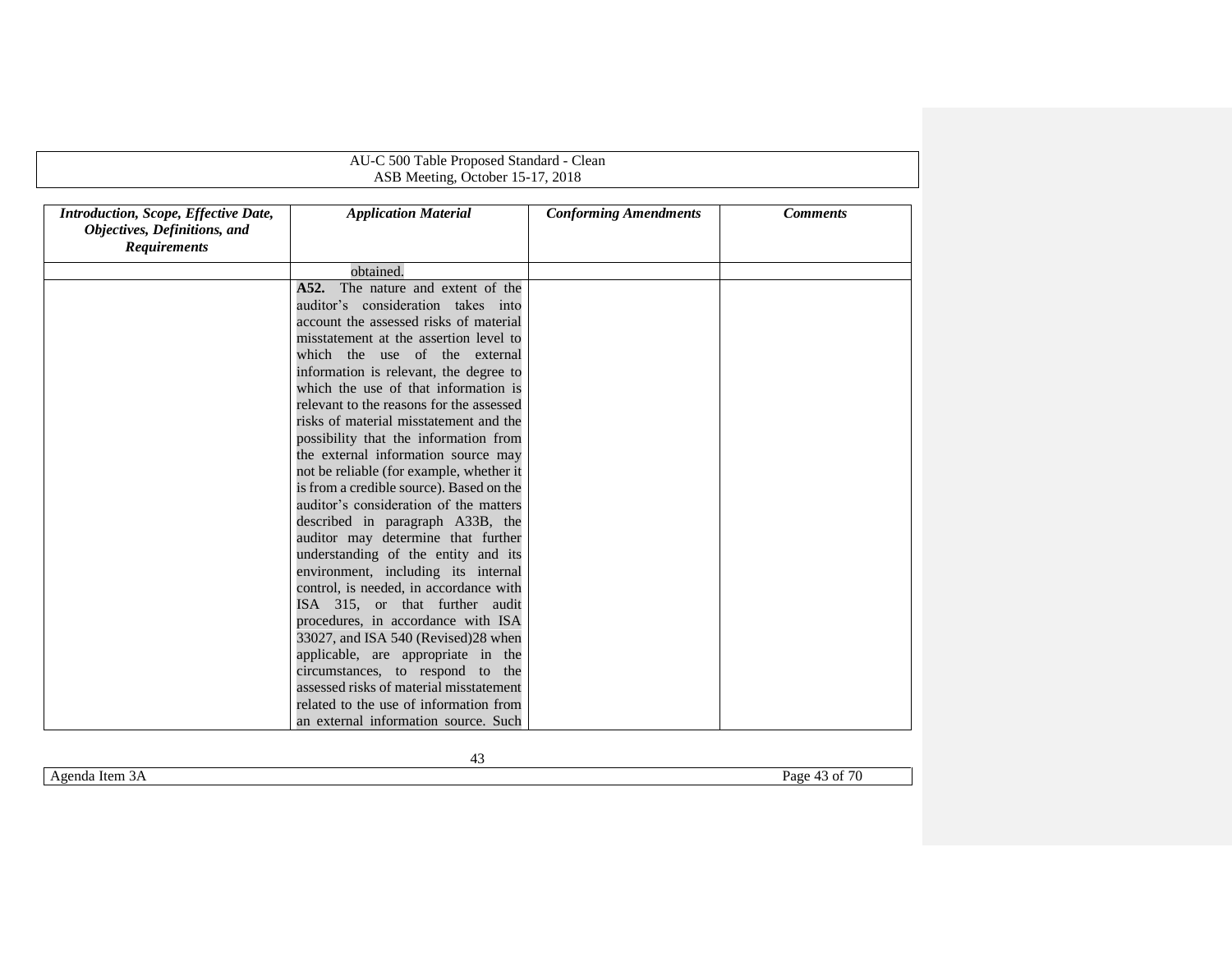|                                                                                             | AU-C 500 Table Proposed Standard - Clean<br>ASB Meeting, October 15-17, 2018                                                                                                                                                                                                                                                                                                      |                              |                 |
|---------------------------------------------------------------------------------------------|-----------------------------------------------------------------------------------------------------------------------------------------------------------------------------------------------------------------------------------------------------------------------------------------------------------------------------------------------------------------------------------|------------------------------|-----------------|
| Introduction, Scope, Effective Date,<br>Objectives, Definitions, and<br><b>Requirements</b> | <b>Application Material</b>                                                                                                                                                                                                                                                                                                                                                       | <b>Conforming Amendments</b> | <b>Comments</b> |
|                                                                                             | procedures may include:                                                                                                                                                                                                                                                                                                                                                           |                              |                 |
|                                                                                             | Performing a comparison of<br>$\bullet$<br>information obtained from<br>information<br>external<br>the<br>with<br>information<br>source<br>obtained from an alternative<br>independent<br>information<br>source.                                                                                                                                                                  |                              |                 |
|                                                                                             | When<br>relevant<br>to<br>considering<br>management's<br>use of an external information<br>obtaining<br>source,<br>an<br>understanding of controls<br>management has in place to<br>consider the reliability of the<br>information from external<br>information<br>sources,<br>and<br>the<br>potentially<br>testing<br>operating effectiveness<br><sub>of</sub><br>such controls. |                              |                 |
|                                                                                             | • Performing procedures to<br>obtain information from the<br>external information source<br>to understand its processes,<br>techniques, and assumptions,<br>the<br>for<br>purposes<br>of<br>identifying,<br>understanding                                                                                                                                                         |                              |                 |

Agenda Item 3A Page 44 of 70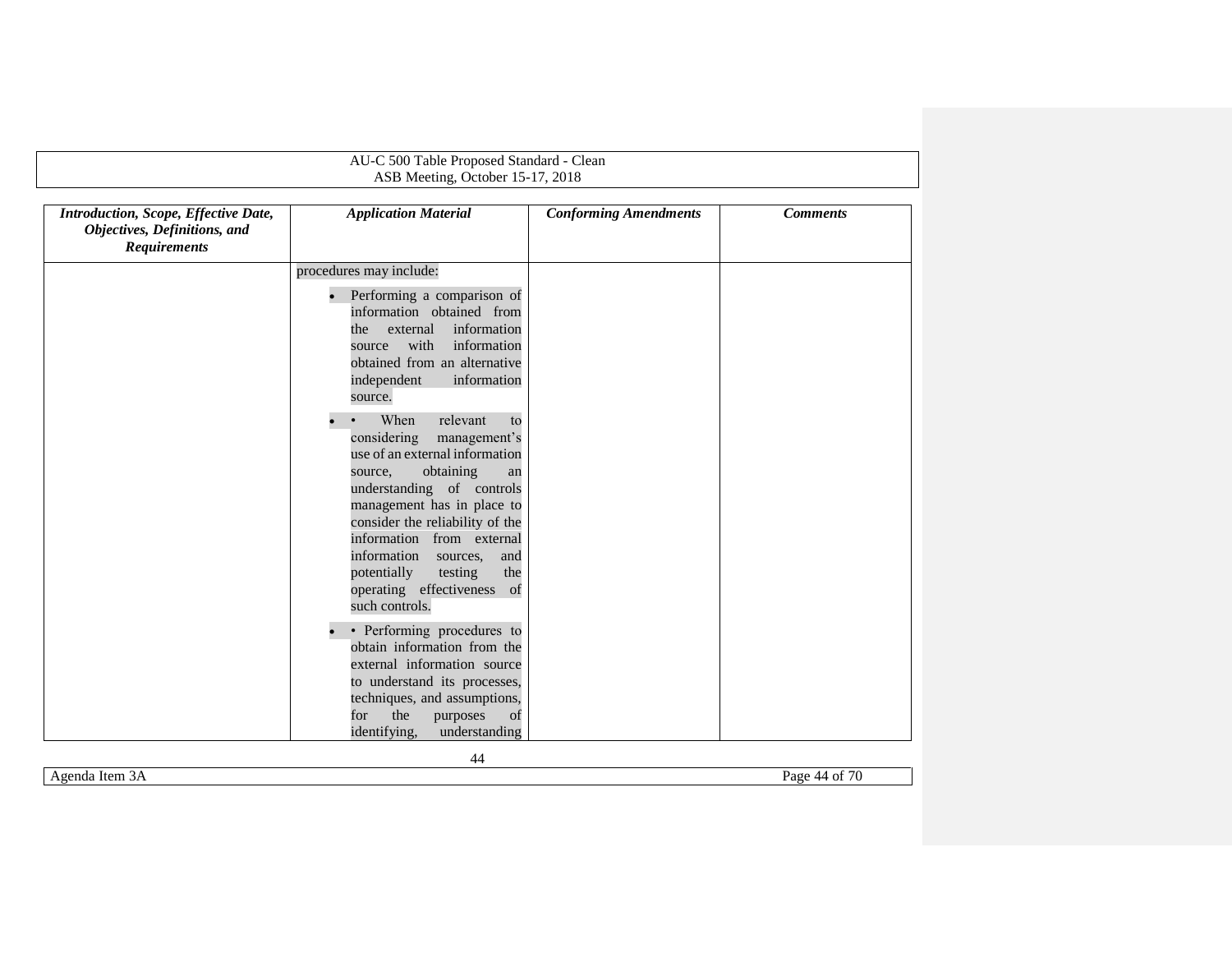| AU-C 500 Table Proposed Standard - Clean |                                           |                              |                              |
|------------------------------------------|-------------------------------------------|------------------------------|------------------------------|
|                                          | ASB Meeting, October 15-17, 2018          |                              |                              |
|                                          |                                           |                              |                              |
| Introduction, Scope, Effective Date,     | <b>Application Material</b>               | <b>Conforming Amendments</b> | <b>Comments</b>              |
| Objectives, Definitions, and             |                                           |                              |                              |
| <b>Requirements</b>                      |                                           |                              |                              |
|                                          | and, when relevant, testing               |                              |                              |
|                                          | the operating effectiveness of            |                              |                              |
|                                          | its controls.                             |                              |                              |
|                                          | In some situations, there may<br>A53.     |                              | This paragraph was taken     |
|                                          | be only one provider of certain           |                              | from ISA 540 conforming      |
|                                          | information, for example, information     |                              | amendment.                   |
|                                          | from a central bank or government,        |                              |                              |
|                                          | such as an inflation rate, or a single    |                              |                              |
|                                          | recognized industry body. In such         |                              | The Task Force noted that    |
|                                          | cases, the auditor's determination of     |                              | some of this content is      |
|                                          | the nature and extent of audit            |                              | applicable more broadly than |
|                                          | procedures that may be appropriate in     |                              | just external informational  |
|                                          | the circumstances is influenced by the    |                              | sources.                     |
|                                          | nature and credibility of the source of   |                              |                              |
|                                          | the information, the assessed risks of    |                              |                              |
|                                          | material misstatement to which that       |                              |                              |
|                                          | external information is relevant, and     |                              |                              |
|                                          | the degree to which the use of that       |                              |                              |
|                                          | information is relevant to the reasons    |                              |                              |
|                                          | for the assessed risk of material         |                              |                              |
|                                          | misstatement. For example, when the       |                              |                              |
|                                          | information is from a credible            |                              |                              |
|                                          | authoritative source, the extent of the   |                              |                              |
|                                          | auditor's further audit procedures may    |                              |                              |
|                                          | be less extensive, such as corroborating  |                              |                              |
|                                          | the information to the source's website   |                              |                              |
|                                          | or published information. In other        |                              |                              |
|                                          | cases, if a source is not assessed as     |                              |                              |
|                                          | credible, the auditor may determine<br>45 |                              |                              |

Agenda Item 3A Page 45 of 70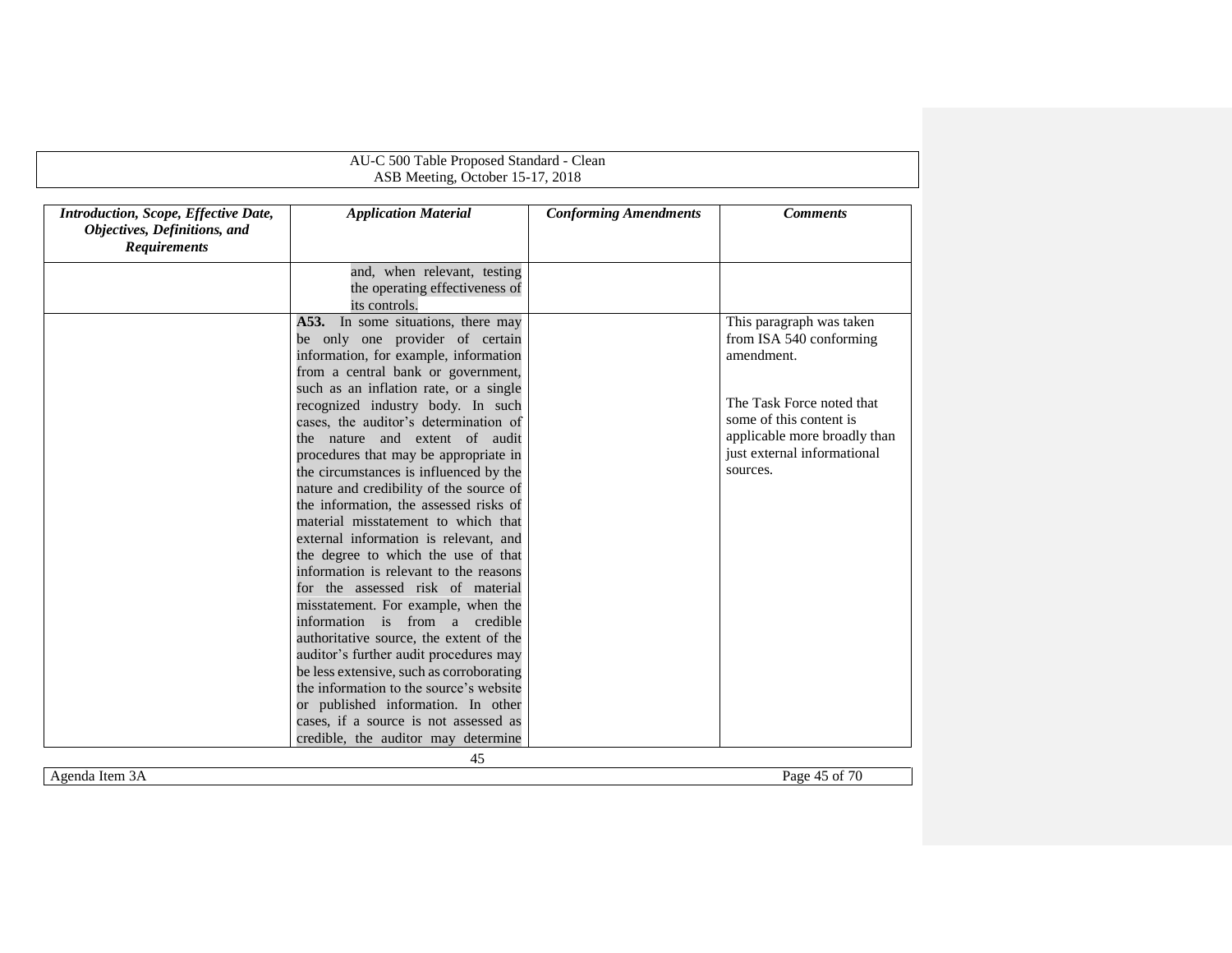<span id="page-45-0"></span>

|                                                                                             | AU-C 500 Table Proposed Standard - Clean                                                                                                                                                                                                                                                                                                                                                                                                                          |                              |                 |  |  |
|---------------------------------------------------------------------------------------------|-------------------------------------------------------------------------------------------------------------------------------------------------------------------------------------------------------------------------------------------------------------------------------------------------------------------------------------------------------------------------------------------------------------------------------------------------------------------|------------------------------|-----------------|--|--|
|                                                                                             | ASB Meeting, October 15-17, 2018                                                                                                                                                                                                                                                                                                                                                                                                                                  |                              |                 |  |  |
| Introduction, Scope, Effective Date,<br>Objectives, Definitions, and<br><b>Requirements</b> | <b>Application Material</b>                                                                                                                                                                                                                                                                                                                                                                                                                                       | <b>Conforming Amendments</b> | <b>Comments</b> |  |  |
|                                                                                             | that more extensive procedures are<br>appropriate and, in the absence of any<br>alternative independent information<br>source against which to compare, may<br>consider<br>whether<br>performing<br>procedures to obtain information from<br>the external information source, when<br>practical, is appropriate in order to<br>obtain sufficient appropriate audit<br>evidence.                                                                                   |                              |                 |  |  |
|                                                                                             | <b>A54.</b> When the auditor does not have<br>a sufficient basis with which to<br>consider the relevance and reliability of<br>information<br>from<br>external<br>an<br>information source, the auditor may<br>have a limitation on scope if sufficient<br>appropriate audit evidence cannot be<br>obtained<br>through<br>alternative<br>procedures. Any imposed limitation on<br>scope is evaluated in accordance with<br>the requirements of ISA 705 (Revised). |                              |                 |  |  |
|                                                                                             | A55. Some sources of electronic<br>information<br>(for<br>example,<br>a<br>blockchain) may provide a central<br>location from which the auditor may<br>obtain audit evidence. Auditors may<br>develop procedures to obtain audit                                                                                                                                                                                                                                  |                              |                 |  |  |

Agenda Item 3A Page 46 of 70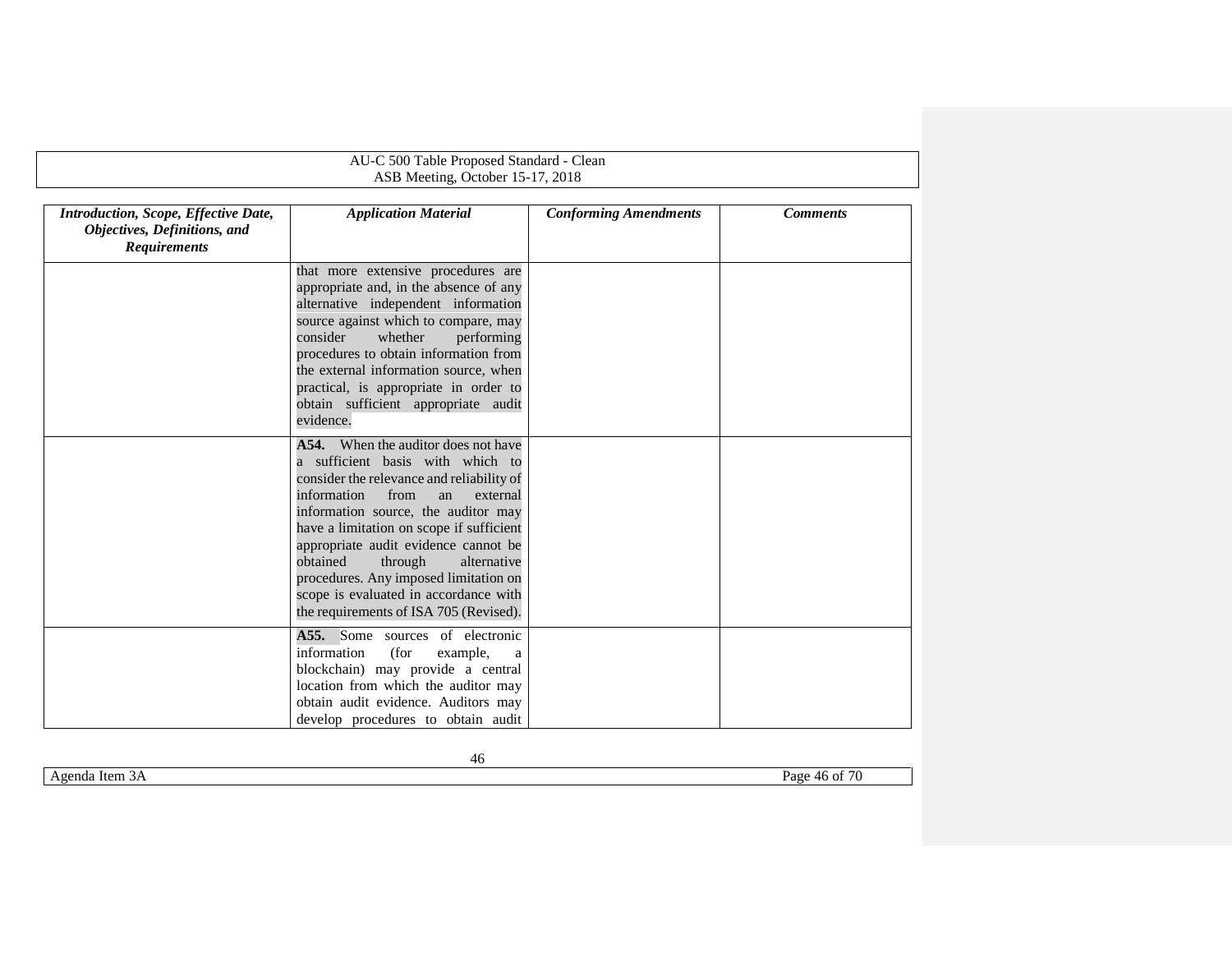<span id="page-46-0"></span>

|                                                                                                                                                                                                                                         | AU-C 500 Table Proposed Standard - Clean<br>ASB Meeting, October 15-17, 2018                                                                                                                                                                                                                             |                              |                                                                                                                                                                                                                                                                                            |
|-----------------------------------------------------------------------------------------------------------------------------------------------------------------------------------------------------------------------------------------|----------------------------------------------------------------------------------------------------------------------------------------------------------------------------------------------------------------------------------------------------------------------------------------------------------|------------------------------|--------------------------------------------------------------------------------------------------------------------------------------------------------------------------------------------------------------------------------------------------------------------------------------------|
| Introduction, Scope, Effective Date,<br>Objectives, Definitions, and<br><b>Requirements</b>                                                                                                                                             | <b>Application Material</b>                                                                                                                                                                                                                                                                              | <b>Conforming Amendments</b> | <b>Comments</b>                                                                                                                                                                                                                                                                            |
|                                                                                                                                                                                                                                         | evidence directly from such sources                                                                                                                                                                                                                                                                      |                              |                                                                                                                                                                                                                                                                                            |
| <b>Reliability</b>                                                                                                                                                                                                                      | Reliability (Ref: par.10)                                                                                                                                                                                                                                                                                |                              |                                                                                                                                                                                                                                                                                            |
| 10. The auditor should consider the<br>reliability of the information to be used<br>as audit evidence. including information<br>obtained from an external information<br>source (Ref: par. Error! Reference<br>source not found. - A63) | A56. The reliability of information to<br>be used as audit evidence and,<br>therefore, of the audit evidence itself is<br>influenced by its source and nature and<br>the circumstances under which the<br>audit evidence is obtained, including<br>the controls over its preparation and<br>maintenance. |                              | The Task Force deleted the<br>phrase "when relevant" at the<br>end of the first sentence.<br>because the condition does not<br>make sense in this context.<br>The text about generalizations<br>was deleted because the<br>generalization are now<br>embedded within the new<br>framework. |
|                                                                                                                                                                                                                                         |                                                                                                                                                                                                                                                                                                          |                              | The Task Force suggests<br>deleting this sub paragraph.<br>This is true but the auditor<br>may audit 100% of the<br>population. In that case, audit<br>evidence may more reliable<br>because the auditor examines<br>$100\%$ .                                                             |
|                                                                                                                                                                                                                                         |                                                                                                                                                                                                                                                                                                          |                              |                                                                                                                                                                                                                                                                                            |
|                                                                                                                                                                                                                                         |                                                                                                                                                                                                                                                                                                          |                              | The Task Force deleted the<br>examples because is not really                                                                                                                                                                                                                               |
|                                                                                                                                                                                                                                         | 47                                                                                                                                                                                                                                                                                                       |                              |                                                                                                                                                                                                                                                                                            |

Agenda Item 3A Page 47 of 70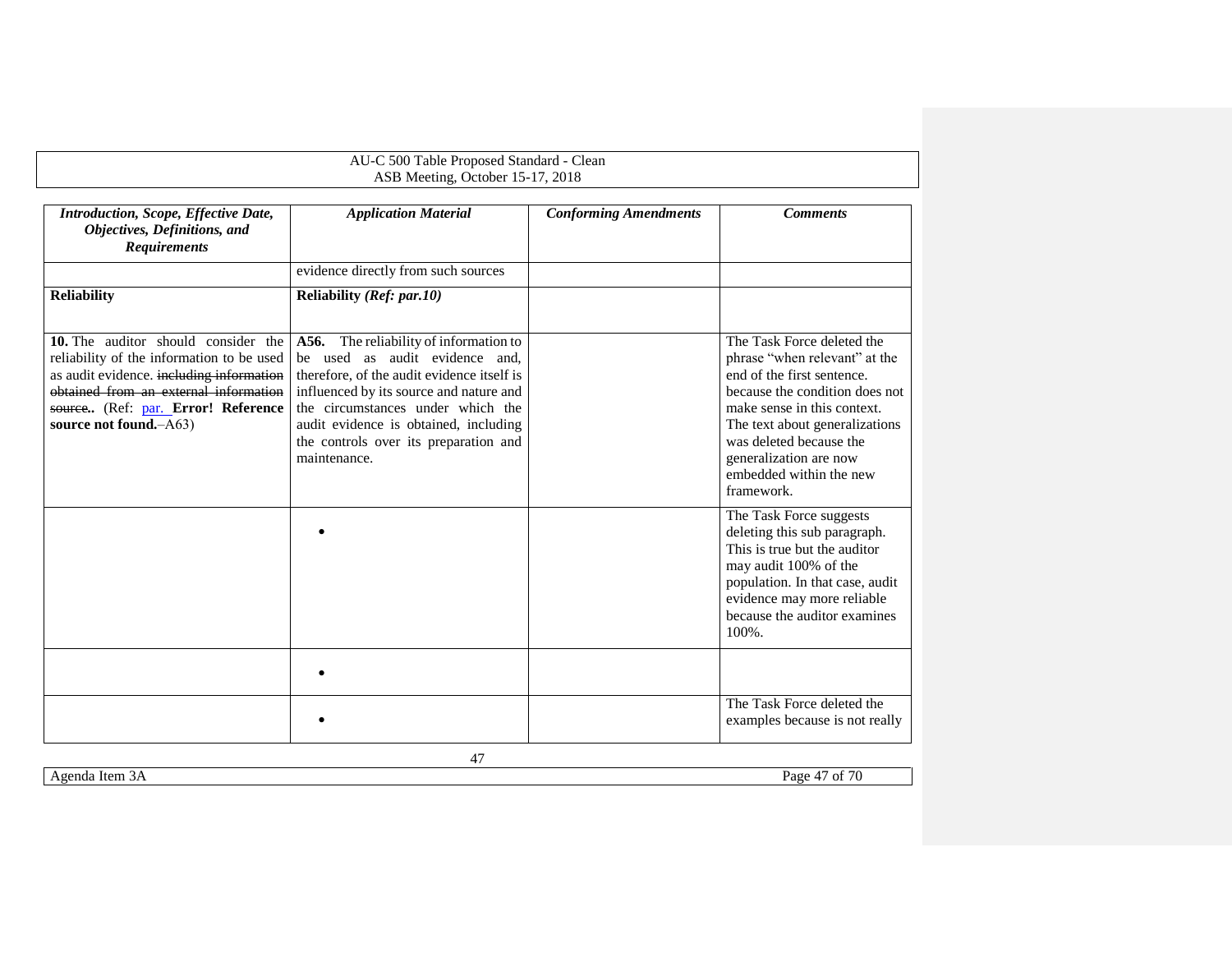| AU-C 500 Table Proposed Standard - Clean<br>ASB Meeting, October 15-17, 2018                |                                                                                                                                                                                                                                                                                                                                                                                                                                                                                                                                                                                                                              |                              |                                                  |  |
|---------------------------------------------------------------------------------------------|------------------------------------------------------------------------------------------------------------------------------------------------------------------------------------------------------------------------------------------------------------------------------------------------------------------------------------------------------------------------------------------------------------------------------------------------------------------------------------------------------------------------------------------------------------------------------------------------------------------------------|------------------------------|--------------------------------------------------|--|
| Introduction, Scope, Effective Date,<br>Objectives, Definitions, and<br><b>Requirements</b> | <b>Application Material</b>                                                                                                                                                                                                                                                                                                                                                                                                                                                                                                                                                                                                  | <b>Conforming Amendments</b> | <b>Comments</b>                                  |  |
|                                                                                             |                                                                                                                                                                                                                                                                                                                                                                                                                                                                                                                                                                                                                              |                              | necessary. The statement goes<br>without saying. |  |
|                                                                                             |                                                                                                                                                                                                                                                                                                                                                                                                                                                                                                                                                                                                                              |                              |                                                  |  |
|                                                                                             |                                                                                                                                                                                                                                                                                                                                                                                                                                                                                                                                                                                                                              |                              |                                                  |  |
|                                                                                             | Accuracy and Completeness                                                                                                                                                                                                                                                                                                                                                                                                                                                                                                                                                                                                    |                              |                                                  |  |
|                                                                                             | A57. Obtaining audit evidence about<br>the accuracy and completeness of such<br>information may be accomplished<br>concurrently with the actual audit<br>procedure applied to the information<br>when obtaining such audit evidence is<br>an integral part of the audit procedure<br>itself. In other situations, the auditor<br>may have obtained audit evidence of<br>the accuracy and completeness of such<br>information by testing controls over the<br>preparation and maintenance of the<br>information. In some situations,<br>however, the auditor may determine<br>that additional audit procedures are<br>needed. |                              |                                                  |  |

Agenda Item 3A Page 48 of 70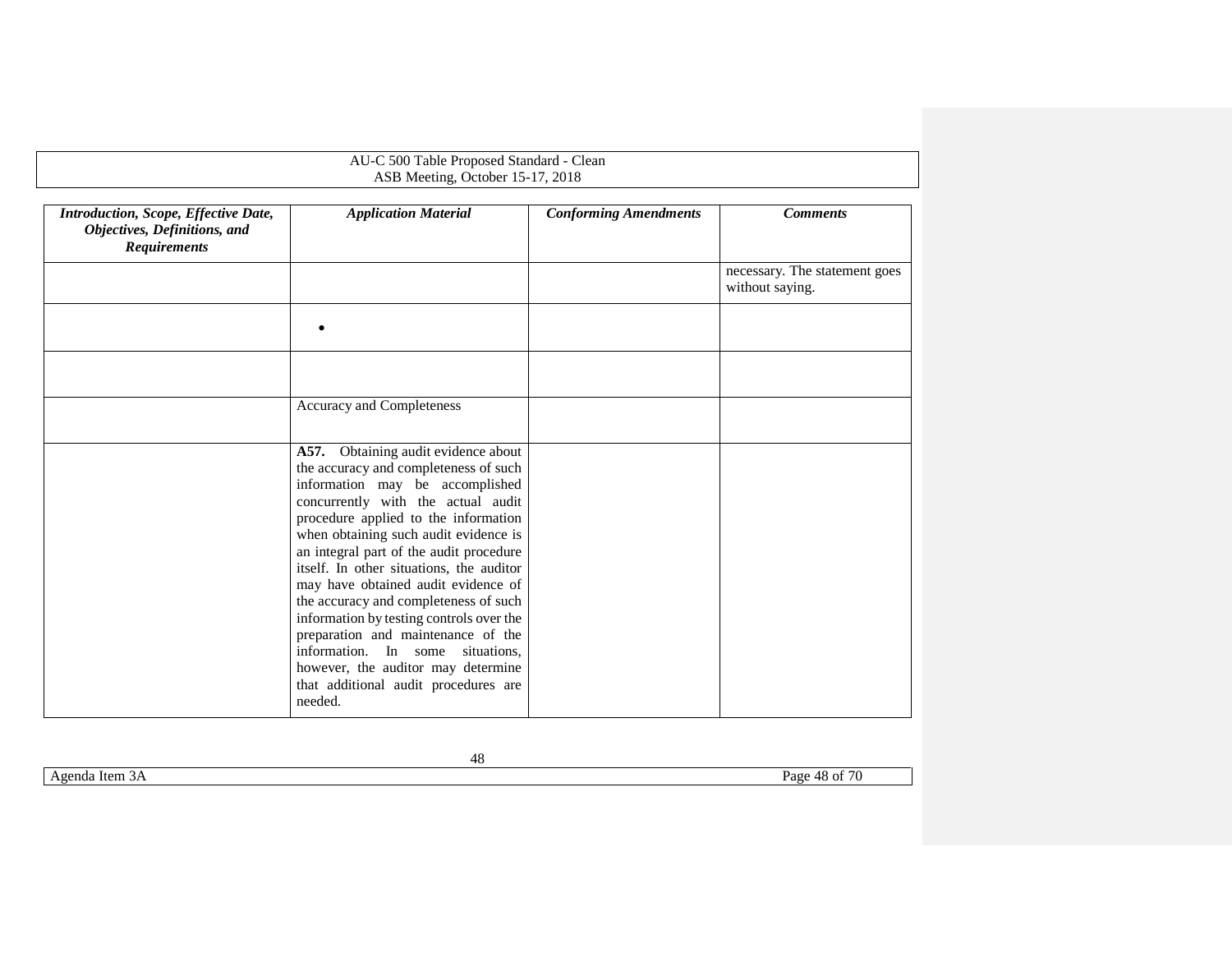|                                                                                             | AU-C 500 Table Proposed Standard - Clean                                                                                                                                                                                                                           |                              |                 |  |  |
|---------------------------------------------------------------------------------------------|--------------------------------------------------------------------------------------------------------------------------------------------------------------------------------------------------------------------------------------------------------------------|------------------------------|-----------------|--|--|
|                                                                                             | ASB Meeting, October 15-17, 2018                                                                                                                                                                                                                                   |                              |                 |  |  |
| Introduction, Scope, Effective Date,<br>Objectives, Definitions, and<br><b>Requirements</b> | <b>Application Material</b>                                                                                                                                                                                                                                        | <b>Conforming Amendments</b> | <b>Comments</b> |  |  |
|                                                                                             | In order for the auditor to<br>A58.<br>reliable<br>obtain<br>audit<br>evidence,<br>information produced by any source,<br>whether internal or external and<br>including<br>management's<br>any<br>specialist, that is used for performing                          |                              |                 |  |  |
|                                                                                             | audit procedures needs to be<br>sufficiently complete and accurate. For<br>example, the effectiveness of an audit<br>procedure, such as applying standard<br>prices to records of sales volume to                                                                  |                              |                 |  |  |
|                                                                                             | develop an expectation of sales<br>revenue, is affected by the accuracy of<br>the price information<br>and<br>the<br>completeness and accuracy of the sales<br>volume data. Similarly, if the auditor                                                              |                              |                 |  |  |
|                                                                                             | intends to test a population (for<br>example, payments) for a certain<br>characteristic<br>(for<br>example,<br>authorization), the results of the test<br>will be less reliable if the population<br>from which items are selected for<br>testing is not complete. |                              |                 |  |  |
|                                                                                             | A59. In some cases, the auditor may<br>intend to use information produced by<br>the entity for other audit purposes. For<br>example, the auditor may intend to use<br>the entity's performance measures for                                                        |                              |                 |  |  |

Agenda Item 3A Page 49 of 70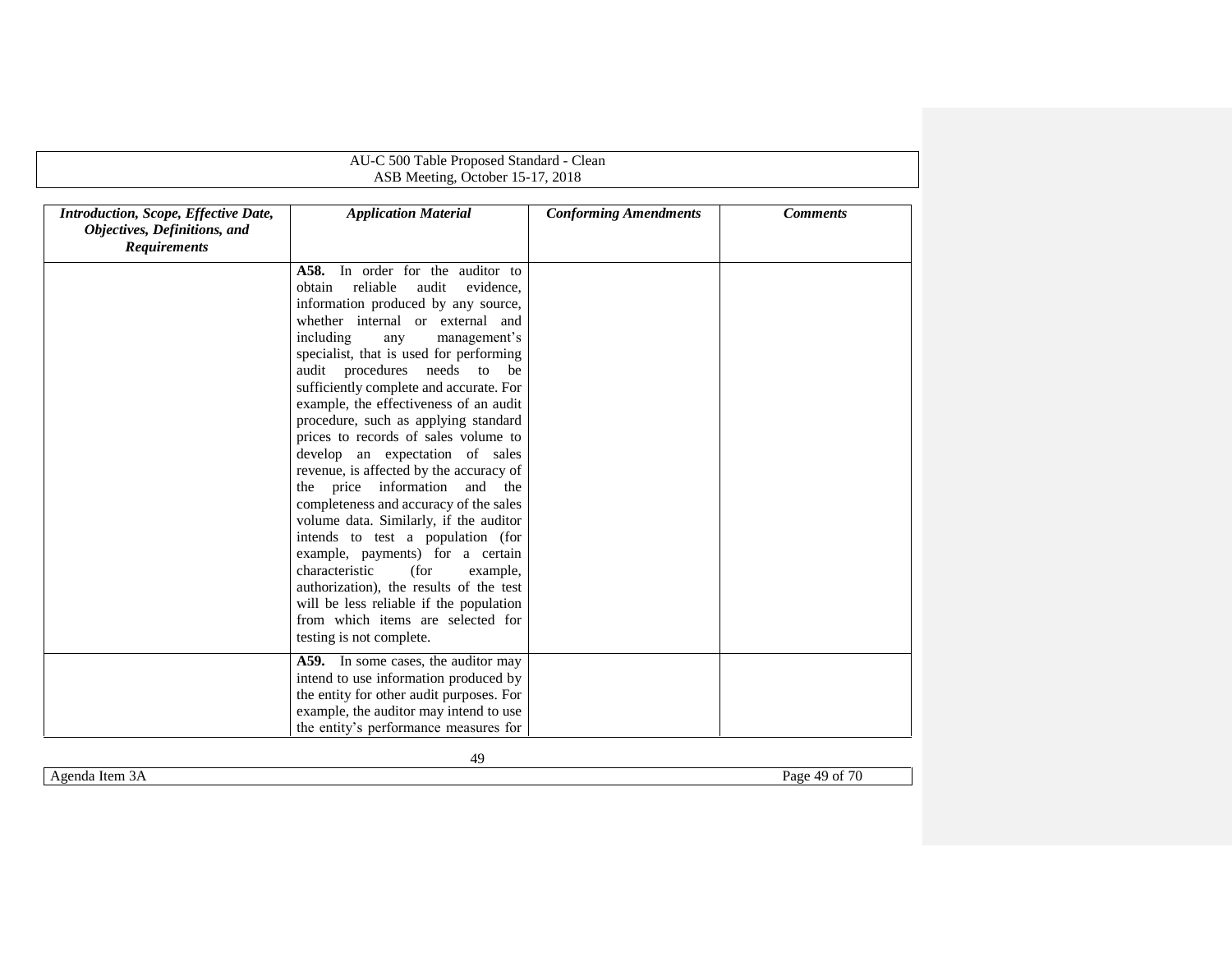| AU-C 500 Table Proposed Standard - Clean<br>ASB Meeting, October 15-17, 2018 |  |
|------------------------------------------------------------------------------|--|
|                                                                              |  |

| <b>Introduction, Scope, Effective Date,</b><br>Objectives, Definitions, and<br><b>Requirements</b> | <b>Application Material</b>                                                                                                                                                                                                                                                                                                                                                                                                                                                        | <b>Conforming Amendments</b> | <b>Comments</b> |
|----------------------------------------------------------------------------------------------------|------------------------------------------------------------------------------------------------------------------------------------------------------------------------------------------------------------------------------------------------------------------------------------------------------------------------------------------------------------------------------------------------------------------------------------------------------------------------------------|------------------------------|-----------------|
|                                                                                                    | the purpose of analytical procedures or<br>use the entity's information produced<br>for monitoring activities such as<br>reports of the internal audit function. In<br>such cases, the appropriateness of the<br>audit evidence obtained is affected by<br>whether the information is sufficiently<br>precise or detailed for the auditor's<br>purposes. For example, performance<br>measures used by management may<br>not be precise enough to detect<br>material misstatements. |                              |                 |
|                                                                                                    | Authenticity                                                                                                                                                                                                                                                                                                                                                                                                                                                                       |                              |                 |
|                                                                                                    | <b>A60.</b> Section 240, Consideration of<br>Fraud in a Financial Statement Audit.<br>addresses circumstances in which the<br>auditor has reason to believe that a<br>document or data may not be authentic<br>or may have been modified without<br>that modification<br>having<br>been<br>disclosed to the auditor. fn 11                                                                                                                                                         |                              |                 |

fn 11 Paragraph .A11 of section 240, *Consideration of Fraud in a Financial Statement Audit*.

l

50

Agenda Item 3A Page 50 of 70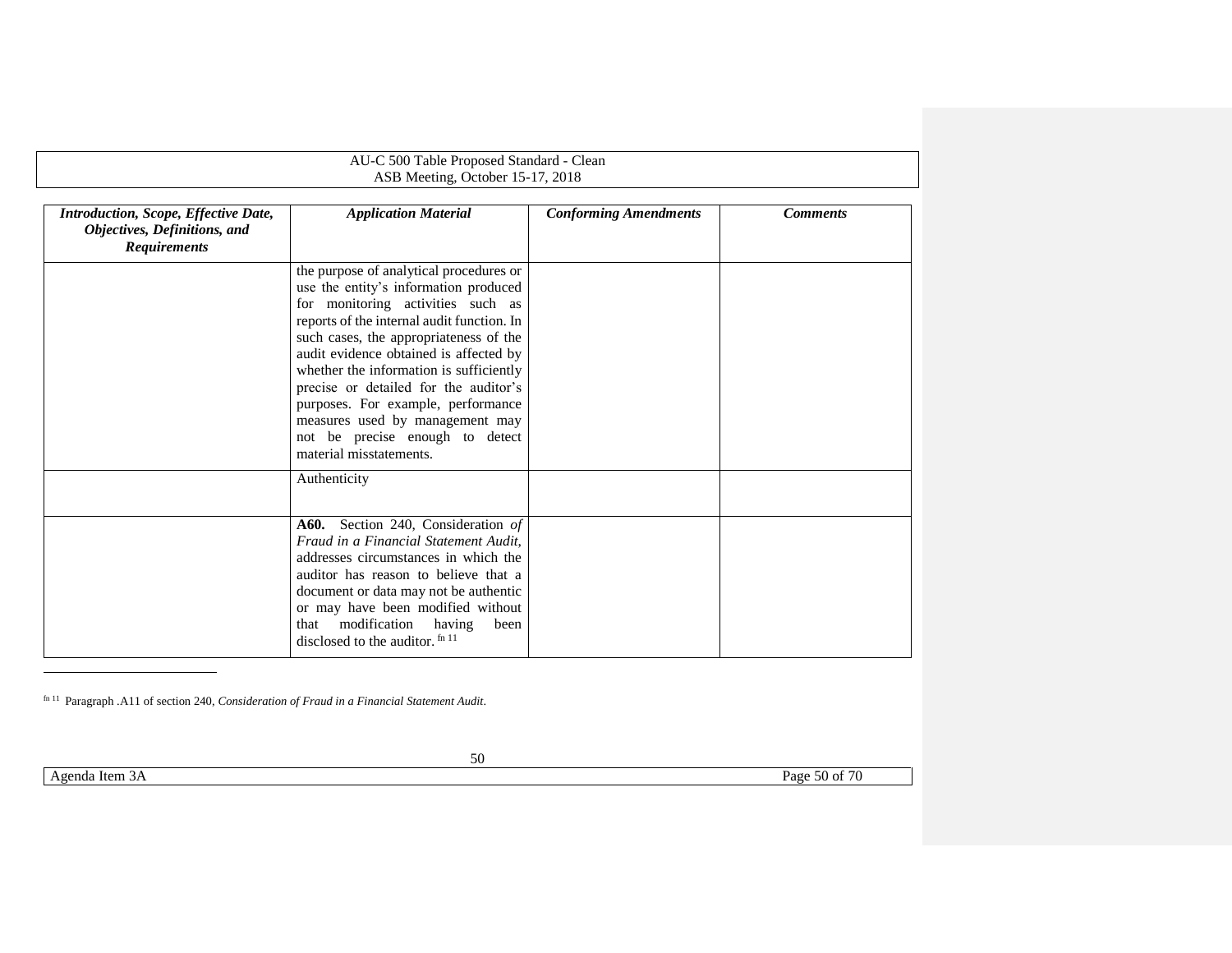|                                                                                             | AU-C 500 Table Proposed Standard - Clean<br>ASB Meeting, October 15-17, 2018                                                                                                                                                                                                                                                                                                                                                                                                                                                                                    |                              |                 |
|---------------------------------------------------------------------------------------------|-----------------------------------------------------------------------------------------------------------------------------------------------------------------------------------------------------------------------------------------------------------------------------------------------------------------------------------------------------------------------------------------------------------------------------------------------------------------------------------------------------------------------------------------------------------------|------------------------------|-----------------|
|                                                                                             |                                                                                                                                                                                                                                                                                                                                                                                                                                                                                                                                                                 |                              |                 |
| Introduction, Scope, Effective Date,<br>Objectives, Definitions, and<br><b>Requirements</b> | <b>Application Material</b>                                                                                                                                                                                                                                                                                                                                                                                                                                                                                                                                     | <b>Conforming Amendments</b> | <b>Comments</b> |
|                                                                                             | A61. Information in its original form<br>is more likely to be authentic than audit<br>evidence that has been transformed<br>into another medium (for example,<br>documents that have been filmed,<br>scanned, or otherwise in electronic<br>form, the reliability of which may<br>depend on the controls over their<br>preparation and maintenance).                                                                                                                                                                                                            |                              |                 |
|                                                                                             | <b>Risk of Bias</b>                                                                                                                                                                                                                                                                                                                                                                                                                                                                                                                                             |                              |                 |
|                                                                                             | A62. When considering the risk of<br>bias of audit evidence, its source needs<br>to be considered. There may be a<br>greater risk that the audit evidence is<br>biased<br>confirming<br>towards<br>management assertions when the<br>information<br>is<br>generated<br>by<br>management from internal sources.<br>Even when audit evidence is obtained<br>by management from external sources,<br>a risk of bias may exist as management<br>might select a source known to be<br>favorably biased toward corroborating<br>its assertions. Audit evidence with a |                              |                 |

Agenda Item 3A Page 51 of 70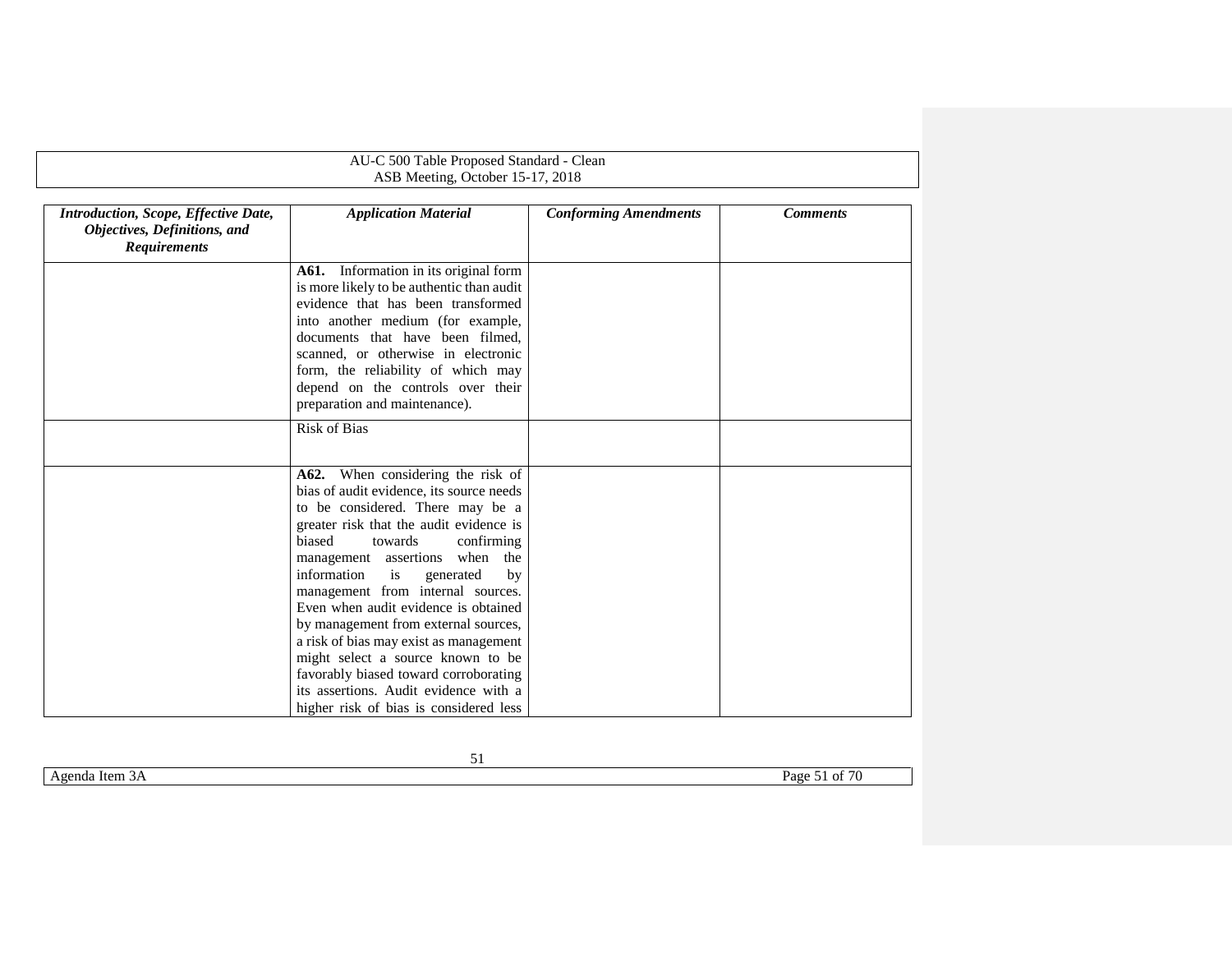<span id="page-51-2"></span><span id="page-51-0"></span>

| AU-C 500 Table Proposed Standard - Clean<br>ASB Meeting, October 15-17, 2018                                                                                                                                                                                                                 |                                                                                                                                                                                                                                                                                                                                                                                                                                                                                                                                                                                 |                              |                                                                                                                                                                                                                                                                                                                                                                                                                                   |
|----------------------------------------------------------------------------------------------------------------------------------------------------------------------------------------------------------------------------------------------------------------------------------------------|---------------------------------------------------------------------------------------------------------------------------------------------------------------------------------------------------------------------------------------------------------------------------------------------------------------------------------------------------------------------------------------------------------------------------------------------------------------------------------------------------------------------------------------------------------------------------------|------------------------------|-----------------------------------------------------------------------------------------------------------------------------------------------------------------------------------------------------------------------------------------------------------------------------------------------------------------------------------------------------------------------------------------------------------------------------------|
| <b>Introduction, Scope, Effective Date,</b><br>Objectives, Definitions, and<br><b>Requirements</b>                                                                                                                                                                                           | <b>Application Material</b>                                                                                                                                                                                                                                                                                                                                                                                                                                                                                                                                                     | <b>Conforming Amendments</b> | <b>Comments</b>                                                                                                                                                                                                                                                                                                                                                                                                                   |
|                                                                                                                                                                                                                                                                                              | reliable than audit evidence where this<br>risk of bias is lower.                                                                                                                                                                                                                                                                                                                                                                                                                                                                                                               |                              |                                                                                                                                                                                                                                                                                                                                                                                                                                   |
|                                                                                                                                                                                                                                                                                              | A63. Section 520 provides further<br>guidance regarding the reliability of<br>data used for purposes of designing<br>analytical procedures as substantive<br>procedures. fn 10                                                                                                                                                                                                                                                                                                                                                                                                  |                              |                                                                                                                                                                                                                                                                                                                                                                                                                                   |
| 11. If information to be used as audit<br>evidence has been prepared using the<br>work of a management's specialist, the<br>auditor should, to the extent necessary,<br>taking into account the significance of<br>that specialist's work for the auditor's<br>purposes, (Ref: par. A64–A78) | <b>Reliability of Information Produced</b><br>by a Management's Specialist (Ref:<br><i>par.</i> 11)<br>A64. The preparation of an entity's<br>financial statements may require<br>expertise in a field other than<br>accounting or auditing, such as<br>actuarial calculations, valuations, or<br>engineering data. The entity uses a<br>management's specialist in these fields<br>to obtain the needed expertise to<br>prepare the financial statements.<br>Failure to do so when such expertise is<br>necessary increases the risks of<br>material misstatement and may be a |                              | Task force to consider moving<br>this definition and extant<br>paragraph AU-C 500.08 and<br>$A35-A49$ to AU-C 620. This<br>content just does not fit here<br>and many of the<br>considerations are the similar<br>to considerations when using<br>an auditor's specialist.<br>If we do not move to 620, then<br>we need to find a way to<br>separately address this topic in<br>500 (separate section of<br>something like that). |

<span id="page-51-1"></span>fn 10 Paragraph 5 of section 520, *Analytical Procedures*.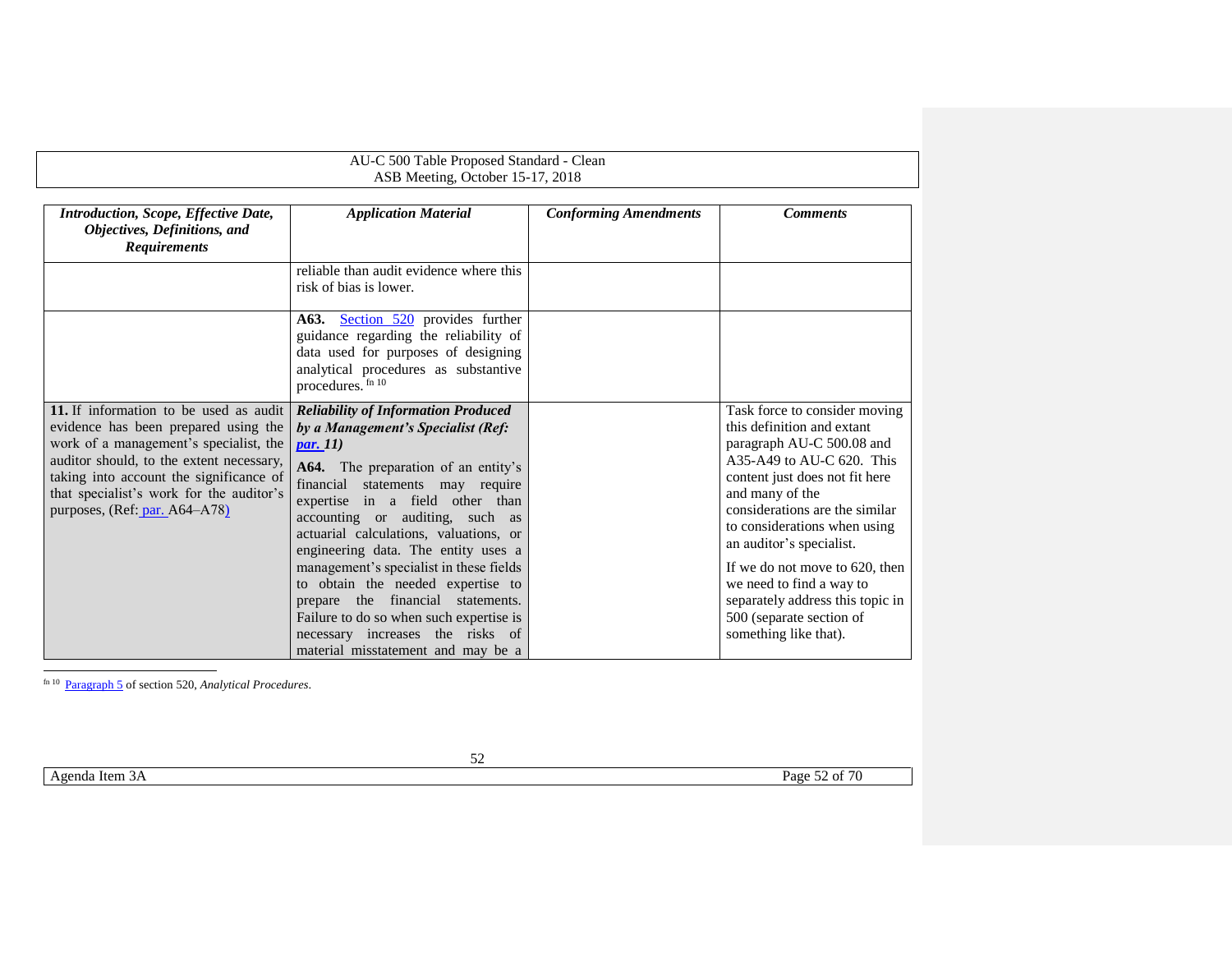| AU-C 500 Table Proposed Standard - Clean<br>ASB Meeting, October 15-17, 2018                |                                                                                                                                                                                                                                                                                                                                                                                                                                                                                                                                                                                                                                                                                                                                                                                                                                                                 |                              |                                                             |
|---------------------------------------------------------------------------------------------|-----------------------------------------------------------------------------------------------------------------------------------------------------------------------------------------------------------------------------------------------------------------------------------------------------------------------------------------------------------------------------------------------------------------------------------------------------------------------------------------------------------------------------------------------------------------------------------------------------------------------------------------------------------------------------------------------------------------------------------------------------------------------------------------------------------------------------------------------------------------|------------------------------|-------------------------------------------------------------|
|                                                                                             |                                                                                                                                                                                                                                                                                                                                                                                                                                                                                                                                                                                                                                                                                                                                                                                                                                                                 |                              |                                                             |
| Introduction, Scope, Effective Date,<br>Objectives, Definitions, and<br><b>Requirements</b> | <b>Application Material</b>                                                                                                                                                                                                                                                                                                                                                                                                                                                                                                                                                                                                                                                                                                                                                                                                                                     | <b>Conforming Amendments</b> | <b>Comments</b>                                             |
|                                                                                             | significant<br>deficiency or material<br>weakness. fn 12                                                                                                                                                                                                                                                                                                                                                                                                                                                                                                                                                                                                                                                                                                                                                                                                        |                              | The Task Force will continue<br>to track the PCAOB project. |
|                                                                                             | <b>A65.</b> When information to be used as<br>audit evidence has been prepared using<br>the work of a management's specialist,<br>the requirement in paragraph 11<br>applies. For example, an individual or<br>organization may possess expertise in<br>the application of models to estimate<br>the fair value of securities for which no<br>observable market exists. If the<br>individual or organization applies that<br>expertise in making an estimate which<br>the entity uses in preparing its financial<br>the<br>individual<br>statements.<br>$\alpha$<br>organization<br>is a management's<br>specialist and paragraph 11 applies. If,<br>on the other hand, that individual or<br>organization merely provides price<br>data regarding private transactions not<br>otherwise available to the entity which<br>the entity uses in its own estimation |                              |                                                             |

fn 12 See section 265, *Communicating Internal Control Related Matters Identified in an Audit*, for further guidance.

Agenda Item 3A Page 53 of 70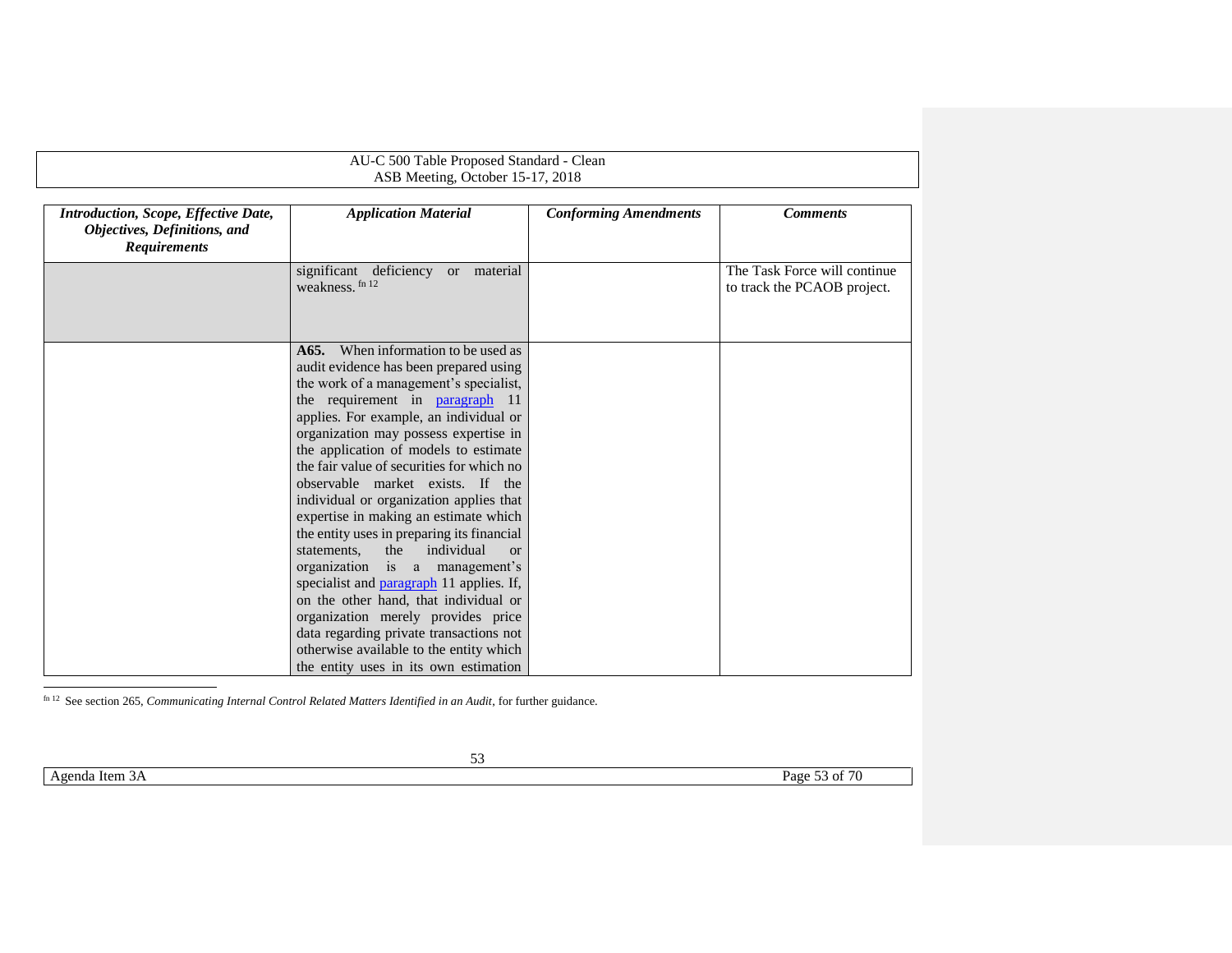| AU-C 500 Table Proposed Standard - Clean                                                    |                                                                                                                                                                             |                              |                 |  |
|---------------------------------------------------------------------------------------------|-----------------------------------------------------------------------------------------------------------------------------------------------------------------------------|------------------------------|-----------------|--|
|                                                                                             | ASB Meeting, October 15-17, 2018                                                                                                                                            |                              |                 |  |
| Introduction, Scope, Effective Date,<br>Objectives, Definitions, and<br><b>Requirements</b> | <b>Application Material</b>                                                                                                                                                 | <b>Conforming Amendments</b> | <b>Comments</b> |  |
|                                                                                             | methods, such information, if used as<br>audit evidence, is subject to paragraph<br>$\frac{11}{11}$ , but it is not the use of a<br>management's specialist by the entity.  |                              |                 |  |
|                                                                                             | A66. The nature, timing, and extent<br>of audit procedures with regard to the<br>requirement in <b>paragraph</b> 11 may be<br>affected by such matters as the<br>following: |                              |                 |  |
|                                                                                             | The nature and complexity of<br>$\bullet$<br>the matter to which the<br>management's specialist<br>relates                                                                  |                              |                 |  |
|                                                                                             | The risks of material<br>misstatement of the matter                                                                                                                         |                              |                 |  |
|                                                                                             | The availability of alternative<br>$\bullet$<br>sources of audit evidence                                                                                                   |                              |                 |  |
|                                                                                             | The nature, scope, and<br>$\bullet$<br>objectives of the work of the<br>management's specialist                                                                             |                              |                 |  |
|                                                                                             | Whether the management's<br>$\bullet$<br>specialist is employed by the                                                                                                      |                              |                 |  |

|                   | __                                           |
|-------------------|----------------------------------------------|
| Item 3A<br>Agenda | $\sim$ $\sim$ $\sim$<br>Page<br>54<br>$\sim$ |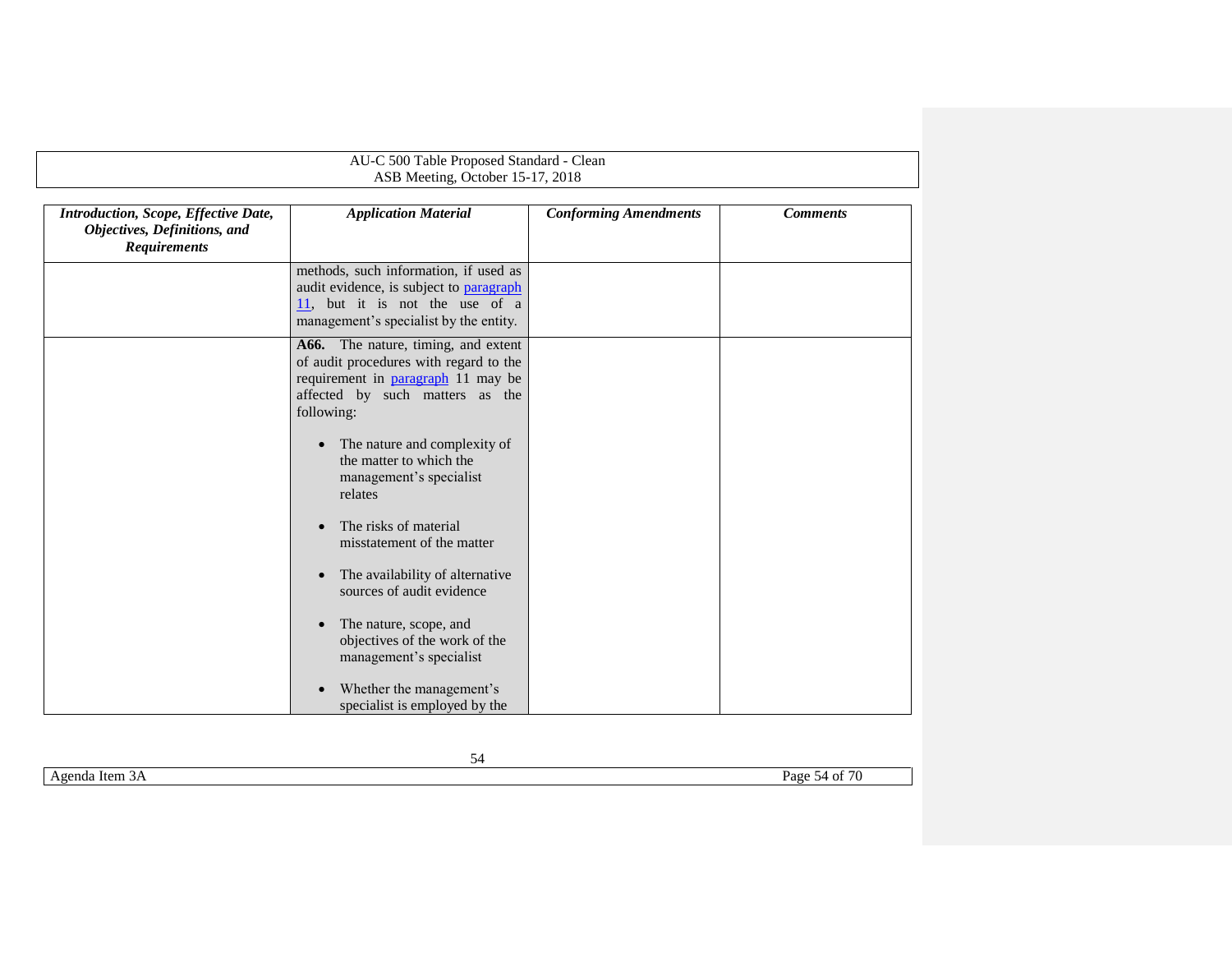| AU-C 500 Table Proposed Standard - Clean                                                    |                                                                                                                                                                                                                                                                                                                                                                                                                                                                                                                                                                                                                                                                                                                  |                              |                 |  |
|---------------------------------------------------------------------------------------------|------------------------------------------------------------------------------------------------------------------------------------------------------------------------------------------------------------------------------------------------------------------------------------------------------------------------------------------------------------------------------------------------------------------------------------------------------------------------------------------------------------------------------------------------------------------------------------------------------------------------------------------------------------------------------------------------------------------|------------------------------|-----------------|--|
|                                                                                             | ASB Meeting, October 15-17, 2018                                                                                                                                                                                                                                                                                                                                                                                                                                                                                                                                                                                                                                                                                 |                              |                 |  |
| Introduction, Scope, Effective Date,<br>Objectives, Definitions, and<br><b>Requirements</b> | <b>Application Material</b>                                                                                                                                                                                                                                                                                                                                                                                                                                                                                                                                                                                                                                                                                      | <b>Conforming Amendments</b> | <b>Comments</b> |  |
|                                                                                             | entity or is a party engaged by<br>it to provide relevant services<br>The extent to which<br>$\bullet$<br>management can exercise<br>control or influence over the<br>work of the management's<br>specialist<br>Whether the management's<br>$\bullet$<br>specialist is subject to<br>technical performance<br>standards or other professional<br>or industry requirements<br>The nature and extent of any<br>$\bullet$<br>controls within the entity over<br>the work of the management's<br>specialist<br>The auditor's knowledge and<br>$\bullet$<br>experience of the field of<br>expertise management's<br>specialist<br>The auditor's previous<br>$\bullet$<br>experience of the work of that<br>specialist |                              |                 |  |

Agenda Item 3A Page 55 of 70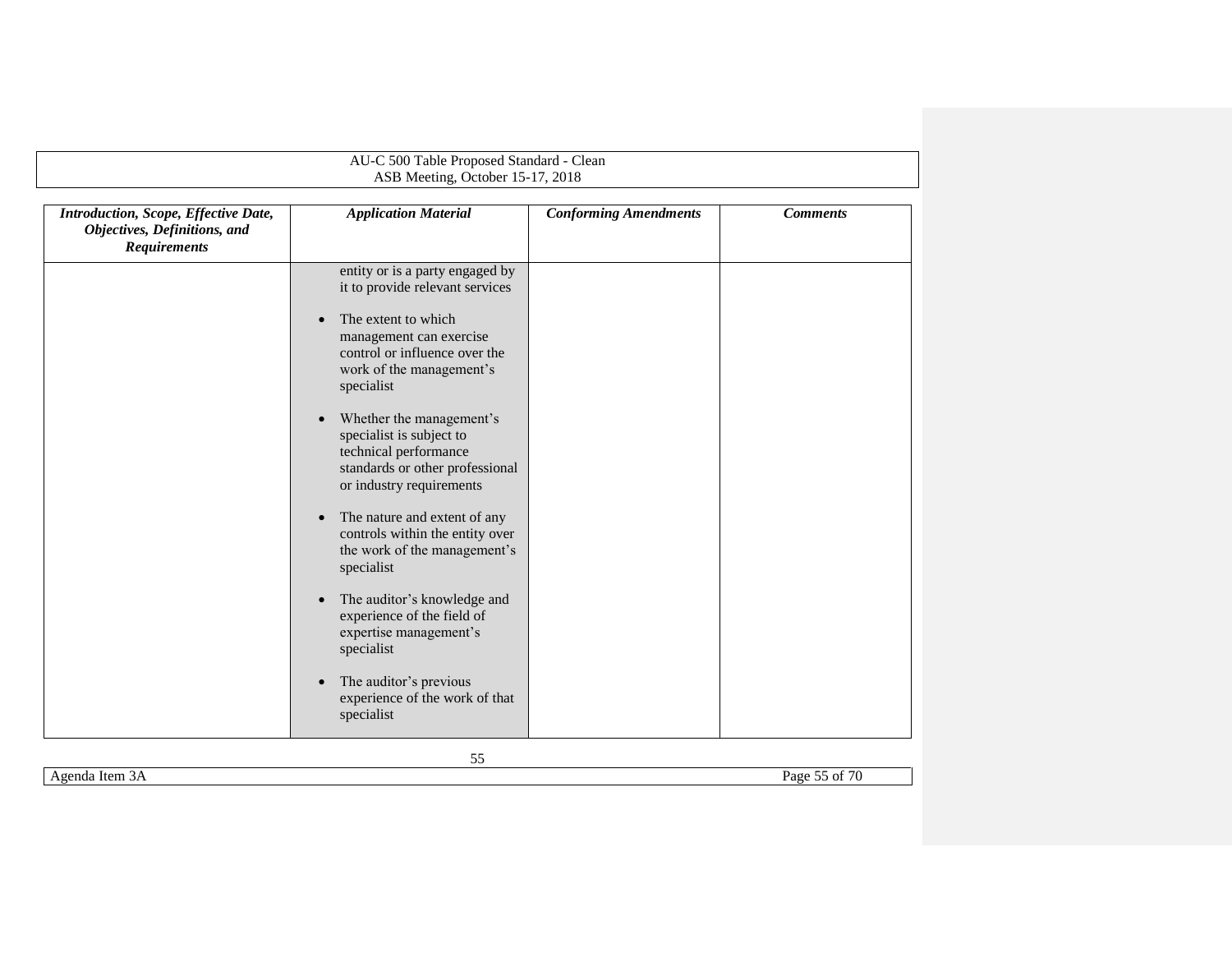<span id="page-55-1"></span><span id="page-55-0"></span>

| AU-C 500 Table Proposed Standard - Clean                                                                        |                                                                                                                                                                                                                                                                                                                                                                                                                                                                                                                                                                                                                                                                                                                                                                                                                                                                                                                                                                                       |                              |                 |
|-----------------------------------------------------------------------------------------------------------------|---------------------------------------------------------------------------------------------------------------------------------------------------------------------------------------------------------------------------------------------------------------------------------------------------------------------------------------------------------------------------------------------------------------------------------------------------------------------------------------------------------------------------------------------------------------------------------------------------------------------------------------------------------------------------------------------------------------------------------------------------------------------------------------------------------------------------------------------------------------------------------------------------------------------------------------------------------------------------------------|------------------------------|-----------------|
| ASB Meeting, October 15-17, 2018                                                                                |                                                                                                                                                                                                                                                                                                                                                                                                                                                                                                                                                                                                                                                                                                                                                                                                                                                                                                                                                                                       |                              |                 |
| Introduction, Scope, Effective Date,<br>Objectives, Definitions, and<br><b>Requirements</b>                     | <b>Application Material</b>                                                                                                                                                                                                                                                                                                                                                                                                                                                                                                                                                                                                                                                                                                                                                                                                                                                                                                                                                           | <b>Conforming Amendments</b> | <b>Comments</b> |
| <i>a</i> . evaluate the competence,<br>capabilities, and objectivity of that<br>specialist; (Ref: par. A67-A73) | The Competence, Capabilities, and<br>Objectivity of a Management's<br>Specialist (Ref. par. 11a)<br>A67. Competence relates to the<br>nature and level of expertise of the<br>management's specialist. Capability<br>relates to the<br>ability of the<br>management's specialist to exercise<br>that competence in the circumstances.<br>Factors that influence capability may<br>include, for example, geographic<br>location and the availability of time<br>and resources. Objectivity relates to the<br>possible effects that bias, conflict of<br>interest, or the influence of others may<br>have on the professional or business<br>judgment of the management's<br>specialist.<br>The<br>competence,<br>capabilities, and objectivity of a<br>management's specialist, and any<br>controls within the entity over that<br>specialist's work, are important factors<br>with regard to the reliability of any<br>information<br>produced<br>by<br>a<br>management's specialist. |                              |                 |

Agenda Item 3A Page 56 of 70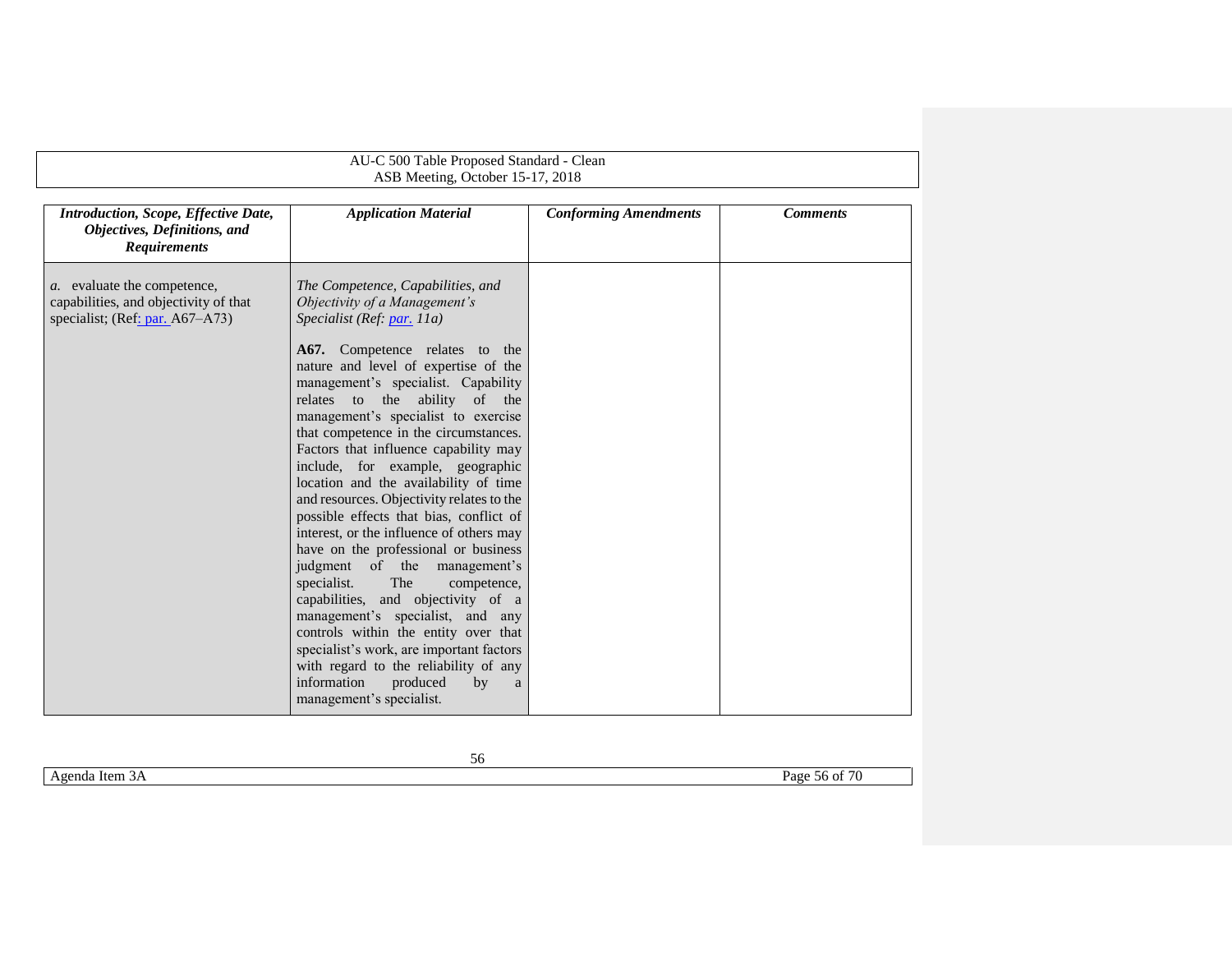|                                                                                             | AU-C 500 Table Proposed Standard - Clean                                                                                                                                                                                                                                                                                                                                                                                                                                                                                                                                                                                                                                                                                                                                                                         |                              |                 |
|---------------------------------------------------------------------------------------------|------------------------------------------------------------------------------------------------------------------------------------------------------------------------------------------------------------------------------------------------------------------------------------------------------------------------------------------------------------------------------------------------------------------------------------------------------------------------------------------------------------------------------------------------------------------------------------------------------------------------------------------------------------------------------------------------------------------------------------------------------------------------------------------------------------------|------------------------------|-----------------|
|                                                                                             | ASB Meeting, October 15-17, 2018                                                                                                                                                                                                                                                                                                                                                                                                                                                                                                                                                                                                                                                                                                                                                                                 |                              |                 |
| Introduction, Scope, Effective Date,<br>Objectives, Definitions, and<br><b>Requirements</b> | <b>Application Material</b>                                                                                                                                                                                                                                                                                                                                                                                                                                                                                                                                                                                                                                                                                                                                                                                      | <b>Conforming Amendments</b> | <b>Comments</b> |
|                                                                                             | Information<br>A68.<br>regarding<br>the<br>capabilities,<br>competence,<br>and<br>of a<br>objectivity<br>management's<br>specialist may come from a variety of<br>sources, such as the following:<br>Personal experience with<br>$\bullet$<br>previous work of that specialist<br>Discussions with that specialist<br>$\bullet$<br>Discussions with others who<br>are familiar with that<br>specialist's work<br>Knowledge of that specialist's<br>$\bullet$<br>qualifications, membership in<br>a professional body or industry<br>association, license to practice,<br>or other forms of external<br>recognition<br>Published papers or books<br>$\bullet$<br>written by that specialist<br>An auditor's specialist, if any, that<br>assists the auditor in obtaining<br>sufficient appropriate audit evidence |                              |                 |

| Item 3A<br>enda<br>Ave<br>. . | $\sim$ $\sim$ $\sim$<br>--<br>Page<br>$\sim$<br>v<br>$\sim$ $\prime$ |
|-------------------------------|----------------------------------------------------------------------|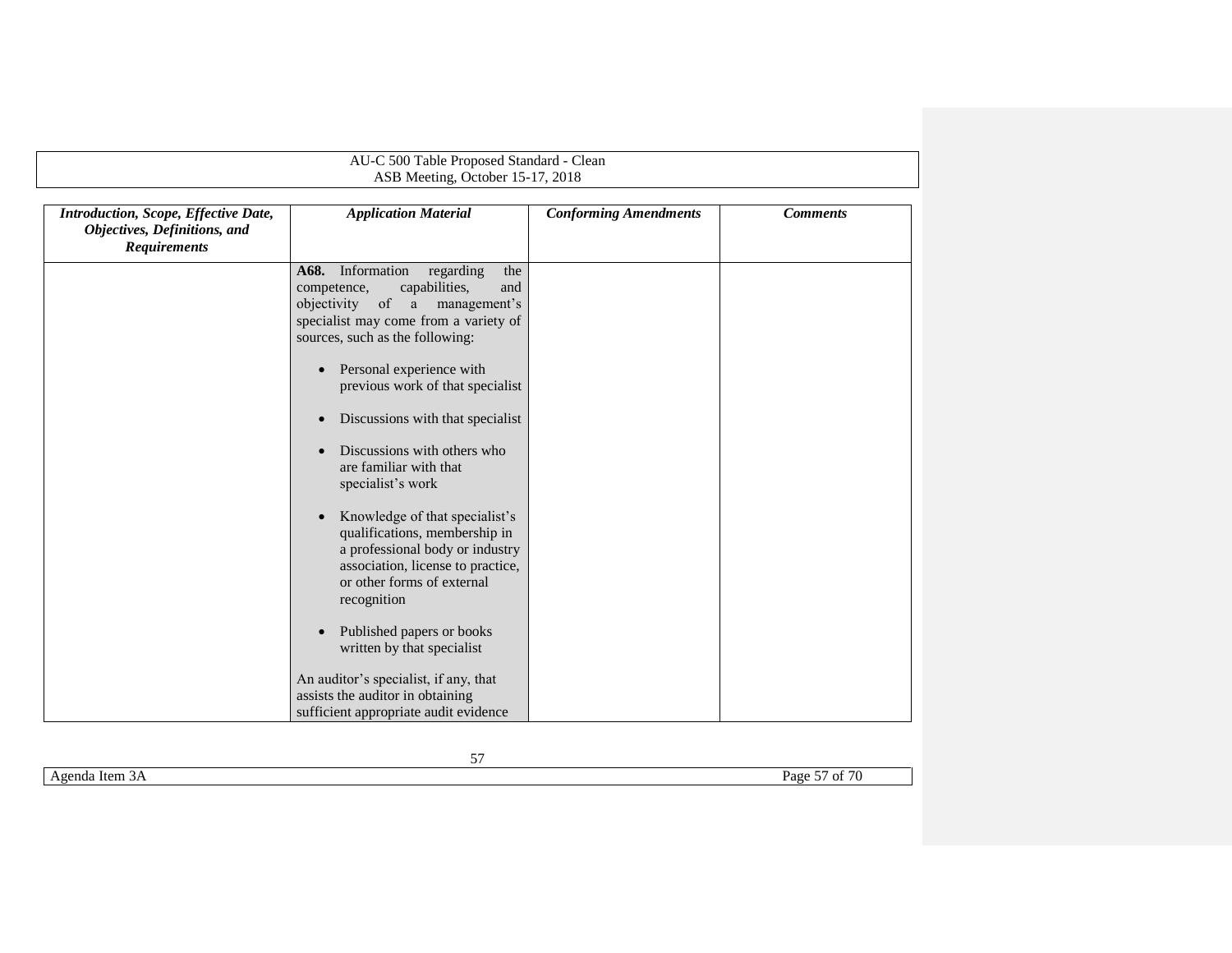| AU-C 500 Table Proposed Standard - Clean                                                    |                                                                                                                                                                                                                                                                                                                                                                                                                                                                                                                            |                              |                 |
|---------------------------------------------------------------------------------------------|----------------------------------------------------------------------------------------------------------------------------------------------------------------------------------------------------------------------------------------------------------------------------------------------------------------------------------------------------------------------------------------------------------------------------------------------------------------------------------------------------------------------------|------------------------------|-----------------|
|                                                                                             | ASB Meeting, October 15-17, 2018                                                                                                                                                                                                                                                                                                                                                                                                                                                                                           |                              |                 |
| Introduction, Scope, Effective Date,<br>Objectives, Definitions, and<br><b>Requirements</b> | <b>Application Material</b>                                                                                                                                                                                                                                                                                                                                                                                                                                                                                                | <b>Conforming Amendments</b> | <b>Comments</b> |
|                                                                                             | with respect to information produced<br>by the management's specialist                                                                                                                                                                                                                                                                                                                                                                                                                                                     |                              |                 |
|                                                                                             | A69. Matters relevant to evaluating<br>the competence, capabilities, and<br>objectivity of a management's<br>specialist include<br>whether<br>that<br>specialist's work is subject to technical<br>standards or other<br>performance<br>professional or industry requirements,<br>for example, ethical standards and<br>other membership requirements of a<br>professional<br>body<br>$\,$ or<br>industry<br>association, accreditation standards of<br>a licensing body, or requirements<br>imposed by law or regulation. |                              |                 |
|                                                                                             | A70. Other matters that may be<br>relevant include<br>the relevance of the<br>capabilities and competence of<br>the management's specialist to<br>the matter for which that<br>specialist's work will be used,<br>including any areas of<br>specialty within that<br>specialist's field. For example,<br>a particular actuary may                                                                                                                                                                                          |                              |                 |

Agenda Item 3A Page 58 of 70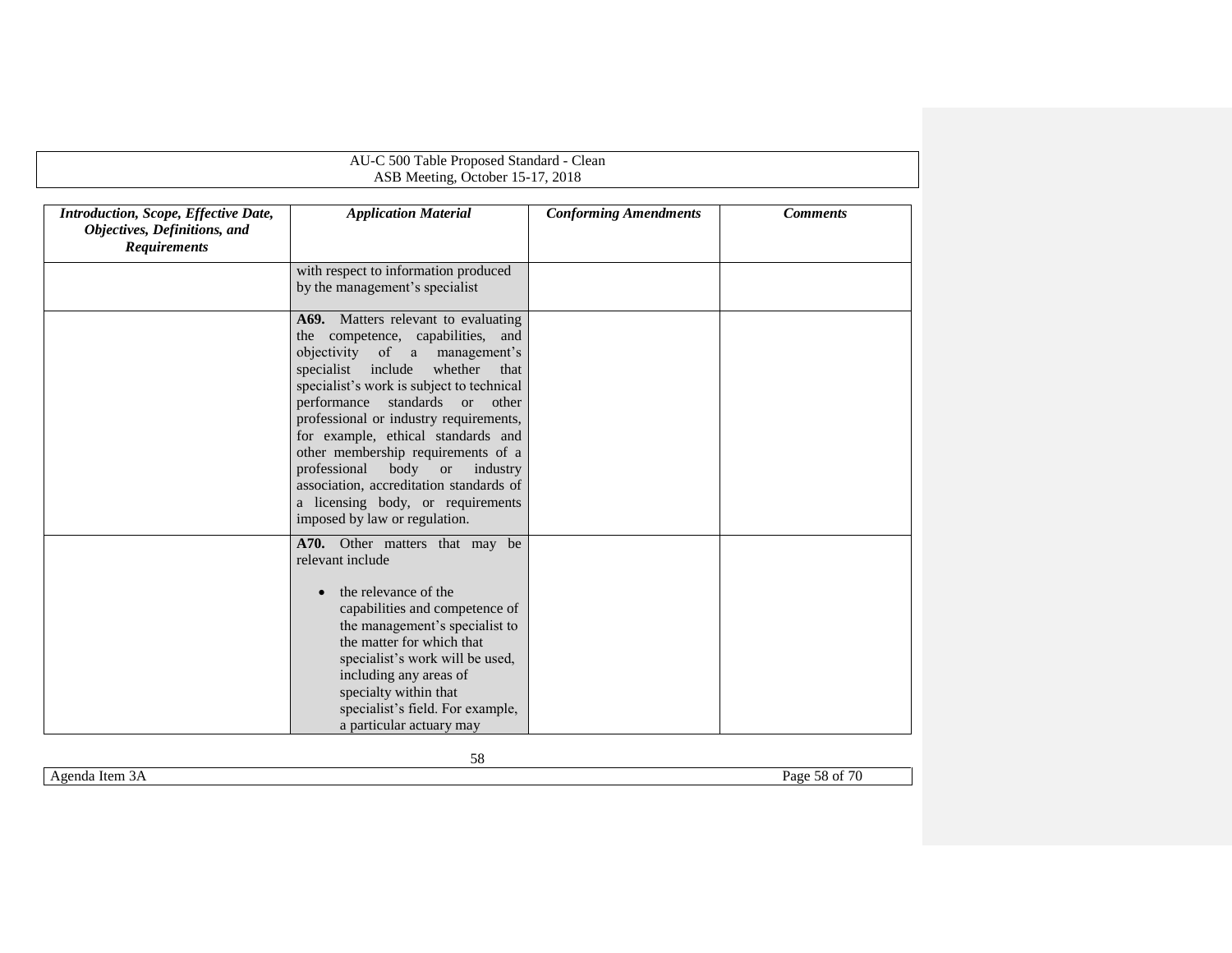|                                                                                             | AU-C 500 Table Proposed Standard - Clean                                                                                                                                                                                                                                                                                                                                                                                                                                                                                                                                                                                                                                                                                                                      |                              |                 |
|---------------------------------------------------------------------------------------------|---------------------------------------------------------------------------------------------------------------------------------------------------------------------------------------------------------------------------------------------------------------------------------------------------------------------------------------------------------------------------------------------------------------------------------------------------------------------------------------------------------------------------------------------------------------------------------------------------------------------------------------------------------------------------------------------------------------------------------------------------------------|------------------------------|-----------------|
|                                                                                             | ASB Meeting, October 15-17, 2018                                                                                                                                                                                                                                                                                                                                                                                                                                                                                                                                                                                                                                                                                                                              |                              |                 |
| Introduction, Scope, Effective Date,<br>Objectives, Definitions, and<br><b>Requirements</b> | <b>Application Material</b>                                                                                                                                                                                                                                                                                                                                                                                                                                                                                                                                                                                                                                                                                                                                   | <b>Conforming Amendments</b> | <b>Comments</b> |
|                                                                                             | specialize in property and<br>casualty insurance but have<br>limited expertise regarding<br>pension calculations.<br>the competence of the<br>management's specialist with<br>respect to relevant accounting<br>requirements, for example,<br>knowledge of assumptions and<br>methods, including models,<br>when applicable, that are<br>consistent with the applicable<br>financial reporting framework.<br>whether unexpected events,<br>$\bullet$<br>changes in conditions, or the<br>audit evidence obtained from<br>the results of audit procedures<br>indicate that it may be<br>necessary to reconsider the<br>initial evaluation of the<br>competence, capabilities, and<br>objectivity of the<br>management's specialist as the<br>audit progresses. |                              |                 |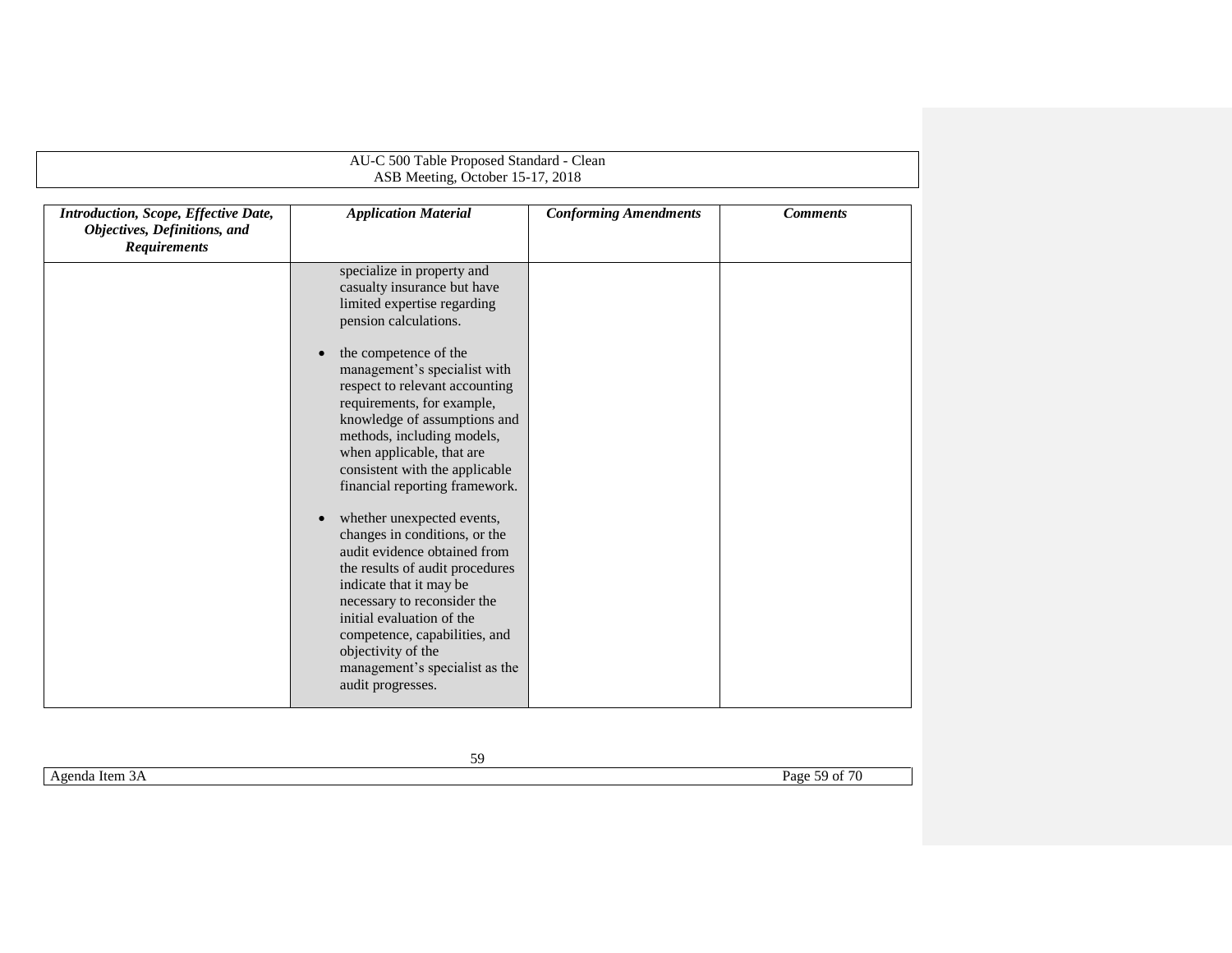|                                                                                             | AU-C 500 Table Proposed Standard - Clean                                                                                                                                                                                                                                                                                                                                                                                                                                                                                                                                                                                  |                              |                 |
|---------------------------------------------------------------------------------------------|---------------------------------------------------------------------------------------------------------------------------------------------------------------------------------------------------------------------------------------------------------------------------------------------------------------------------------------------------------------------------------------------------------------------------------------------------------------------------------------------------------------------------------------------------------------------------------------------------------------------------|------------------------------|-----------------|
|                                                                                             | ASB Meeting, October 15-17, 2018                                                                                                                                                                                                                                                                                                                                                                                                                                                                                                                                                                                          |                              |                 |
| Introduction, Scope, Effective Date,<br>Objectives, Definitions, and<br><b>Requirements</b> | <b>Application Material</b>                                                                                                                                                                                                                                                                                                                                                                                                                                                                                                                                                                                               | <b>Conforming Amendments</b> | <b>Comments</b> |
|                                                                                             | A71. A broad range of circumstances<br>may threaten objectivity, for example,<br>self-interest threats, advocacy threats,<br>familiarity threats, self-review threats,<br>and intimidation threats. Safeguards<br>may reduce such threats and may be<br>created either by external structures<br>(for<br>example,<br>the<br>profession,<br>legislation, or regulation of the<br>management's specialist) or by the<br>work of the management's specialist<br>environment (for example, quality<br>control policies and procedures).                                                                                       |                              |                 |
|                                                                                             | A72. Although safeguards cannot<br>eliminate all threats to the objectivity<br>of a management's specialist, threats<br>such as intimidation threats may be of<br>less significance to a specialist engaged<br>by the entity than to a specialist<br>employed by the entity, and the<br>effectiveness of safeguards such as<br>quality control policies and procedures<br>may be greater. Because the threat to<br>objectivity created by being an<br>employee of the entity will always be<br>present, a specialist employed by the<br>entity cannot ordinarily be regarded as<br>being more likely to be objective than |                              |                 |

Agenda Item 3A Page 60 of 70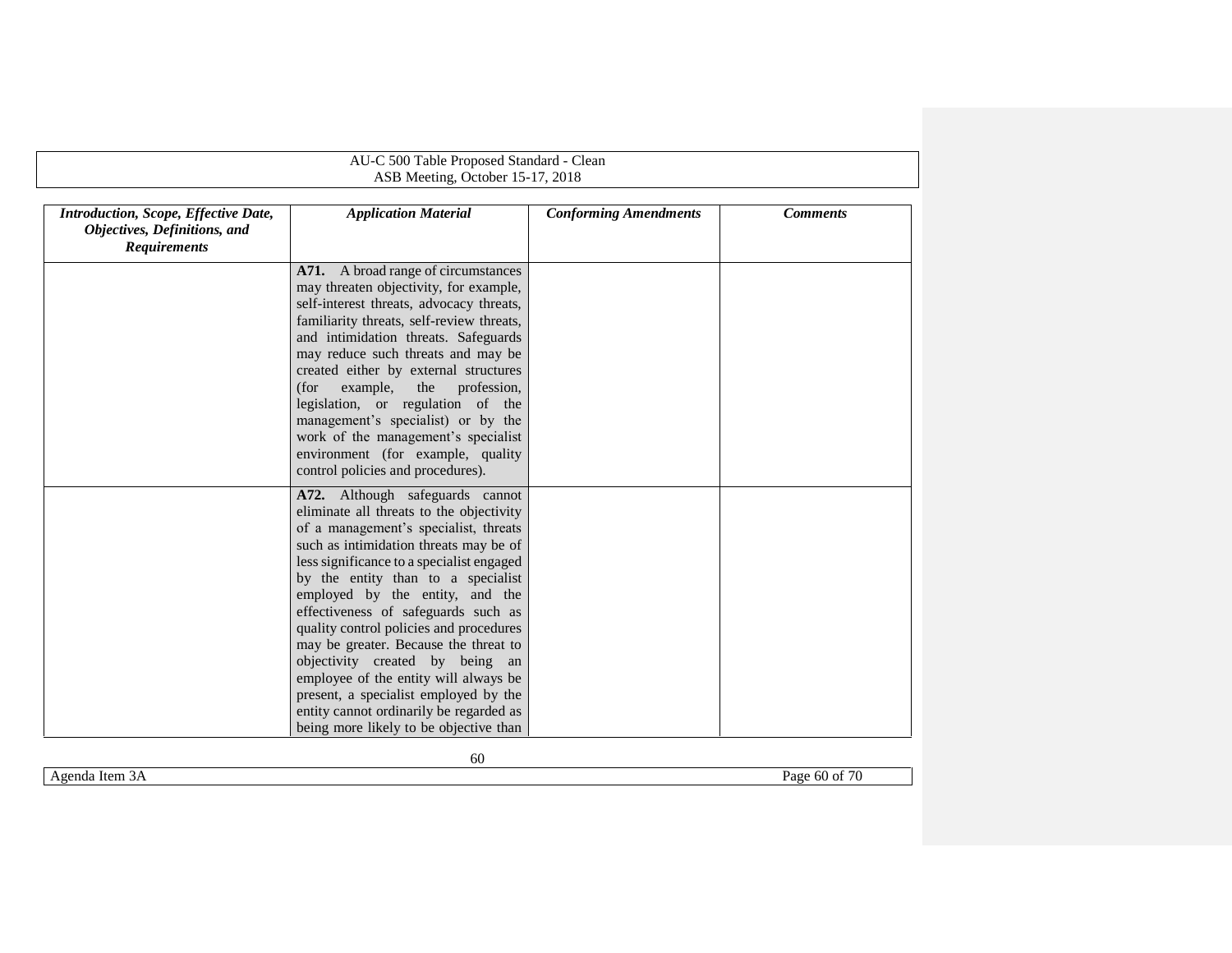<span id="page-60-1"></span><span id="page-60-0"></span>

| Introduction, Scope, Effective Date,<br>Objectives, Definitions, and<br><b>Requirements</b> | <b>Application Material</b>                                                                                                                                                                                                                                                                                                                                                                                                                                                                                                                                                                              | <b>Conforming Amendments</b> | <b>Comments</b> |
|---------------------------------------------------------------------------------------------|----------------------------------------------------------------------------------------------------------------------------------------------------------------------------------------------------------------------------------------------------------------------------------------------------------------------------------------------------------------------------------------------------------------------------------------------------------------------------------------------------------------------------------------------------------------------------------------------------------|------------------------------|-----------------|
|                                                                                             | other employees of the entity.                                                                                                                                                                                                                                                                                                                                                                                                                                                                                                                                                                           |                              |                 |
|                                                                                             | A73. When<br>evaluating<br>the<br>objectivity of a specialist engaged by<br>the entity, it may be relevant to discuss<br>with management and that specialist<br>any interests and relationships that may<br>create threats to the specialist's<br>objectivity<br>and<br>applicable<br>any<br>safeguards, including any professional<br>requirements that apply to the<br>specialist, and to evaluate whether the<br>safeguards are adequate. Interests and<br>relationships creating threats may<br>include the following:<br>Financial interests<br>Business and personal<br>$\bullet$<br>relationships |                              |                 |
|                                                                                             | Provision of other services                                                                                                                                                                                                                                                                                                                                                                                                                                                                                                                                                                              |                              |                 |
| b. obtain an understanding of the work<br>of that specialist; and (Ref: par. A74–<br>A77)   | Obtaining an Understanding of the<br>Work of the Management's Specialist<br>(Ref: par. 11b)                                                                                                                                                                                                                                                                                                                                                                                                                                                                                                              |                              |                 |
|                                                                                             | A74. An understanding of the work<br>the<br>specialist<br>of<br>management's                                                                                                                                                                                                                                                                                                                                                                                                                                                                                                                             |                              |                 |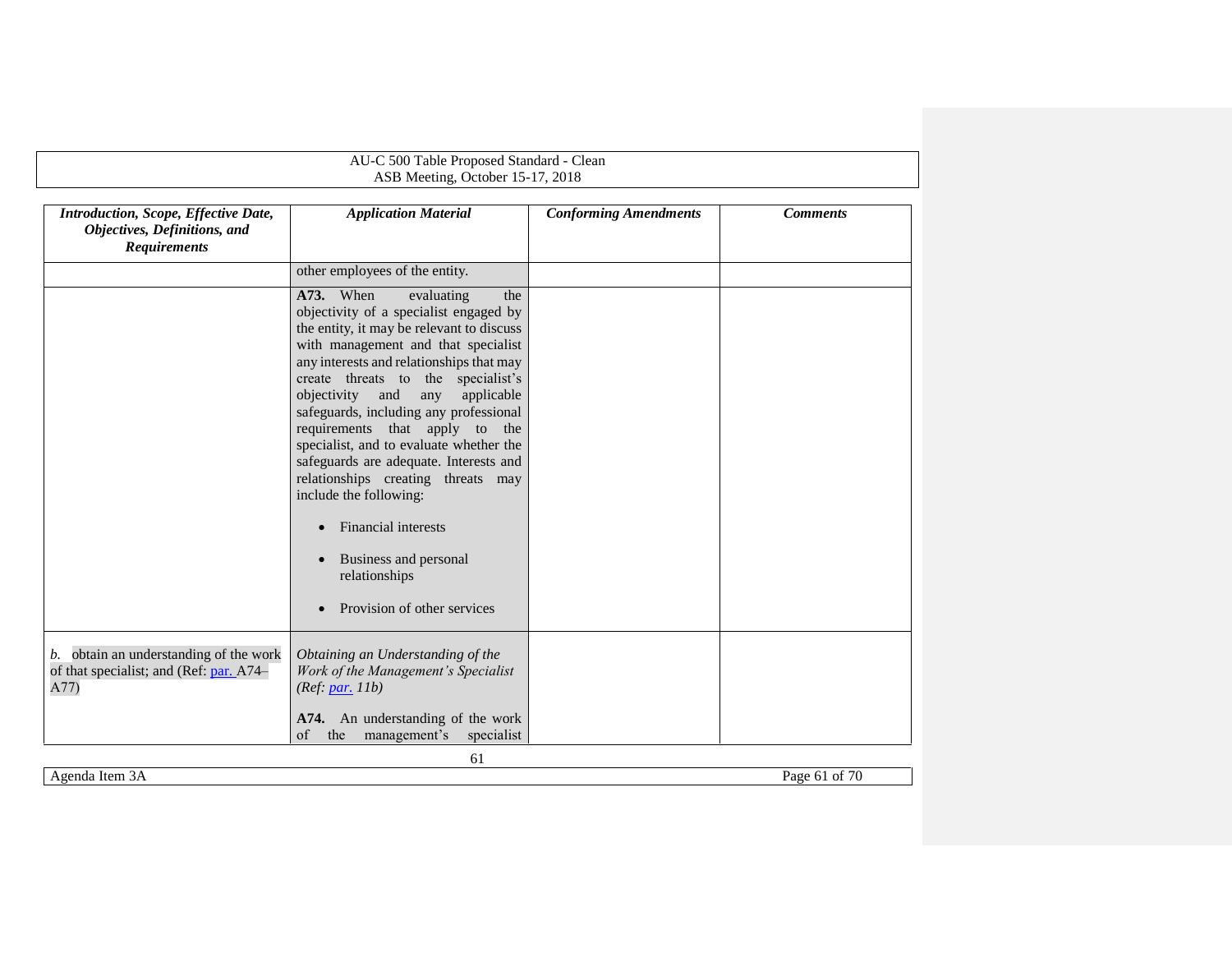|                                                                                             | AU-C 500 Table Proposed Standard - Clean<br>ASB Meeting, October 15-17, 2018                                                                                                                                                                                                                                                                                                                               |                              |                 |  |
|---------------------------------------------------------------------------------------------|------------------------------------------------------------------------------------------------------------------------------------------------------------------------------------------------------------------------------------------------------------------------------------------------------------------------------------------------------------------------------------------------------------|------------------------------|-----------------|--|
|                                                                                             |                                                                                                                                                                                                                                                                                                                                                                                                            |                              |                 |  |
| Introduction, Scope, Effective Date,<br>Objectives, Definitions, and<br><b>Requirements</b> | <b>Application Material</b>                                                                                                                                                                                                                                                                                                                                                                                | <b>Conforming Amendments</b> | <b>Comments</b> |  |
|                                                                                             | includes an understanding of the<br>relevant field of expertise. An<br>understanding of the relevant field of<br>expertise may be obtained in<br>conjunction with the<br>auditor's<br>determination of whether the auditor<br>has the expertise to evaluate the work<br>of the management's specialist, or<br>whether the auditor needs an auditor's<br>specialist for this purpose. fn 13                 |                              |                 |  |
|                                                                                             | A75. Aspects of the field of the<br>management's specialist relevant to the<br>auditor's understanding may include<br>whether that specialist's field<br>$\bullet$<br>has areas of specialty within it<br>that are relevant to the audit.<br>whether any professional or<br>other standards and regulatory<br>or legal requirements apply.<br>what assumptions and methods<br>are used by the management's |                              |                 |  |

l fn 13 Paragraph .07 of section 620, *Using the Work of an Auditor's Specialist*.

Agenda Item 3A Page 62 of 70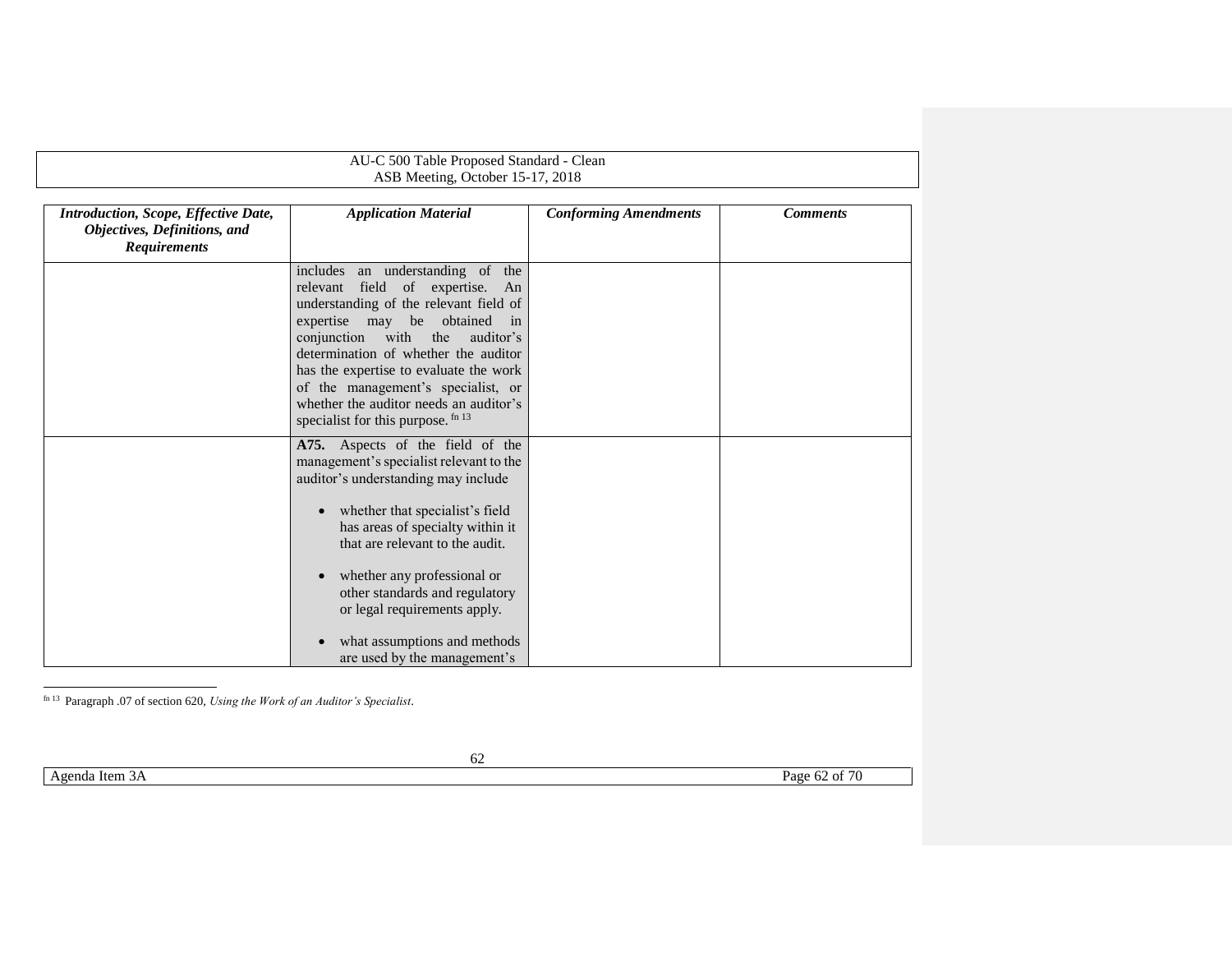| AU-C 500 Table Proposed Standard - Clean<br>ASB Meeting, October 15-17, 2018                |                                                                                                                                                                                                                                                                                                                                                                                                                                |                              |                 |
|---------------------------------------------------------------------------------------------|--------------------------------------------------------------------------------------------------------------------------------------------------------------------------------------------------------------------------------------------------------------------------------------------------------------------------------------------------------------------------------------------------------------------------------|------------------------------|-----------------|
| Introduction, Scope, Effective Date,<br>Objectives, Definitions, and<br><b>Requirements</b> | <b>Application Material</b>                                                                                                                                                                                                                                                                                                                                                                                                    | <b>Conforming Amendments</b> | <b>Comments</b> |
|                                                                                             | specialist and whether they are<br>generally accepted within that<br>specialist's field and<br>appropriate for financial<br>reporting purposes.                                                                                                                                                                                                                                                                                |                              |                 |
|                                                                                             | the nature of internal and external data<br>or information the management's<br>specialist uses.                                                                                                                                                                                                                                                                                                                                |                              |                 |
|                                                                                             | A76. In the case of a management's<br>specialist engaged by the entity, there<br>will ordinarily be an engagement letter<br>or other written form of agreement<br>between the entity and that specialist.<br>Evaluating that agreement when<br>obtaining an understanding of the work<br>of the management's specialist may<br>assist the auditor in determining for the<br>auditor's purposes the appropriateness<br>$\sigma$ |                              |                 |
|                                                                                             | the nature, scope, and<br>objectives of that specialist's<br>work;                                                                                                                                                                                                                                                                                                                                                             |                              |                 |

Agenda Item 3A Page 63 of 70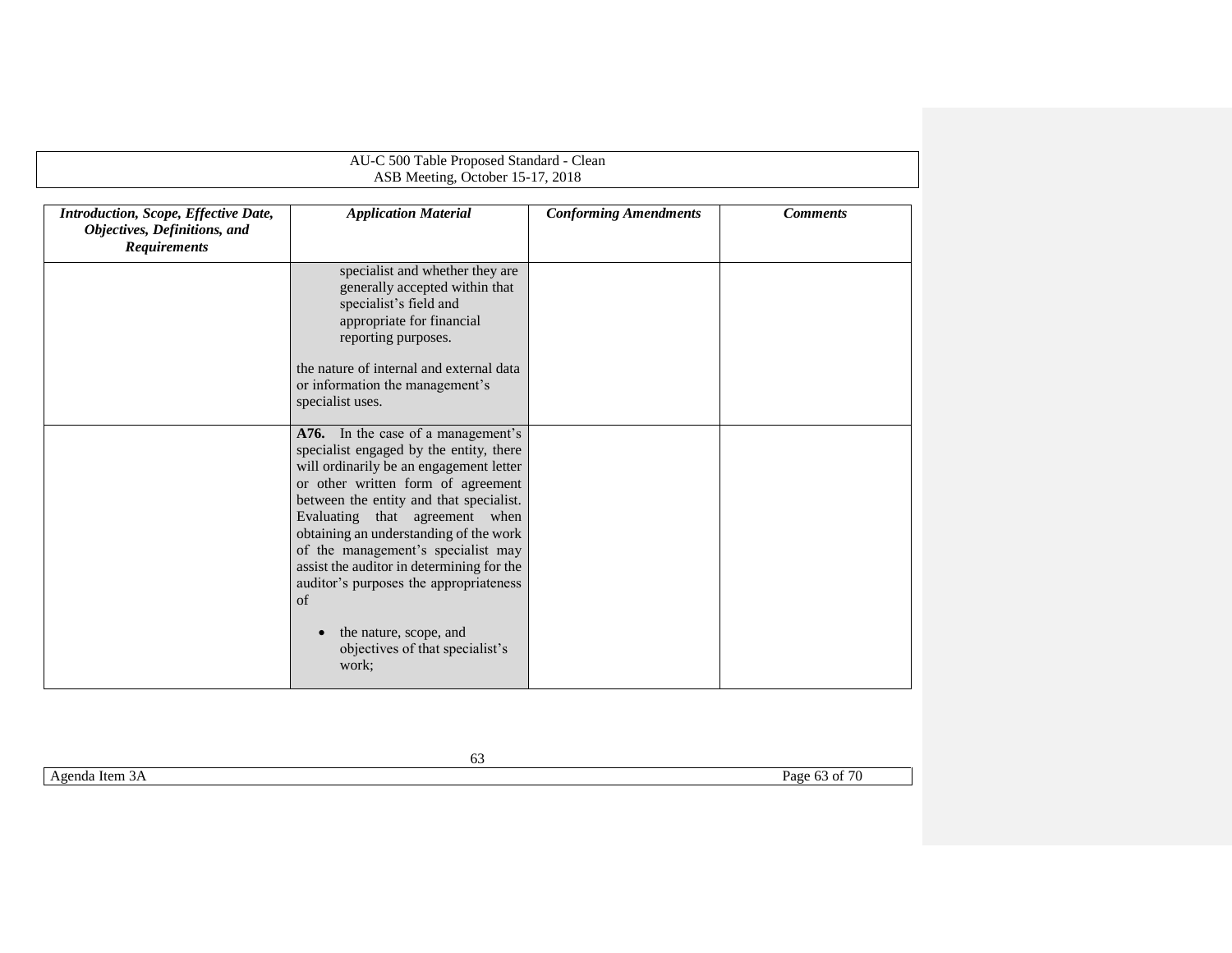<span id="page-63-1"></span>

| AU-C 500 Table Proposed Standard - Clean                                                                                      |                                                                                                                                                                                                                                                                                                                       |                              |                 |  |  |
|-------------------------------------------------------------------------------------------------------------------------------|-----------------------------------------------------------------------------------------------------------------------------------------------------------------------------------------------------------------------------------------------------------------------------------------------------------------------|------------------------------|-----------------|--|--|
|                                                                                                                               | ASB Meeting, October 15-17, 2018                                                                                                                                                                                                                                                                                      |                              |                 |  |  |
| Introduction, Scope, Effective Date,<br>Objectives, Definitions, and<br><b>Requirements</b>                                   | <b>Application Material</b>                                                                                                                                                                                                                                                                                           | <b>Conforming Amendments</b> | <b>Comments</b> |  |  |
|                                                                                                                               | the respective roles and<br>responsibilities of management<br>and that specialist; and<br>the nature, timing, and extent of<br>communication between management<br>and that specialist, including the form<br>of any report to be provided by that<br>specialist.                                                     |                              |                 |  |  |
|                                                                                                                               | A77. In the case of a management's<br>specialist employed by the entity, it is<br>less likely that there will be a written<br>agreement of this kind. Inquiry of the<br>specialist and other members of<br>be the most<br>management may<br>appropriate way for the auditor to<br>obtain the necessary understanding. |                              |                 |  |  |
| c. evaluate the appropriateness of that<br>specialist's work as audit evidence for<br>the relevant assertion. (Ref: par. A78) | Evaluating the Appropriateness of the<br>Work of the Management's Specialist<br>(Ref: par. 11c)<br>A78. Considerations<br>when<br>evaluating the appropriateness of the<br>work of the management's specialist as<br>audit evidence for the relevant<br>assertion may include                                         |                              |                 |  |  |

<span id="page-63-0"></span>Agenda Item 3A Page 64 of 70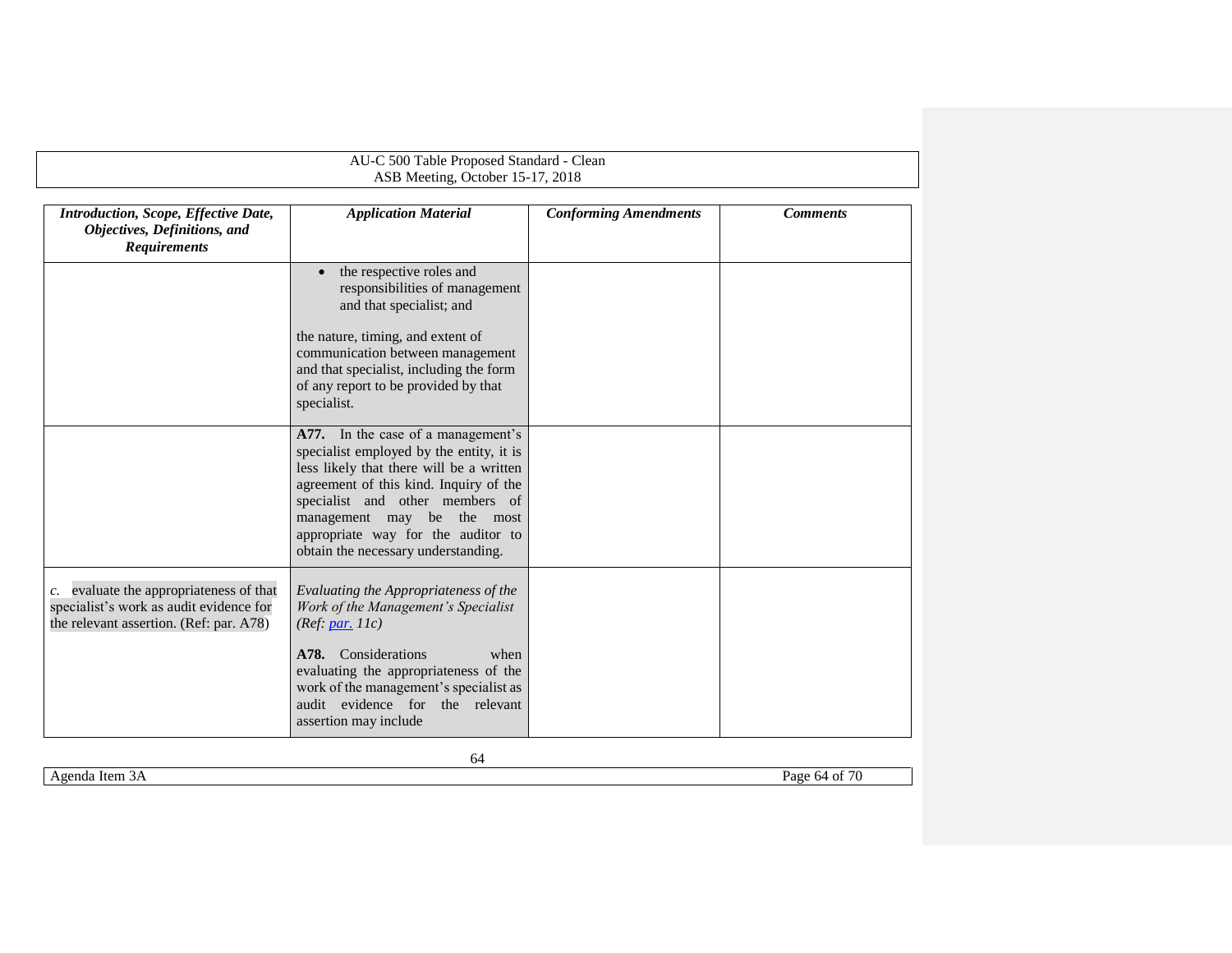| AU-C 500 Table Proposed Standard - Clean<br>ASB Meeting, October 15-17, 2018                |                                                                                                                                                                                                                                                                                                                                                                                                                                                                                                                                                                                  |                              |                                                |
|---------------------------------------------------------------------------------------------|----------------------------------------------------------------------------------------------------------------------------------------------------------------------------------------------------------------------------------------------------------------------------------------------------------------------------------------------------------------------------------------------------------------------------------------------------------------------------------------------------------------------------------------------------------------------------------|------------------------------|------------------------------------------------|
| Introduction, Scope, Effective Date,<br>Objectives, Definitions, and<br><b>Requirements</b> | <b>Application Material</b>                                                                                                                                                                                                                                                                                                                                                                                                                                                                                                                                                      | <b>Conforming Amendments</b> | <b>Comments</b>                                |
|                                                                                             | the relevance and<br>$\bullet$<br>reasonableness of that<br>specialist's findings or<br>conclusions, their consistency<br>with other audit evidence, and<br>whether they have been<br>appropriately reflected in the<br>financial statements;<br>if that specialist's work<br>$\bullet$<br>involves use of significant<br>assumptions and methods, the<br>relevance and reasonableness<br>of those assumptions and<br>methods; and<br>if that specialist's work involves<br>significant use of source data, the<br>relevance, completeness, and accuracy<br>of that source data. |                              |                                                |
|                                                                                             |                                                                                                                                                                                                                                                                                                                                                                                                                                                                                                                                                                                  |                              | Moved up above as part of the<br>new framework |
| $\rightarrow$                                                                               |                                                                                                                                                                                                                                                                                                                                                                                                                                                                                                                                                                                  |                              | Moved up above as part of the<br>new framework |

<span id="page-64-0"></span>Agenda Item 3A Page 65 of 70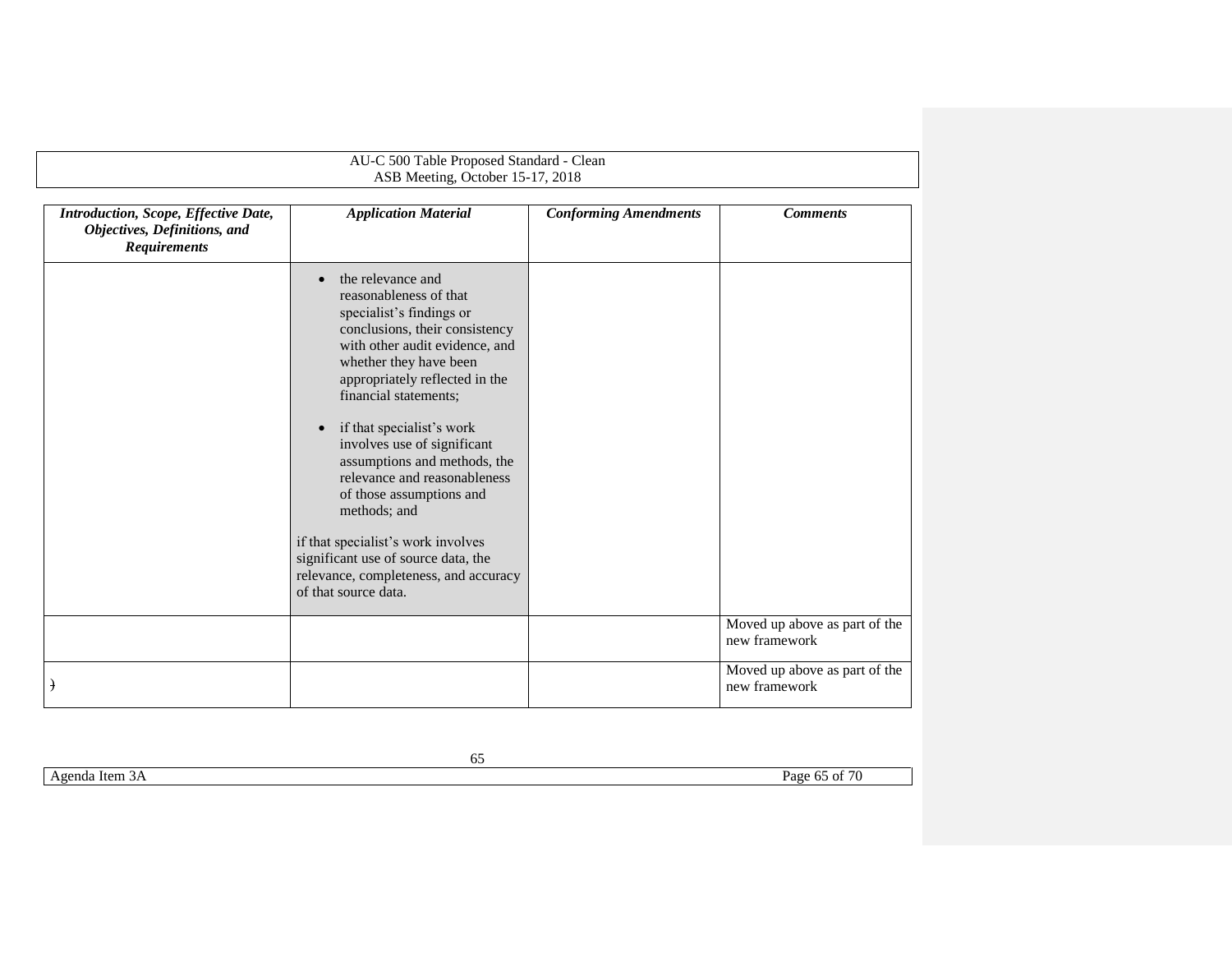<span id="page-65-0"></span>

| AU-C 500 Table Proposed Standard - Clean<br>ASB Meeting, October 15-17, 2018                                                                                                                                                                              |                                                                                                                                                                                                                                                                                                                                                                                                                                                                                             |                              |                                                                                                                                                                              |  |
|-----------------------------------------------------------------------------------------------------------------------------------------------------------------------------------------------------------------------------------------------------------|---------------------------------------------------------------------------------------------------------------------------------------------------------------------------------------------------------------------------------------------------------------------------------------------------------------------------------------------------------------------------------------------------------------------------------------------------------------------------------------------|------------------------------|------------------------------------------------------------------------------------------------------------------------------------------------------------------------------|--|
| <b>Introduction, Scope, Effective Date,</b><br>Objectives, Definitions, and<br><b>Requirements</b>                                                                                                                                                        | <b>Application Material</b>                                                                                                                                                                                                                                                                                                                                                                                                                                                                 | <b>Conforming Amendments</b> | <b>Comments</b>                                                                                                                                                              |  |
|                                                                                                                                                                                                                                                           |                                                                                                                                                                                                                                                                                                                                                                                                                                                                                             |                              | Section moved to the<br>reliability section                                                                                                                                  |  |
| <b>Nature of Information To Be Used for</b><br>as Audit Evidence                                                                                                                                                                                          | <b>Nature of Information To Be Used</b><br>as Audit Evidence (Ref: par. 12-13)                                                                                                                                                                                                                                                                                                                                                                                                              |                              |                                                                                                                                                                              |  |
| <b>12. The</b><br>auditor<br>should<br>consider<br>information in a manner that is not<br>biased towards audit evidence that may<br>be corroborative or towards excluding<br>evidence<br>audit<br>that<br>may<br>be<br>contradictory. (Ref: par. A79-A82) | <b>A79.</b> The<br>auditor<br>has<br>no<br>responsibility<br>perform<br>audit<br>to<br>procedures to seek contradictory<br>information.                                                                                                                                                                                                                                                                                                                                                     |                              | New requirement paragraph to<br>set the specific element within<br>the framework dealing with<br>the nature of audit evidence,<br>that is corroborative or<br>contradictory. |  |
| <b>13. The</b><br>auditor<br>should<br>consider<br>contradictory information when that<br>information comes to the auditor's<br>attention through audit procedures<br>performed.                                                                          | The level of assurance obtained<br>A80.<br>involves<br>consideration<br>of<br>audit<br>evidence<br>that both<br>corroborates<br>management's assertions and audit<br>evidence<br>contradicts<br>that<br>management's<br>assertions.<br>For<br>example, corroborating information<br>obtained from a source independent of<br>the entity may increase the assurance<br>that the auditor obtains from audit<br>evidence that is generated internally,<br>such as evidence existing within the |                              |                                                                                                                                                                              |  |
|                                                                                                                                                                                                                                                           | 66                                                                                                                                                                                                                                                                                                                                                                                                                                                                                          |                              |                                                                                                                                                                              |  |

<span id="page-65-1"></span>Agenda Item 3A Page 66 of 70

<span id="page-65-2"></span>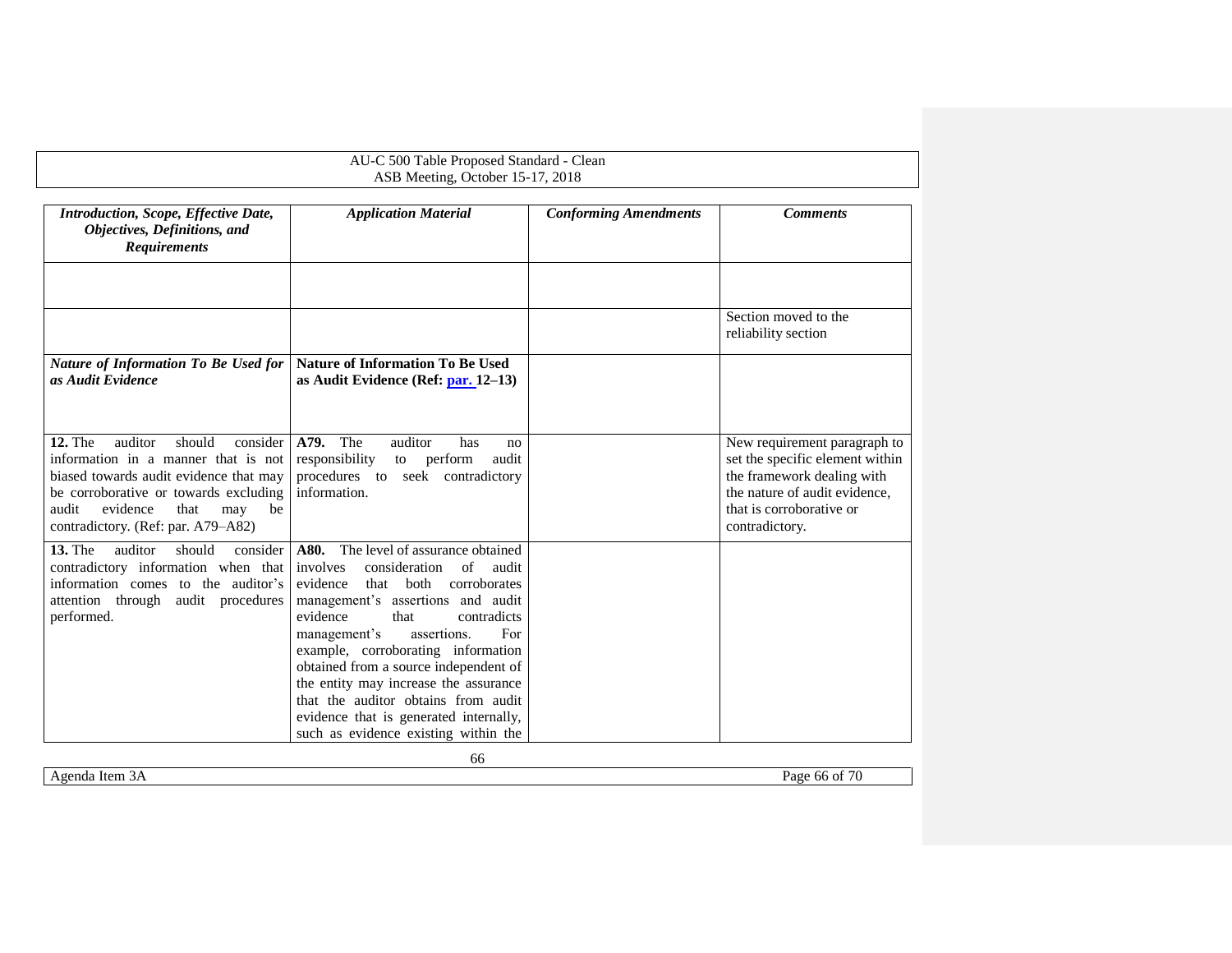|                                                                                             | AU-C 500 Table Proposed Standard - Clean                                                                                                                                                                                                                                                                                                                                                                                                                                                                                                                                                                                     |                              |                 |
|---------------------------------------------------------------------------------------------|------------------------------------------------------------------------------------------------------------------------------------------------------------------------------------------------------------------------------------------------------------------------------------------------------------------------------------------------------------------------------------------------------------------------------------------------------------------------------------------------------------------------------------------------------------------------------------------------------------------------------|------------------------------|-----------------|
|                                                                                             | ASB Meeting, October 15-17, 2018                                                                                                                                                                                                                                                                                                                                                                                                                                                                                                                                                                                             |                              |                 |
| Introduction, Scope, Effective Date,<br>Objectives, Definitions, and<br><b>Requirements</b> | <b>Application Material</b>                                                                                                                                                                                                                                                                                                                                                                                                                                                                                                                                                                                                  | <b>Conforming Amendments</b> | <b>Comments</b> |
|                                                                                             | minutes<br>of<br>accounting<br>records.<br>meetings,<br><b>or</b><br>a<br>management<br>representation.                                                                                                                                                                                                                                                                                                                                                                                                                                                                                                                      |                              |                 |
|                                                                                             | A81. Audit evidence that contradicts<br>management's<br>assertions<br>may<br>influence the auditor's evaluation of<br>whether sufficient appropriate audit<br>evidence has been obtained even in<br>situations when the source of that<br>contradictory audit evidence is less<br>reliable than the source of audit<br>evidence supporting management's<br>assertions. However, the auditor does<br>not consider contradictory audit<br>evidence in isolation, but rather it is<br>part of the auditor's consideration of<br>the audit evidence obtained with<br>respect to that management's assertion<br>taken as a whole. |                              |                 |
|                                                                                             | A82. Obtaining audit evidence from<br>different sources or of a different<br>nature may indicate that an individual<br>item of audit evidence is not reliable.<br>such as when audit evidence obtained<br>from one source is inconsistent with                                                                                                                                                                                                                                                                                                                                                                               |                              |                 |

<span id="page-66-0"></span>Agenda Item 3A Page 67 of 70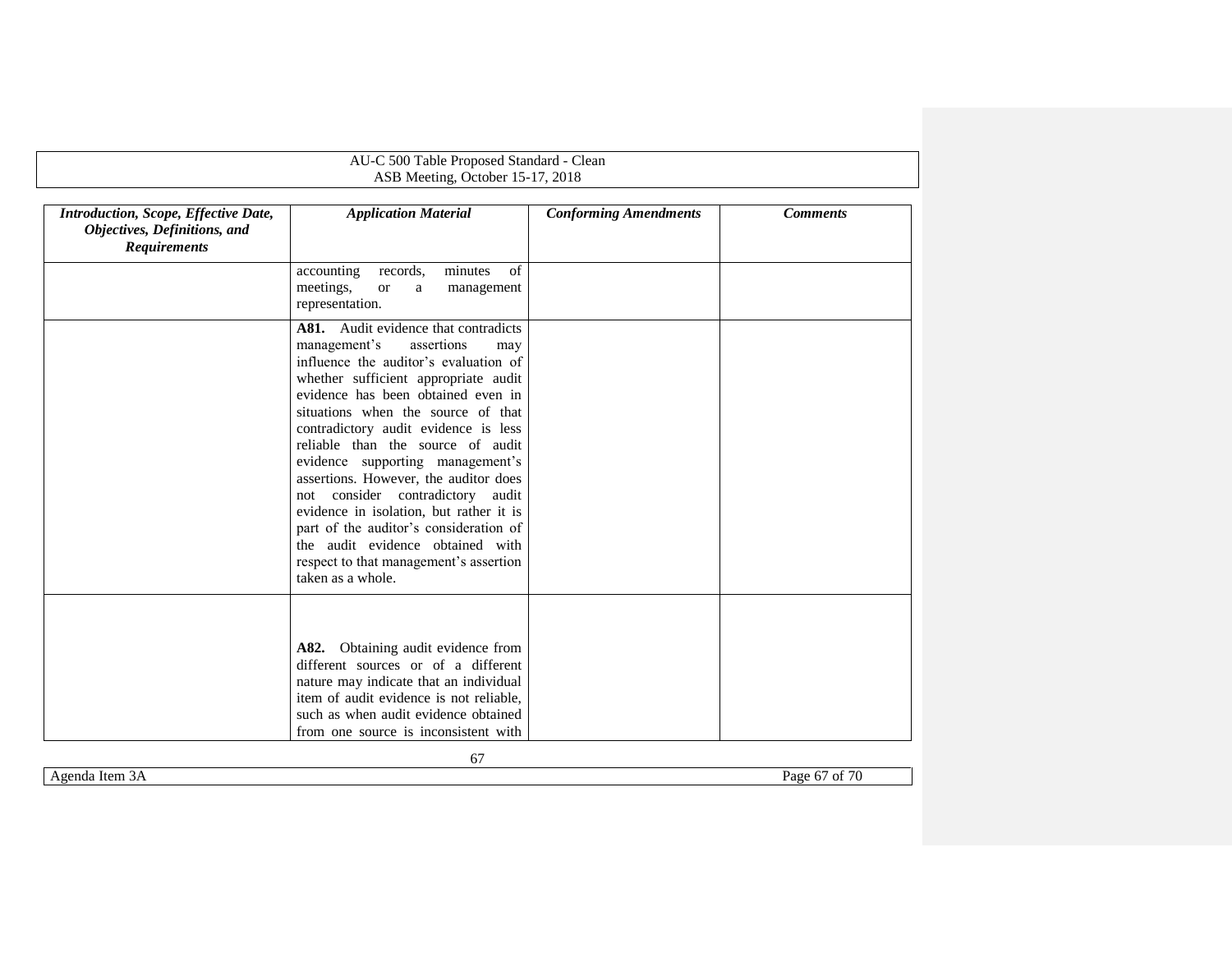| AU-C 500 Table Proposed Standard - Clean<br>ASB Meeting, October 15-17, 2018                                                                                                                                                                                                                                                                                         |                                                                                                                                                                                                                                                                                                                                                                                                                                                                                                          |                              |                                                                                                                                                    |  |
|----------------------------------------------------------------------------------------------------------------------------------------------------------------------------------------------------------------------------------------------------------------------------------------------------------------------------------------------------------------------|----------------------------------------------------------------------------------------------------------------------------------------------------------------------------------------------------------------------------------------------------------------------------------------------------------------------------------------------------------------------------------------------------------------------------------------------------------------------------------------------------------|------------------------------|----------------------------------------------------------------------------------------------------------------------------------------------------|--|
| <b>Introduction, Scope, Effective Date,</b><br>Objectives, Definitions, and<br><b>Requirements</b>                                                                                                                                                                                                                                                                   | <b>Application Material</b>                                                                                                                                                                                                                                                                                                                                                                                                                                                                              | <b>Conforming Amendments</b> | <b>Comments</b>                                                                                                                                    |  |
|                                                                                                                                                                                                                                                                                                                                                                      | that obtained from another. This may<br>be the case when, for example, an<br>external confirmation is inconsistent<br>with the terms of a debt obligation.<br>Section 230, Audit Documentation,<br>includes a specific documentation<br>requirement if the auditor identified<br>information that is inconsistent with<br>the auditor's final conclusion regarding<br>a significant finding or issue. fn 14                                                                                              |                              |                                                                                                                                                    |  |
| 14. If<br>audit evidence obtained from<br>$a$ .<br>one source is inconsistent with<br>that obtained from another or<br>the auditor has doubts about the<br>b.<br>reliability of information to be<br>used as audit evidence.<br>the<br>modifications or additions to<br>audit<br>procedures are necessary to resolve the<br>matter and should consider the effect of | The nature of audit evidence is<br>A83.<br>consideration<br>important<br>in<br>an<br>evaluating information and it is<br>comprised of information that:<br>corroborates<br>and<br>a. supports<br>management's assertions, or<br>b. contradicts such assertions.<br>auditor should determine what In some cases, the absence of<br>information (for example, the auditor's<br>inability to obtain audit evidence about<br>financial support by third parties or the<br>entity's owner-manager's intent to |                              | Formerly paragraph 10 in<br>extant AU-C 500. Retain this<br>requirement in some form and<br>work in professional<br>skepticism in this requirement |  |

fn 14 Paragraph .12 of section 230, *Audit Documentation*.

Agenda Item 3A Page 68 of 70

<span id="page-67-1"></span><span id="page-67-0"></span>l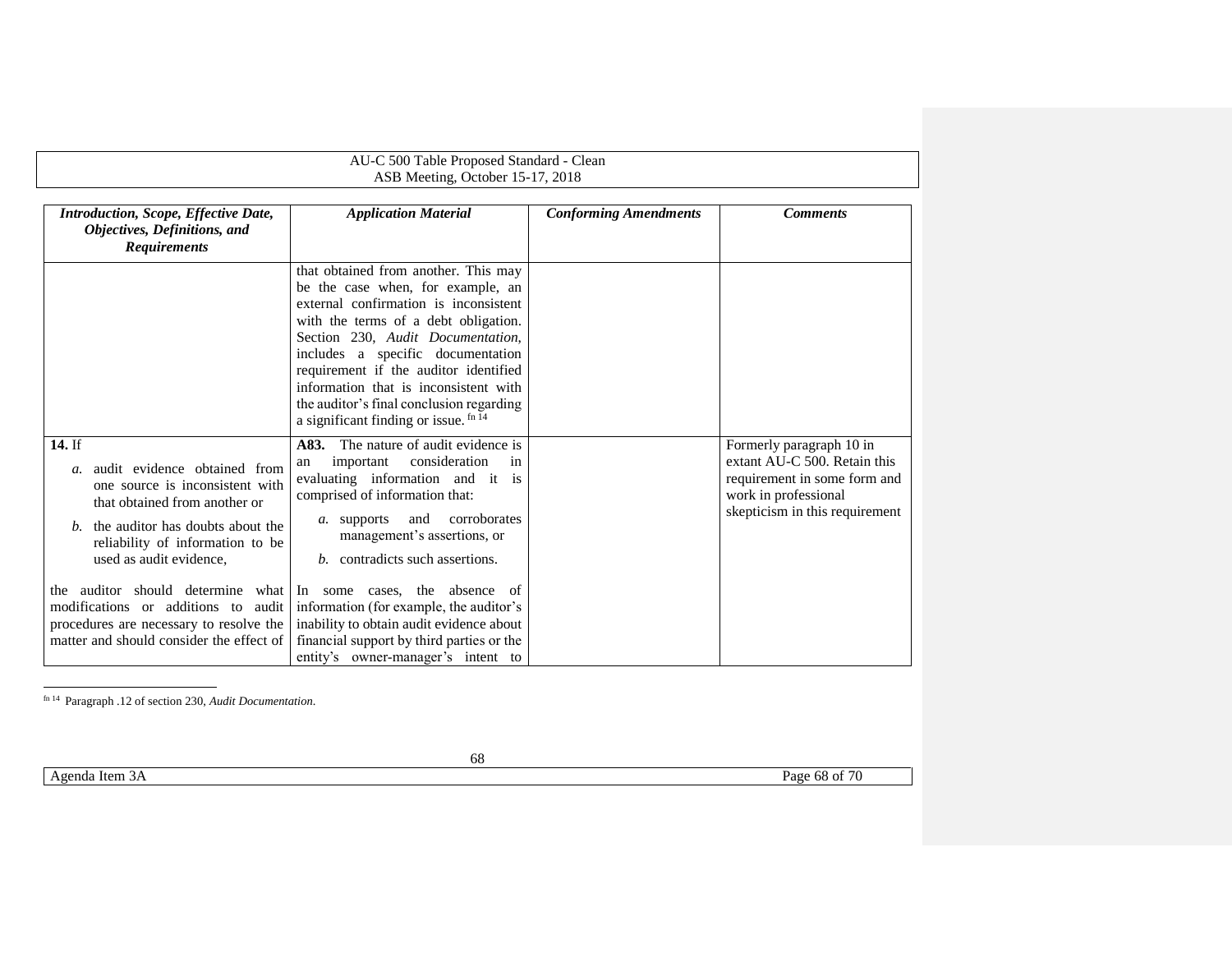<span id="page-68-0"></span>

| AU-C 500 Table Proposed Standard - Clean<br>ASB Meeting, October 15-17, 2018                |                                                                                                                                                                                                                                                                                                                                                                                                                                                                                                                                                                                                                |                              |                                         |  |
|---------------------------------------------------------------------------------------------|----------------------------------------------------------------------------------------------------------------------------------------------------------------------------------------------------------------------------------------------------------------------------------------------------------------------------------------------------------------------------------------------------------------------------------------------------------------------------------------------------------------------------------------------------------------------------------------------------------------|------------------------------|-----------------------------------------|--|
| Introduction, Scope, Effective Date,<br>Objectives, Definitions, and<br><b>Requirements</b> | <b>Application Material</b>                                                                                                                                                                                                                                                                                                                                                                                                                                                                                                                                                                                    | <b>Conforming Amendments</b> | <b>Comments</b>                         |  |
| the matter, if any, on other aspects of the<br>audit. (Ref: par. A83-A84)                   | provide the necessary financial support<br>in cases when such intent is necessary<br>to support management's assertion<br>about the entity's ability to continue as<br>a going concern for a reasonable period<br>of time) is used by the auditor and,<br>therefore, also constitutes<br>audit<br>evidence. $\ln 2$                                                                                                                                                                                                                                                                                            |                              |                                         |  |
|                                                                                             | corroboration<br>of<br><b>A84.</b> Although<br>evidence obtained through inquiry is<br>often of particular importance, in the<br>case of inquiries about management<br>intent, the information available to<br>support management's intent may be<br>limited. The exercise of professional<br>skepticism is particularly important<br>when corroborative audit evidence is<br>limited to inquiry. In these cases,<br>understanding management's past<br>history of carrying out its stated<br>management's<br>intentions.<br>stated<br>reasons for choosing a particular<br>course of action, and management's |                              | Moved from Audit Procedures<br>section. |  |

fin 2 Paragraph .A32 of section 200, *Overall Objectives of the Independent Auditor and the Conduct of an Audit in Accordance With Generally Accepted Auditing Standards.* 

Agenda Item 3A Page 69 of 70

l